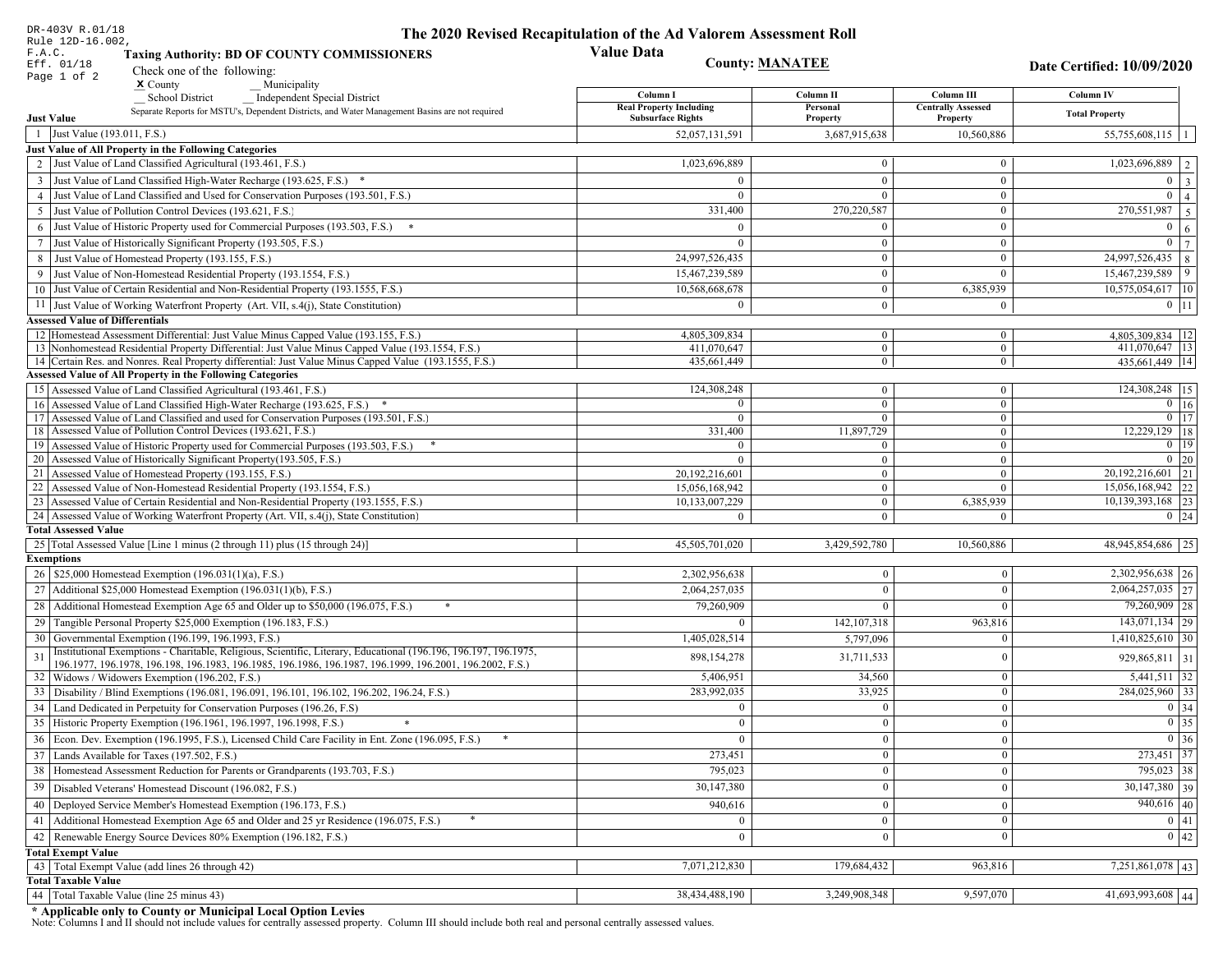**Taxing Authority: BD OF COUNTY COMMISSIONERS** 

# Reconciliation of Preliminary and Final Tax Roll

| $\mathbf{1}$            | Operating Taxable Value as Shown on Preliminary Tax Roll                                           | 41,620,791,826    |
|-------------------------|----------------------------------------------------------------------------------------------------|-------------------|
| $\overline{\mathbf{2}}$ | Additions to Operating Taxable Value Resulting from Petitions to the VAB                           | 0                 |
| 3                       | Deductions from Operating Taxable Value Resulting from Petitions to the VAB                        | 0                 |
| 4                       | Subtotal $(1 + 2 - 3 = 4)$                                                                         | 41,620,791,826    |
| 5                       | Other Additions to Operating Taxable Value                                                         | 728,882,174       |
| 6                       | Other Deductions from Operating Taxable Value                                                      | 655,680,392       |
| 7                       | Operating Taxable Value Shown on Final Tax Roll $(4 + 5 - 6 = 7)$                                  | 41,693,993,608    |
|                         | <b>Selected Just Values</b>                                                                        | <b>Just Value</b> |
| 8                       | Just Value of Subsurface Rights (this amount included in Line 1, Column I, Page One) 193.481, F.S. | 979,855           |
| 9                       | Just Value of Centrally Assessed Railroad Property Value                                           | 8,557,731         |
| 10                      | Just Value of Centrally Assessed Private Car Line Property Value                                   | 2,003,155         |

Note: Sum of items 9 and 10 should equal centrally assessed just value on page 1, line 1, column III.

# **Homestead Portability**

ł,

| - -<br>.     | Differential<br>: Receivin<br>ranstei<br>'oroo<br>∴omestea∩<br>н.<br>. . |  |
|--------------|--------------------------------------------------------------------------|--|
| $\sim$<br>-- | <b>Differential</b><br>Transferreo<br><b>Homestea</b><br>anie            |  |

|    |                                  | Column 1                                  | Column <sub>2</sub>  |  |
|----|----------------------------------|-------------------------------------------|----------------------|--|
|    | <b>Fotal Parcels or Accounts</b> | <b>Personal Property</b><br>Real Property |                      |  |
|    |                                  | Parcels                                   | Accounts             |  |
| 13 | Total Parcels or Accounts        | 196,980                                   | $\sim$ $\sim$<br>ᆂᅀᄼ |  |

### **Property with Reduced Assessed Value**

| 14 | Land Classified Agricultural (193.461, F.S.)                                                 | 2,262  |    |
|----|----------------------------------------------------------------------------------------------|--------|----|
| 15 | Land Classified High-Water Recharge (193.625, F.S.)                                          |        |    |
| 16 | Land Classified and Used for Conservation Purposes (193.501, F.S.)                           |        |    |
| 17 | Pollution Control Devices (193.621, F.S.)                                                    |        | 21 |
| 18 | Historic Property used for Commercial Purposes (193.503, F.S.) *                             |        |    |
| 19 | Historically Significant Property (193.505, F.S.)                                            |        |    |
| 20 | Homestead Property; Parcels with Capped Value (193.155, F.S.)                                | 77,306 |    |
| 21 | Non-Homestead Residential Property; Parcels with Capped Value (193.1554, F.S.)               | 22,565 |    |
| 22 | Certain Residential and Non-Residential Property; Parcels with Capped Value (193.1555, F.S.) | 4,565  |    |
| 23 | Working Waterfront Property (Art. VII, s.4(j), State Constitution)                           |        |    |

### **Other Reductions in Assessed Value**

| 24    | Lands Available for Taxes (197.502, F.S.)                                  |       |  |
|-------|----------------------------------------------------------------------------|-------|--|
| - - - | Homestead Assessment Reduction for Parents or Grandparents (193.703, F.S.) | - -   |  |
| -26   | Disabled Veterans' Homestead Discount (196.082, F.<br>F.S.                 | 2 U J |  |

# \* Applicable only to County or Municipal Local Option Levies

Date Certified: 10/09/2020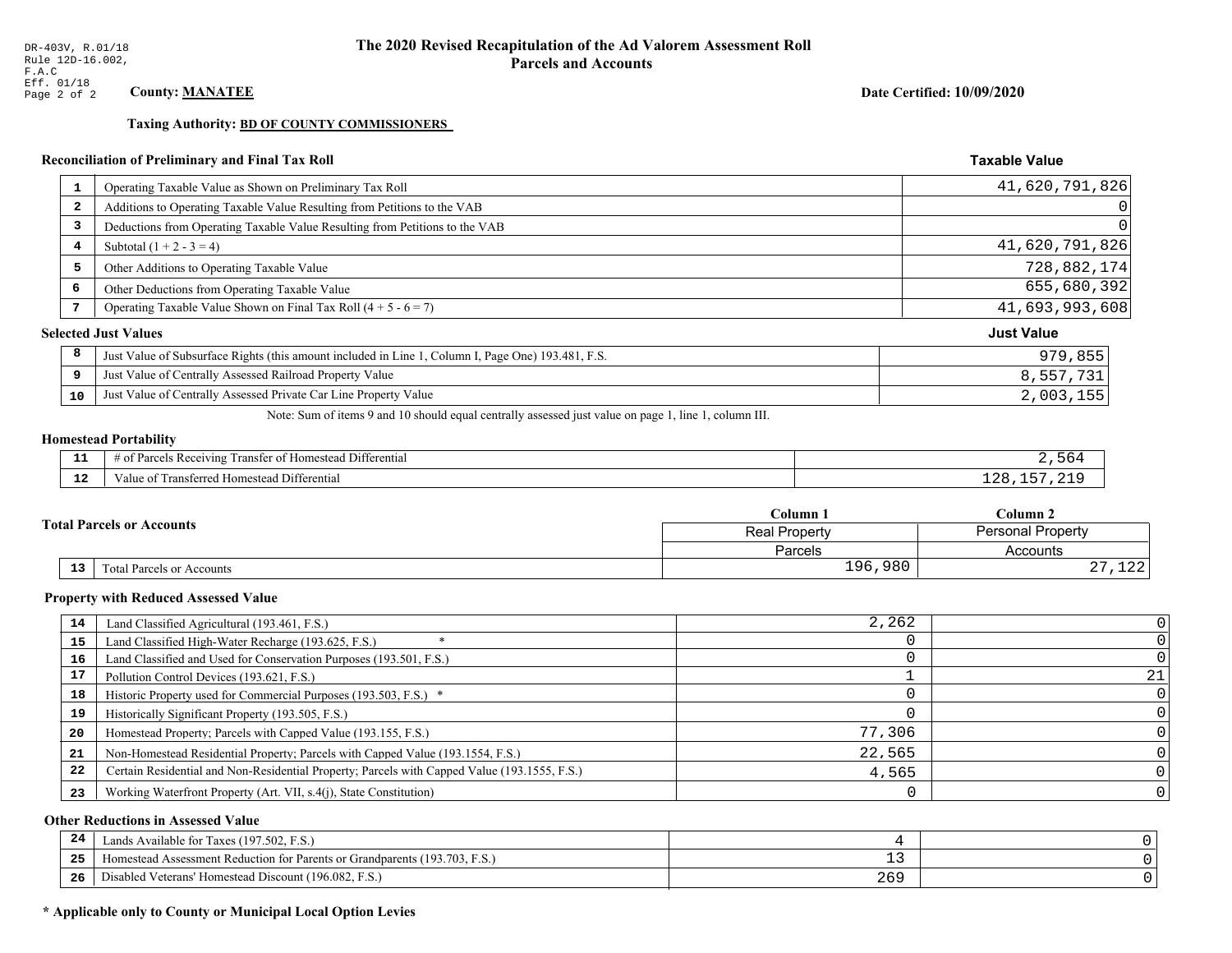| DR-403V R.01/18                                                                                                                                                                            | The 2020 Revised Recapitulation of the Ad Valorem Assessment Roll |                                  |                                    |                                        |
|--------------------------------------------------------------------------------------------------------------------------------------------------------------------------------------------|-------------------------------------------------------------------|----------------------------------|------------------------------------|----------------------------------------|
| Rule 12D-16.002,<br>F.A.C.<br><b>Taxing Authority: BD OF COUNTY COMM-UNINCORP</b>                                                                                                          | <b>Value Data</b>                                                 |                                  |                                    |                                        |
| Eff. 01/18<br>Check one of the following:<br>Page 1 of 2                                                                                                                                   | <b>County: MANATEE</b>                                            |                                  |                                    | Date Certified: 10/09/2020             |
| $x$ County<br>Municipality                                                                                                                                                                 | Column I                                                          | Column II                        | Column III                         | Column IV                              |
| <b>School District</b><br><b>Independent Special District</b><br>Separate Reports for MSTU's, Dependent Districts, and Water Management Basins are not required                            | <b>Real Property Including</b>                                    | Personal                         | <b>Centrally Assessed</b>          |                                        |
| <b>Just Value</b>                                                                                                                                                                          | <b>Subsurface Rights</b>                                          | Property                         | Property                           | <b>Total Property</b>                  |
| 1 Just Value (193.011, F.S.)                                                                                                                                                               | 38,081,350,923                                                    | 3,235,949,960                    | 9,216,943                          | $41,326,517,826$   1                   |
| Just Value of All Property in the Following Categories                                                                                                                                     |                                                                   |                                  |                                    |                                        |
| 2 Just Value of Land Classified Agricultural (193.461, F.S.)                                                                                                                               | 1,016,554,543                                                     | $\bf{0}$                         | $\mathbf{0}$                       | $1,016,554,543$   2                    |
| 3 Just Value of Land Classified High-Water Recharge (193.625, F.S.) *                                                                                                                      | $\Omega$                                                          | $\mathbf{0}$                     | $\mathbf{0}$                       | $0 \quad 3$                            |
| 4 Just Value of Land Classified and Used for Conservation Purposes (193.501, F.S.)                                                                                                         | $\Omega$                                                          | $\Omega$                         | $\boldsymbol{0}$                   | $\overline{0}$   4                     |
| 5 Just Value of Pollution Control Devices (193.621, F.S.)                                                                                                                                  | 331,400                                                           | 266, 267, 231                    | $\mathbf{0}$                       | $\boxed{266,598,631}$ 5                |
| 6 Just Value of Historic Property used for Commercial Purposes (193.503, F.S.) *                                                                                                           | $\Omega$                                                          | $\theta$                         | $\boldsymbol{0}$                   | $\overline{0}$<br>6                    |
| 7 Just Value of Historically Significant Property (193.505, F.S.)                                                                                                                          | $\Omega$                                                          | $\bf{0}$                         | $\bf{0}$                           | $0 \overline{7}$                       |
| 8 Just Value of Homestead Property (193.155, F.S.)                                                                                                                                         | 20,290,306,710                                                    | $\bf{0}$                         | $\boldsymbol{0}$                   | $20,290,306,710$ 8                     |
| 9 Just Value of Non-Homestead Residential Property (193.1554, F.S.)                                                                                                                        | 9,245,304,294                                                     | $\bf{0}$                         | $\theta$                           | $9,245,304,294$   9                    |
| 10 Just Value of Certain Residential and Non-Residential Property (193.1555, F.S.)                                                                                                         | 7,529,185,376                                                     | $\mathbf{0}$                     | 5,543,963                          | 7,534,729,339 10                       |
| 11 Just Value of Working Waterfront Property (Art. VII, s.4(j), State Constitution)                                                                                                        | $\Omega$                                                          | $\bf{0}$                         | $\bf{0}$                           | $0$   11                               |
| <b>Assessed Value of Differentials</b>                                                                                                                                                     |                                                                   |                                  |                                    |                                        |
| 12   Homestead Assessment Differential: Just Value Minus Capped Value (193.155, F.S.)<br>13 Nonhomestead Residential Property Differential: Just Value Minus Capped Value (193.1554, F.S.) | 3,603,311,589<br>276,366,229                                      | $\bf{0}$<br>$\overline{0}$       | $\bf{0}$<br>$\mathbf{0}$           | 3,603,311,589   12<br>276,366,229   13 |
| 14 Certain Res. and Nonres. Real Property differential: Just Value Minus Capped Value (193.1555, F.S.)                                                                                     | 265, 178, 275                                                     | $\overline{0}$                   | $\overline{0}$                     | 265, 178, 275   14                     |
| <b>Assessed Value of All Property in the Following Categories</b>                                                                                                                          |                                                                   |                                  |                                    |                                        |
| 15 Assessed Value of Land Classified Agricultural (193.461, F.S.)                                                                                                                          | 124, 104, 917                                                     | $\mathbf{0}$                     | $\mathbf{0}$                       | 124, 104, 917 15                       |
| Assessed Value of Land Classified High-Water Recharge (193.625, F.S.) *                                                                                                                    | $\Omega$                                                          | $\overline{0}$                   | $\mathbf{0}$                       | $\overline{0}$ 16                      |
| Assessed Value of Land Classified and used for Conservation Purposes (193.501, F.S.)<br>17                                                                                                 | $\Omega$                                                          | $\overline{0}$                   | $\boldsymbol{0}$                   | $0$   17                               |
| Assessed Value of Pollution Control Devices (193.621, F.S.)<br>18                                                                                                                          | 331,400                                                           | 11,502,393                       | $\mathbf{0}$                       | 11,833,793 18                          |
| 19 Assessed Value of Historic Property used for Commercial Purposes (193.503, F.S.)                                                                                                        | $\overline{0}$                                                    | $\overline{0}$                   | $\overline{0}$                     | $0 \mid 19$                            |
| 20 Assessed Value of Historically Significant Property (193.505, F.S.)<br>21 Assessed Value of Homestead Property (193.155, F.S.)                                                          | $\Omega$<br>16,686,995,121                                        | $\overline{0}$<br>$\overline{0}$ | $\overline{0}$<br>$\boldsymbol{0}$ | $0 \mid 20$<br>$16,686,995,121$ 21     |
| 22 Assessed Value of Non-Homestead Residential Property (193.1554, F.S.)                                                                                                                   | 8,968,938,065                                                     | $\overline{0}$                   | $\mathbf{0}$                       | 8,968,938,065 22                       |
| 23 Assessed Value of Certain Residential and Non-Residential Property (193.1555, F.S.)                                                                                                     | 7,264,007,101                                                     | $\overline{0}$                   | 5,543,963                          | 7,269,551,064 23                       |
| 24 Assessed Value of Working Waterfront Property (Art. VII, s.4(j), State Constitution)                                                                                                    | $\Omega$                                                          | $\overline{0}$                   | $\theta$                           | $0 \mid 24$                            |
| <b>Total Assessed Value</b>                                                                                                                                                                |                                                                   |                                  |                                    |                                        |
| 25 Total Assessed Value [Line 1 minus (2 through 11) plus (15 through 24)]                                                                                                                 | 33,044,045,204                                                    | 2,981,185,122                    | 9,216,943                          | 36,034,447,269 25                      |
| <b>Exemptions</b>                                                                                                                                                                          |                                                                   |                                  |                                    |                                        |
| 26   \$25,000 Homestead Exemption (196.031(1)(a), F.S.)                                                                                                                                    | 1,906,262,296                                                     | $\mathbf{0}$                     | $\mathbf{0}$                       | 1,906,262,296 26                       |
| 27   Additional \$25,000 Homestead Exemption $(196.031(1)(b), F.S.)$                                                                                                                       | 1,718,503,993                                                     | $\Omega$                         | $\Omega$                           | $\overline{1,718,503,993}$ 27          |
| 28 Additional Homestead Exemption Age 65 and Older up to \$50,000 (196.075, F.S.)                                                                                                          | 61,120,036                                                        | $\Omega$                         | $\Omega$                           | $61,120,036$   28                      |
| 29 Tangible Personal Property \$25,000 Exemption (196.183, F.S.)                                                                                                                           |                                                                   | 107,871,208                      | 832,074                            | 108,703,282 29                         |
| 30 Governmental Exemption (196.199, 196.1993, F.S.)                                                                                                                                        | 960,812,839                                                       | 5,396,259                        |                                    | 966,209,098<br>  30                    |
| Institutional Exemptions - Charitable, Religious, Scientific, Literary, Educational (196.196, 196.197, 196.1975,                                                                           | 556,569,254                                                       | 21,088,241                       | $\Omega$                           | 577,657,495 31                         |
| 196.1977, 196.1978, 196.198, 196.1983, 196.1985, 196.1986, 196.1987, 196.1999, 196.2001, 196.2002, F.S.)<br>32 Widows / Widowers Exemption (196.202, F.S.)                                 | 4,178,951                                                         | 31,610                           | $\mathbf{0}$                       | $4,210,561$ 32                         |
| 33 Disability / Blind Exemptions (196.081, 196.091, 196.101, 196.102, 196.202, 196.24, F.S.)                                                                                               | 247,620,462                                                       | 33,005                           | $\Omega$                           | 247,653,467 33                         |
| 34 Land Dedicated in Perpetuity for Conservation Purposes (196.26, F.S)                                                                                                                    | $\Omega$                                                          | $\mathbf{0}$                     | $\Omega$                           | 0 34                                   |
| 35 Historic Property Exemption (196.1961, 196.1997, 196.1998, F.S.)                                                                                                                        | 0                                                                 | $\mathbf{0}$                     | $\mathbf{0}$                       | $\boxed{0}$ 35                         |
| 36 Econ. Dev. Exemption (196.1995, F.S.), Licensed Child Care Facility in Ent. Zone (196.095, F.S.)                                                                                        |                                                                   | $\boldsymbol{0}$                 | $\Omega$                           | $0 \mid 36$                            |
| 37 Lands Available for Taxes (197.502, F.S.)                                                                                                                                               | 265,201                                                           | $\mathbf{0}$                     | $\Omega$                           | 265,201 37                             |
| 38   Homestead Assessment Reduction for Parents or Grandparents (193.703, F.S.)                                                                                                            | 777,092                                                           | $\mathbf{0}$                     | $\overline{0}$                     | $777,092$ 38                           |
| 39   Disabled Veterans' Homestead Discount (196.082, F.S.)                                                                                                                                 | 26,570,162                                                        | $\mathbf{0}$                     | $\overline{0}$                     | $\overline{26,570,162}$ 39             |
|                                                                                                                                                                                            |                                                                   |                                  |                                    | $940,616$ 40                           |
| 40   Deployed Service Member's Homestead Exemption (196.173, F.S.)                                                                                                                         | 940,616                                                           | $\mathbf{0}$                     | $\Omega$                           |                                        |
| 41 Additional Homestead Exemption Age 65 and Older and 25 yr Residence (196.075, F.S.)                                                                                                     | $\overline{0}$                                                    | $\mathbf{0}$                     | $\mathbf{0}$                       | 0 41                                   |
| 42 Renewable Energy Source Devices 80% Exemption (196.182, F.S.)                                                                                                                           | $\mathbf{0}$                                                      | $\mathbf{0}$                     | $\Omega$                           | 0 42                                   |
| <b>Total Exempt Value</b><br>43 Total Exempt Value (add lines 26 through 42)                                                                                                               | 5,483,620,902                                                     | 134,420,323                      | 832,074                            | $5,618,873,299$ 43                     |
| <b>Total Taxable Value</b>                                                                                                                                                                 |                                                                   |                                  |                                    |                                        |
| 44 Total Taxable Value (line 25 minus 43)                                                                                                                                                  | 27,560,424,302                                                    | 2,846,764,799                    | 8,384,869                          | 30,415,573,970 44                      |
|                                                                                                                                                                                            |                                                                   |                                  |                                    |                                        |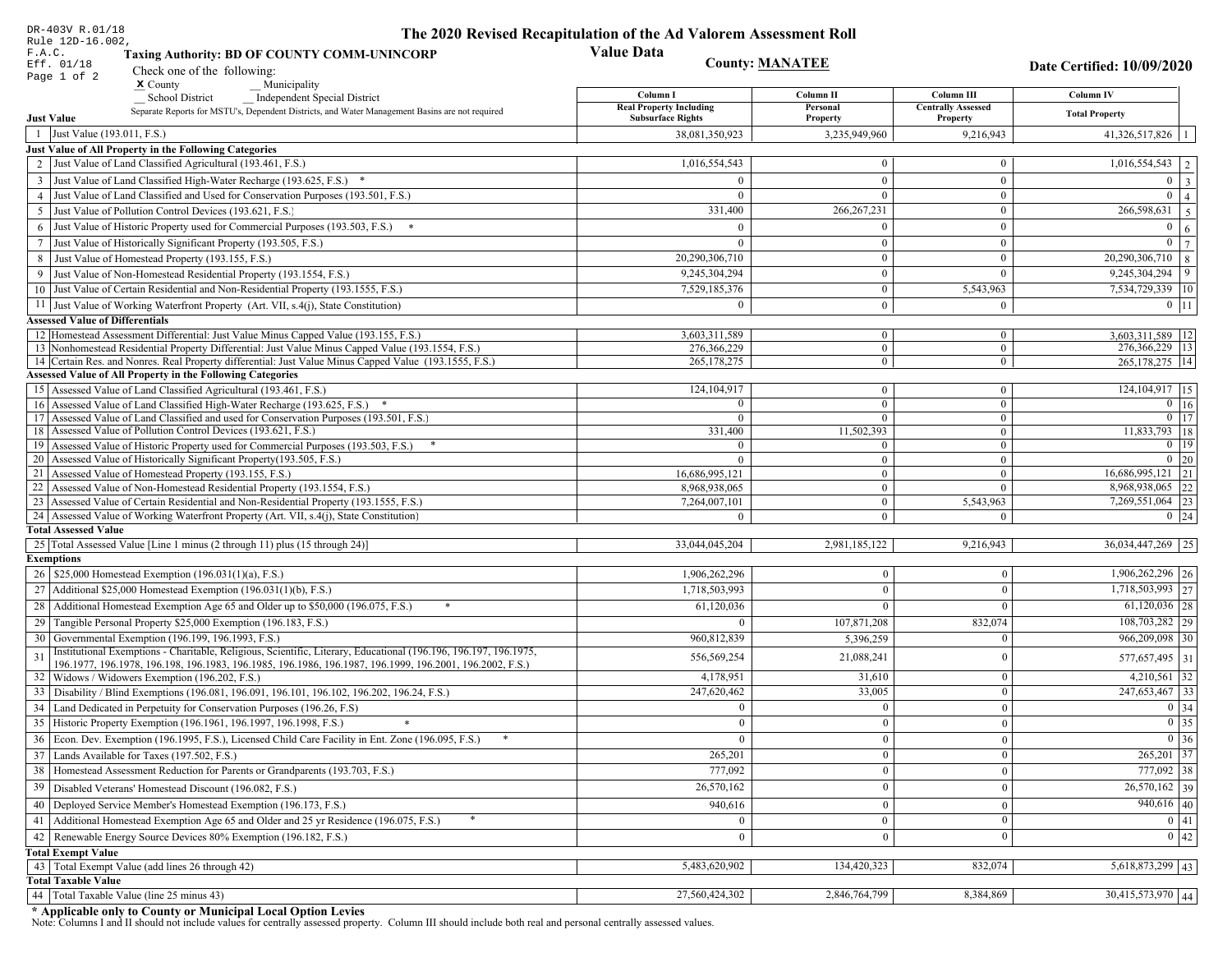**Taxing Authority: BD OF COUNTY COMM-UNINCORP** 

# Reconciliation of Preliminary and Final Tax Roll

| Operating Taxable Value as Shown on Preliminary Tax Roll<br>1                                           | 30, 364, 829, 817 |
|---------------------------------------------------------------------------------------------------------|-------------------|
| Additions to Operating Taxable Value Resulting from Petitions to the VAB<br>2                           | 0                 |
| Deductions from Operating Taxable Value Resulting from Petitions to the VAB<br>3                        | 0                 |
| Subtotal $(1 + 2 - 3 = 4)$<br>4                                                                         | 30, 364, 829, 817 |
| 5<br>Other Additions to Operating Taxable Value                                                         | 672,581,926       |
| 6<br>Other Deductions from Operating Taxable Value                                                      | 621,837,773       |
| Operating Taxable Value Shown on Final Tax Roll $(4 + 5 - 6 = 7)$<br>7                                  | 30, 415, 573, 970 |
| <b>Selected Just Values</b>                                                                             | <b>Just Value</b> |
| 8<br>Just Value of Subsurface Rights (this amount included in Line 1, Column I, Page One) 193.481, F.S. | 979,033           |
| Just Value of Centrally Assessed Railroad Property Value<br>9                                           | 7,482,829         |
| Just Value of Centrally Assessed Private Car Line Property Value<br>10                                  | 1,734,114         |

Note: Sum of items 9 and 10 should equal centrally assessed just value on page 1, line 1, column III.

### **Homestead Portability**

| - -<br>.     | Differential<br>: Rec<br>ceivins<br>ranster<br>$\sim$ $\sim$ $\sim$<br>Homestead |  |
|--------------|----------------------------------------------------------------------------------|--|
| $\sim$<br>-- | ntterential<br>' ransferred<br>` Homestead L<br>. anne i                         |  |

|  |    |                                  | Column 1                                  | Column 2 |  |
|--|----|----------------------------------|-------------------------------------------|----------|--|
|  |    | <b>Total Parcels or Accounts</b> | <b>Personal Property</b><br>Real Property |          |  |
|  |    |                                  | Parcels                                   | Accounts |  |
|  | 13 | <b>Fotal Parcels or Accounts</b> | 297<br>$156, 29^-$                        | , 863    |  |

### **Property with Reduced Assessed Value**

| 14 | Land Classified Agricultural (193.461, F.S.)                                                 | 2,241  |    |
|----|----------------------------------------------------------------------------------------------|--------|----|
| 15 | Land Classified High-Water Recharge (193.625, F.S.)                                          |        |    |
| 16 | Land Classified and Used for Conservation Purposes (193.501, F.S.)                           |        |    |
|    | Pollution Control Devices (193.621, F.S.)                                                    |        | 18 |
| 18 | Historic Property used for Commercial Purposes (193.503, F.S.) *                             |        |    |
| 19 | Historically Significant Property (193.505, F.S.)                                            |        |    |
| 20 | Homestead Property; Parcels with Capped Value (193.155, F.S.)                                | 63,129 |    |
| 21 | Non-Homestead Residential Property; Parcels with Capped Value (193.1554, F.S.)               | 16,325 |    |
| 22 | Certain Residential and Non-Residential Property; Parcels with Capped Value (193.1555, F.S.) | 3,119  |    |
| 23 | Working Waterfront Property (Art. VII, s.4(j), State Constitution)                           |        |    |

### **Other Reductions in Assessed Value**

| 24    | (197.502, F.S.)<br>Lands Available for Taxes (                       |            |  |
|-------|----------------------------------------------------------------------|------------|--|
| - - - | Iomestead Assessment Reduction for Parents or Grandparents (193.703, | — <i>—</i> |  |
| -26   | I Veterans' Homestead Discount (196.082, F.S.)<br>Disabled           | ∠ ٽ⊿       |  |

# \* Applicable only to County or Municipal Local Option Levies

Date Certified: 10/09/2020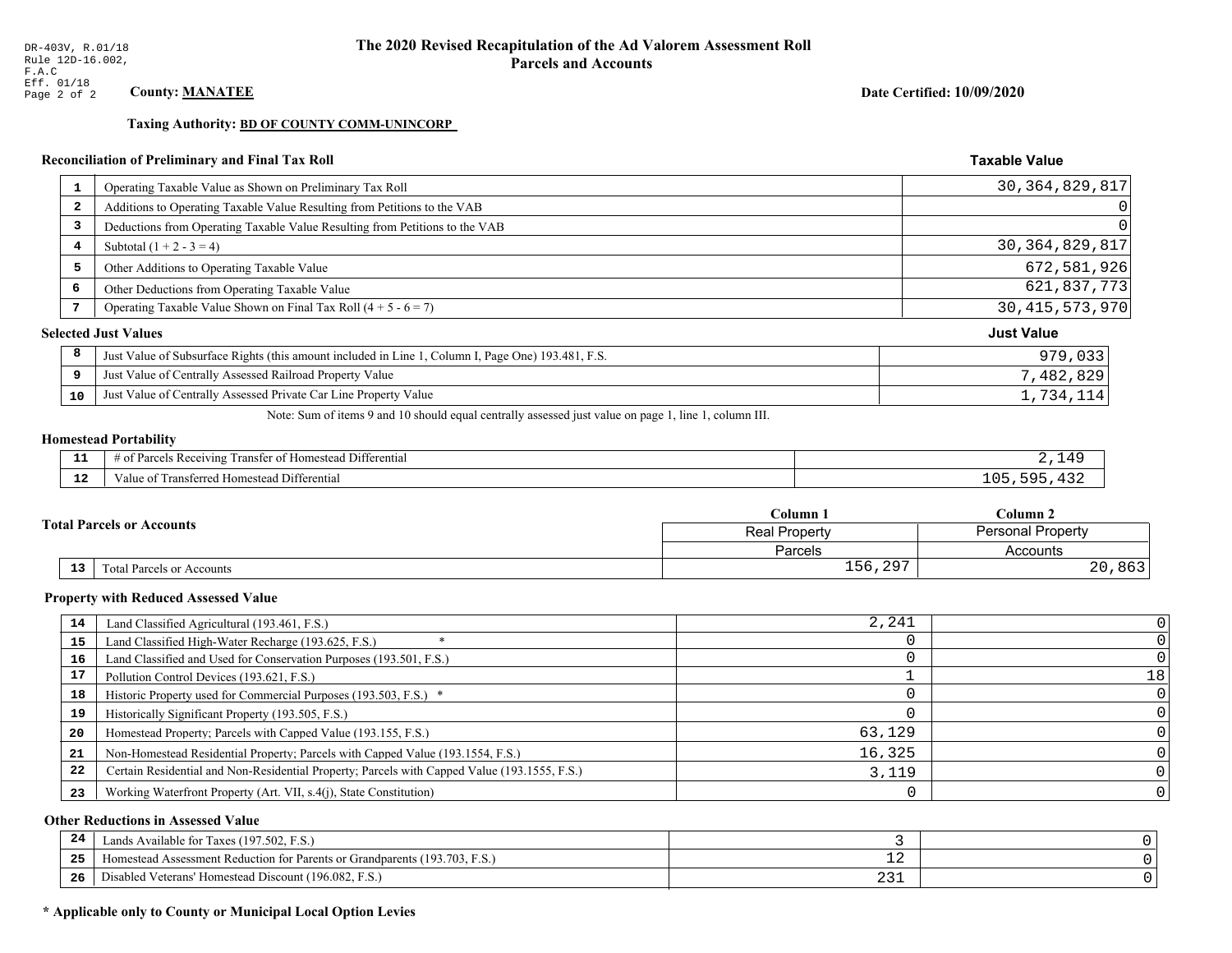| DR-403V R.01/18<br>Rule 12D-16.002,                                                                                                                             | The 2020 Revised Recapitulation of the Ad Valorem Assessment Roll |                                  |                                       |                                                                       |
|-----------------------------------------------------------------------------------------------------------------------------------------------------------------|-------------------------------------------------------------------|----------------------------------|---------------------------------------|-----------------------------------------------------------------------|
| F.A.C.<br><b>Taxing Authority: PALMAIRE MSTU</b>                                                                                                                | <b>Value Data</b>                                                 |                                  |                                       |                                                                       |
| Eff. 01/18<br>Check one of the following:                                                                                                                       |                                                                   | <b>County: MANATEE</b>           |                                       | Date Certified: 10/09/2020                                            |
| Page 1 of 2<br>$\boldsymbol{\mathsf{x}}$ County<br>Municipality                                                                                                 |                                                                   |                                  |                                       |                                                                       |
| <b>School District</b><br><b>Independent Special District</b>                                                                                                   | Column I                                                          | Column <sub>II</sub>             | Column III                            | Column IV                                                             |
| Separate Reports for MSTU's, Dependent Districts, and Water Management Basins are not required<br><b>Just Value</b>                                             | <b>Real Property Including</b><br><b>Subsurface Rights</b>        | Personal<br>Property             | <b>Centrally Assessed</b><br>Property | <b>Total Property</b>                                                 |
| 1 Just Value (193.011, F.S.)                                                                                                                                    | 636,436,557                                                       | $\Omega$                         | $\overline{0}$                        | 636,436,557                                                           |
| Just Value of All Property in the Following Categories                                                                                                          |                                                                   |                                  |                                       |                                                                       |
| 2 Just Value of Land Classified Agricultural (193.461, F.S.)                                                                                                    | $\bf{0}$                                                          | $\overline{0}$                   | $\bf{0}$                              | $0 \quad 2$                                                           |
| Just Value of Land Classified High-Water Recharge (193.625, F.S.) *<br>3                                                                                        | $\overline{0}$                                                    | $\theta$                         | $\boldsymbol{0}$                      | $\overline{3}$<br>$\overline{0}$                                      |
| 4 Just Value of Land Classified and Used for Conservation Purposes (193.501, F.S.)                                                                              | $\mathbf{0}$                                                      | $\boldsymbol{0}$                 | $\bf{0}$                              | $\overline{0}$<br>$\overline{4}$                                      |
| Just Value of Pollution Control Devices (193.621, F.S.)<br>5                                                                                                    | $\bf{0}$                                                          | $\boldsymbol{0}$                 | $\bf{0}$                              | $\overline{5}$<br>$\overline{0}$                                      |
| Just Value of Historic Property used for Commercial Purposes (193.503, F.S.) *<br>6                                                                             | $\overline{0}$                                                    | $\mathbf{0}$                     | $\boldsymbol{0}$                      | $\overline{0}$<br>$\sqrt{6}$                                          |
| Just Value of Historically Significant Property (193.505, F.S.)<br>7                                                                                            | $\overline{0}$                                                    | $\bf{0}$                         | $\bf{0}$                              | $\overline{7}$<br>$\mathbf{0}$                                        |
| Just Value of Homestead Property (193.155, F.S.)<br>8                                                                                                           | 347,401,585                                                       | $\mathbf{0}$                     | $\mathbf{0}$                          | 347,401,585<br>$\,8\,$                                                |
| Just Value of Non-Homestead Residential Property (193.1554, F.S.)                                                                                               | 188,695,099                                                       | $\Omega$                         | $\boldsymbol{0}$                      | 9<br>188,695,099                                                      |
| 10 Just Value of Certain Residential and Non-Residential Property (193.1555, F.S.)                                                                              | 100,339,873                                                       | $\boldsymbol{0}$                 | $\bf{0}$                              | 100,339,873 10                                                        |
| 11 Just Value of Working Waterfront Property (Art. VII, s.4(j), State Constitution)                                                                             | $\Omega$                                                          | $\overline{0}$                   | $\bf{0}$                              | $0$ 11                                                                |
| <b>Assessed Value of Differentials</b>                                                                                                                          |                                                                   |                                  |                                       |                                                                       |
| 12 Homestead Assessment Differential: Just Value Minus Capped Value (193.155, F.S.)                                                                             | 65,323,000                                                        | $\overline{0}$                   | $\bf{0}$                              | 65,323,000   12                                                       |
| 13 Nonhomestead Residential Property Differential: Just Value Minus Capped Value (193.1554, F.S.)                                                               | 1,098,601                                                         | $\overline{0}$                   | $\overline{0}$                        | 1,098,601 13                                                          |
| 14 Certain Res. and Nonres. Real Property differential: Just Value Minus Capped Value (193.1555, F.S.)                                                          | 21,637                                                            | $\overline{0}$                   | $\mathbf{0}$                          | $21,637$ 14                                                           |
| <b>Assessed Value of All Property in the Following Categories</b>                                                                                               |                                                                   |                                  |                                       |                                                                       |
| 15 Assessed Value of Land Classified Agricultural (193.461, F.S.)                                                                                               | $\bf{0}$                                                          | $\overline{0}$                   | $\bf{0}$                              | $0$   15                                                              |
| Assessed Value of Land Classified High-Water Recharge (193.625, F.S.) *<br>16                                                                                   | $\bf{0}$                                                          | $\overline{0}$                   | $\overline{0}$                        | $0$ 16<br>$\overline{0}$ 17                                           |
| Assessed Value of Land Classified and used for Conservation Purposes (193.501, F.S.)<br>17<br>Assessed Value of Pollution Control Devices (193.621, F.S.)<br>18 | $\bf{0}$<br>$\mathbf{0}$                                          | $\overline{0}$<br>$\overline{0}$ | $\bf{0}$<br>$\mathbf{0}$              | $0$   18                                                              |
| Assessed Value of Historic Property used for Commercial Purposes (193.503, F.S.)<br>19                                                                          | $\bf{0}$                                                          | $\boldsymbol{0}$                 | $\bf{0}$                              | $\boxed{0}$ 19                                                        |
| 20 Assessed Value of Historically Significant Property (193.505, F.S.)                                                                                          | $\theta$                                                          | $\mathbf{0}$                     | $\mathbf{0}$                          | $\boxed{0}$ 20                                                        |
| Assessed Value of Homestead Property (193.155, F.S.)<br>21                                                                                                      | 282,078,585                                                       | $\boldsymbol{0}$                 | $\bf{0}$                              | 282,078,585 21                                                        |
| Assessed Value of Non-Homestead Residential Property (193.1554, F.S.)<br>22                                                                                     | 187,596,498                                                       | $\boldsymbol{0}$                 | $\mathbf{0}$                          | 187,596,498 22                                                        |
| 23 Assessed Value of Certain Residential and Non-Residential Property (193.1555, F.S.)                                                                          | 100,318,236                                                       | $\overline{0}$                   | $\mathbf{0}$                          | 100,318,236 23                                                        |
| 24 Assessed Value of Working Waterfront Property (Art. VII, s.4(j), State Constitution)                                                                         | $\Omega$                                                          | $\theta$                         | $\overline{0}$                        | $0 \mid 24$                                                           |
| <b>Total Assessed Value</b>                                                                                                                                     |                                                                   |                                  |                                       |                                                                       |
| 25 Total Assessed Value [Line 1 minus (2 through 11) plus (15 through 24)]                                                                                      | 569,993,319                                                       | $\overline{0}$                   | $\mathbf{0}$                          | 569,993,319 25                                                        |
| <b>Exemptions</b>                                                                                                                                               |                                                                   |                                  |                                       |                                                                       |
| 26   \$25,000 Homestead Exemption (196.031(1)(a), F.S.)                                                                                                         | 35,612,500                                                        | $\bf{0}$                         | $\mathbf{0}$                          | $35,612,500$ 26                                                       |
| 27   Additional \$25,000 Homestead Exemption (196.031(1)(b), F.S.)                                                                                              | 34,993,073                                                        | $\overline{0}$                   | $\theta$                              | 34,993,073 27                                                         |
| 28 Additional Homestead Exemption Age 65 and Older up to \$50,000 (196.075, F.S.)                                                                               | 1,623,500                                                         | $\overline{0}$                   | $\theta$                              | $1,623,500$ 28                                                        |
| 29 Tangible Personal Property \$25,000 Exemption (196.183, F.S.)                                                                                                | $\Omega$                                                          | $\Omega$                         | $\theta$                              | $\boxed{0}$ 29                                                        |
| 30 Governmental Exemption (196.199, 196.1993, F.S.)                                                                                                             |                                                                   | $\theta$                         |                                       | $\boxed{0}$ 30                                                        |
| Institutional Exemptions - Charitable, Religious, Scientific, Literary, Educational (196.196, 196.197, 196.1975,<br>31                                          | 0                                                                 |                                  | $\theta$                              | $0 \mid 31$                                                           |
| 196.1977, 196.1978, 196.198, 196.1983, 196.1985, 196.1986, 196.1987, 196.1999, 196.2001, 196.2002, F.S.)<br>32   Widows / Widowers Exemption (196.202, F.S.)    | 138,500                                                           | $\bf{0}$                         | $\mathbf{0}$                          | $138,500$ 32                                                          |
| 33 Disability / Blind Exemptions (196.081, 196.091, 196.101, 196.102, 196.202, 196.24, F.S.)                                                                    | 3,904,006                                                         | $\Omega$                         | $\theta$                              | $3,904,006$ 33                                                        |
| 34 Land Dedicated in Perpetuity for Conservation Purposes (196.26, F.S)                                                                                         | $\Omega$                                                          | $\Omega$                         | $\theta$                              | $\boxed{0}$ 34                                                        |
| 35 Historic Property Exemption (196.1961, 196.1997, 196.1998, F.S.)                                                                                             | 0                                                                 | $\mathbf{U}$                     | $\mathbf{0}$                          |                                                                       |
| 36 Econ. Dev. Exemption (196.1995, F.S.), Licensed Child Care Facility in Ent. Zone (196.095, F.S.)                                                             | $\mathbf{0}$                                                      | $\Omega$                         | $\Omega$                              | $\begin{array}{ c c }\n\hline\n0 & 35 \\ \hline\n0 & 36\n\end{array}$ |
| 37 Lands Available for Taxes (197.502, F.S.)                                                                                                                    | $\bf{0}$                                                          | $\Omega$                         | $\theta$                              | $\overline{0}$ 37                                                     |
| 38   Homestead Assessment Reduction for Parents or Grandparents (193.703, F.S.)                                                                                 | 52,392                                                            | $\bf{0}$                         | $\mathbf{0}$                          | 52,392 38                                                             |
| Disabled Veterans' Homestead Discount (196.082, F.S.)<br>39                                                                                                     | 678,416                                                           | $\Omega$                         | $\mathbf{0}$                          | 678,416 39                                                            |
|                                                                                                                                                                 |                                                                   |                                  |                                       |                                                                       |
| Deployed Service Member's Homestead Exemption (196.173, F.S.)<br>40                                                                                             | $\mathbf{0}$                                                      | $\Omega$                         | $\theta$                              | $\boxed{0}$ 40                                                        |
| 41   Additional Homestead Exemption Age 65 and Older and 25 yr Residence (196.075, F.S.)                                                                        | $\overline{0}$                                                    | $\bf{0}$                         | $\mathbf{0}$                          | $\overline{0}$ 41                                                     |
| Renewable Energy Source Devices 80% Exemption (196.182, F.S.)<br>42                                                                                             | $\mathbf{0}$                                                      | $\mathbf{0}$                     | $\boldsymbol{0}$                      | $\overline{0}$ 42                                                     |
| <b>Total Exempt Value</b>                                                                                                                                       |                                                                   |                                  | $\mathbf{0}$                          |                                                                       |
| 43 Total Exempt Value (add lines 26 through 42)<br><b>Total Taxable Value</b>                                                                                   | 77,002,387                                                        | $\vert 0 \vert$                  |                                       | $77,002,387$ 43                                                       |
| 44 Total Taxable Value (line 25 minus 43)                                                                                                                       | 492,990,932                                                       | 0                                | $\boldsymbol{0}$                      | 492,990,932 44                                                        |
|                                                                                                                                                                 |                                                                   |                                  |                                       |                                                                       |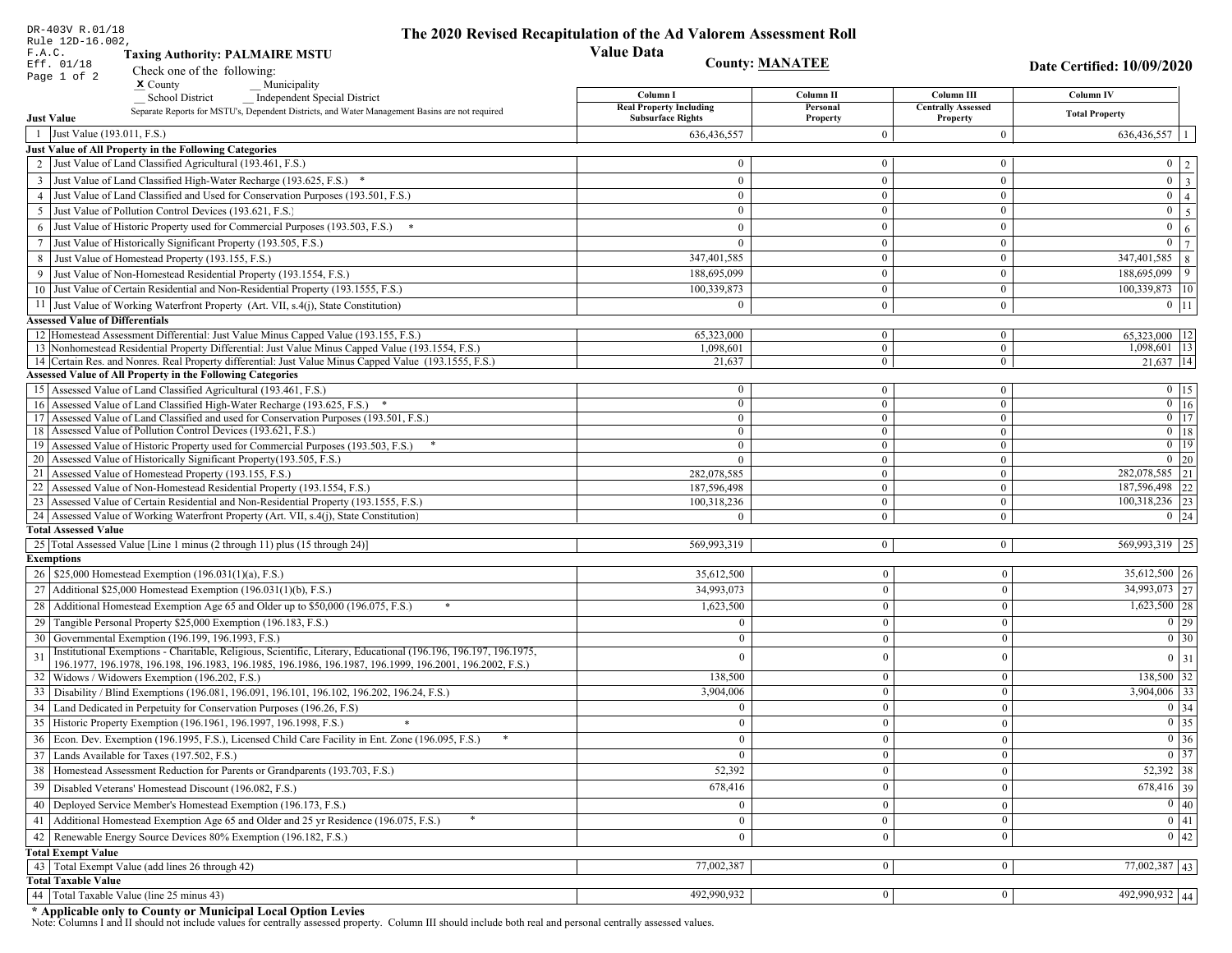# **Taxing Authority: PALMAIRE MSTU**

# Reconciliation of Preliminary and Final Tax Roll

| 1  | Operating Taxable Value as Shown on Preliminary Tax Roll                                           | 492,530,132       |
|----|----------------------------------------------------------------------------------------------------|-------------------|
| -2 | Additions to Operating Taxable Value Resulting from Petitions to the VAB                           |                   |
| 3  | Deductions from Operating Taxable Value Resulting from Petitions to the VAB                        |                   |
| 4  | Subtotal $(1 + 2 - 3 = 4)$                                                                         | 492,530,132       |
| 5  | Other Additions to Operating Taxable Value                                                         | 604,035           |
| 6  | Other Deductions from Operating Taxable Value                                                      | 143,235           |
| 7  | Operating Taxable Value Shown on Final Tax Roll $(4 + 5 - 6 = 7)$                                  | 492,990,932       |
|    | <b>Selected Just Values</b>                                                                        | <b>Just Value</b> |
| 8  | Just Value of Subsurface Rights (this amount included in Line 1, Column I, Page One) 193.481, F.S. |                   |
| 9  | Just Value of Centrally Assessed Railroad Property Value                                           |                   |
| 10 | Just Value of Centrally Assessed Private Car Line Property Value                                   |                   |
|    |                                                                                                    |                   |

Note: Sum of items 9 and 10 should equal centrally assessed just value on page 1, line 1, column III.

### **Homestead Portability**

| - -<br>. .  | $\sim$ $\sim$<br>Differential<br>ranster of<br>ceiving<br>Homestead<br>Parce.<br>-01<br>$\sim$<br>,,,,,, |  |
|-------------|----------------------------------------------------------------------------------------------------------|--|
| $\sim$<br>. | $\lambda_1 + \lambda_2$<br>Transferred Homestead Differential<br>alu                                     |  |

|  |                                  | Column <sub>1</sub> | $C$ olumn 2              |  |
|--|----------------------------------|---------------------|--------------------------|--|
|  | <b>Total Parcels or Accounts</b> | Real Property       | <b>Personal Property</b> |  |
|  |                                  | Parcels             | Accounts                 |  |
|  | 13<br>Total Parcels or Accounts  | 2,672               |                          |  |

### **Property with Reduced Assessed Value**

| 14 | Land Classified Agricultural (193.461, F.S.)                                                 |       |  |
|----|----------------------------------------------------------------------------------------------|-------|--|
| 15 | Land Classified High-Water Recharge (193.625, F.S.)                                          |       |  |
| 16 | Land Classified and Used for Conservation Purposes (193.501, F.S.)                           |       |  |
| 17 | Pollution Control Devices (193.621, F.S.)                                                    |       |  |
| 18 | Historic Property used for Commercial Purposes (193.503, F.S.) *                             |       |  |
| 19 | Historically Significant Property (193.505, F.S.)                                            |       |  |
| 20 | Homestead Property; Parcels with Capped Value (193.155, F.S.)                                | 1,223 |  |
| 21 | Non-Homestead Residential Property; Parcels with Capped Value (193.1554, F.S.)               | 125   |  |
| 22 | Certain Residential and Non-Residential Property; Parcels with Capped Value (193.1555, F.S.) |       |  |
| 23 | Working Waterfront Property (Art. VII, s.4(j), State Constitution)                           |       |  |

### **Other Reductions in Assessed Value**

| 24  | Lands Available for Taxes (197.502, F.S.)                                  |  |
|-----|----------------------------------------------------------------------------|--|
| 25  | Homestead Assessment Reduction for Parents or Grandparents (193.703, F.S.) |  |
| -26 | Disabled Veterans' Homestead Discount (196.082, F.S.)                      |  |

# \* Applicable only to County or Municipal Local Option Levies

Date Certified: 10/09/2020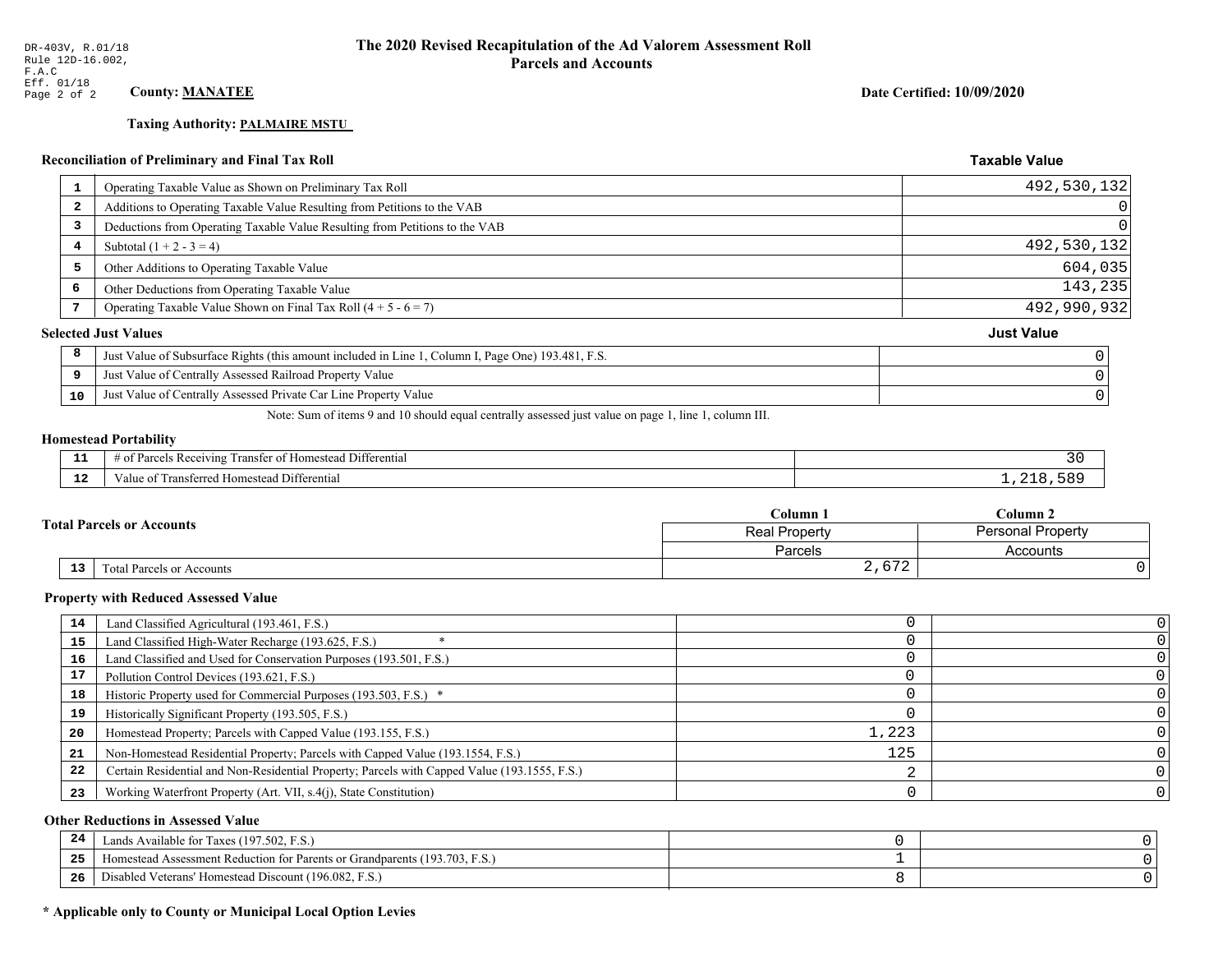|    | DR-403V R.01/18<br>Rule 12D-16.002,                                                                                                                                         | The 2020 Revised Recapitulation of the Ad Valorem Assessment Roll |                                  |                                       |                                                                                 |
|----|-----------------------------------------------------------------------------------------------------------------------------------------------------------------------------|-------------------------------------------------------------------|----------------------------------|---------------------------------------|---------------------------------------------------------------------------------|
|    | F.A.C.<br><b>Taxing Authority: CITY OF ANNA MARIA</b>                                                                                                                       | <b>Value Data</b>                                                 |                                  |                                       |                                                                                 |
|    | Eff. 01/18<br>Check one of the following:                                                                                                                                   |                                                                   | <b>County: MANATEE</b>           |                                       | Date Certified: 10/09/2020                                                      |
|    | Page 1 of 2<br>x Municipality<br>County                                                                                                                                     |                                                                   |                                  |                                       |                                                                                 |
|    | <b>School District</b><br><b>Independent Special District</b>                                                                                                               | Column I                                                          | Column <sub>II</sub>             | Column III                            | Column IV                                                                       |
|    | Separate Reports for MSTU's, Dependent Districts, and Water Management Basins are not required<br><b>Just Value</b>                                                         | <b>Real Property Including</b><br><b>Subsurface Rights</b>        | Personal<br>Property             | <b>Centrally Assessed</b><br>Property | <b>Total Property</b>                                                           |
|    | 1 Just Value (193.011, F.S.)                                                                                                                                                | 1,491,119,641                                                     | 7,255,768                        | $\overline{0}$                        | 1,498,375,409                                                                   |
|    | Just Value of All Property in the Following Categories                                                                                                                      |                                                                   |                                  |                                       |                                                                                 |
|    | 2 Just Value of Land Classified Agricultural (193.461, F.S.)                                                                                                                | $\Omega$                                                          | $\overline{0}$                   | $\mathbf{0}$                          | $0 \quad 2$                                                                     |
|    | 3 Just Value of Land Classified High-Water Recharge (193.625, F.S.) *                                                                                                       | $\theta$                                                          | $\theta$                         | $\mathbf{0}$                          | $\overline{\mathbf{3}}$<br>$\overline{0}$                                       |
|    | 4 Just Value of Land Classified and Used for Conservation Purposes (193.501, F.S.)                                                                                          | $\Omega$                                                          | $\boldsymbol{0}$                 | $\bf{0}$                              | $\overline{0}$<br>$\overline{4}$                                                |
|    | 5 Just Value of Pollution Control Devices (193.621, F.S.)                                                                                                                   | $\overline{0}$                                                    | $\overline{0}$                   | $\bf{0}$                              | $\overline{5}$<br>$\overline{0}$                                                |
| 6  | Just Value of Historic Property used for Commercial Purposes (193.503, F.S.)                                                                                                | $\theta$                                                          | $\theta$                         | $\mathbf{0}$                          | $\overline{0}$<br>$\sqrt{6}$                                                    |
| 7  | Just Value of Historically Significant Property (193.505, F.S.)                                                                                                             | $\overline{0}$                                                    | $\mathbf{0}$                     | $\mathbf{0}$                          | $\overline{7}$<br>$\mathbf{0}$                                                  |
|    | 8 Just Value of Homestead Property (193.155, F.S.)                                                                                                                          | 421,169,766                                                       | $\overline{0}$                   | $\mathbf{0}$                          | 421,169,766<br>$\,8\,$                                                          |
|    | Just Value of Non-Homestead Residential Property (193.1554, F.S.)                                                                                                           | 983,543,173                                                       | $\Omega$                         | $\mathbf{0}$                          | 9<br>983, 543, 173                                                              |
|    | 10 Just Value of Certain Residential and Non-Residential Property (193.1555, F.S.)                                                                                          | 86,406,702                                                        | $\overline{0}$                   | $\bf{0}$                              | 86,406,702 10                                                                   |
|    | 11 Just Value of Working Waterfront Property (Art. VII, s.4(j), State Constitution)                                                                                         | $\Omega$                                                          | $\overline{0}$                   | $\mathbf{0}$                          | $0$ 11                                                                          |
|    | <b>Assessed Value of Differentials</b>                                                                                                                                      |                                                                   |                                  |                                       |                                                                                 |
|    | 12 Homestead Assessment Differential: Just Value Minus Capped Value (193.155, F.S.)                                                                                         | 147, 451, 782                                                     | $\overline{0}$                   | $\bf{0}$                              | 147,451,782 12                                                                  |
|    | 13 Nonhomestead Residential Property Differential: Just Value Minus Capped Value (193.1554, F.S.)                                                                           | 9,860,662                                                         | $\overline{0}$<br>$\overline{0}$ | $\overline{0}$                        | 9,860,662   13<br>7.031.434 14                                                  |
|    | 14 Certain Res. and Nonres. Real Property differential: Just Value Minus Capped Value (193.1555, F.S.)<br><b>Assessed Value of All Property in the Following Categories</b> | 7,031,434                                                         |                                  | $\mathbf{0}$                          |                                                                                 |
|    | 15 Assessed Value of Land Classified Agricultural (193.461, F.S.)                                                                                                           | $\bf{0}$                                                          | $\overline{0}$                   | $\bf{0}$                              | $0$   15                                                                        |
|    | 16 Assessed Value of Land Classified High-Water Recharge (193.625, F.S.) *                                                                                                  | $\mathbf{0}$                                                      | $\overline{0}$                   | $\overline{0}$                        | $\boxed{0}$ 16                                                                  |
|    | 17 Assessed Value of Land Classified and used for Conservation Purposes (193.501, F.S.)                                                                                     | $\overline{0}$                                                    | $\overline{0}$                   | $\mathbf{0}$                          | $\overline{0}$ 17                                                               |
|    | 18 Assessed Value of Pollution Control Devices (193.621, F.S.)                                                                                                              | $\bf{0}$                                                          | $\overline{0}$                   | $\overline{0}$                        | $0$   18                                                                        |
|    | 19 Assessed Value of Historic Property used for Commercial Purposes (193.503, F.S.)                                                                                         | $\bf{0}$                                                          | $\overline{0}$                   | $\bf{0}$                              | $\overline{0}$ 19                                                               |
|    | 20 Assessed Value of Historically Significant Property (193.505, F.S.)                                                                                                      | $\theta$                                                          | $\mathbf{0}$                     | $\mathbf{0}$                          | $\boxed{0}$ 20                                                                  |
|    | 21 Assessed Value of Homestead Property (193.155, F.S.)<br>22 Assessed Value of Non-Homestead Residential Property (193.1554, F.S.)                                         | 273,717,984                                                       | $\overline{0}$<br>$\overline{0}$ | $\bf{0}$<br>$\mathbf{0}$              | 273,717,984 21<br>973,682,511 22                                                |
|    | 23 Assessed Value of Certain Residential and Non-Residential Property (193.1555, F.S.)                                                                                      | 973,682,511<br>79,375,268                                         | $\overline{0}$                   | $\mathbf{0}$                          | 79, 375, 268 23                                                                 |
|    | 24 Assessed Value of Working Waterfront Property (Art. VII, s.4(j), State Constitution)                                                                                     | $\theta$                                                          | $\Omega$                         | $\overline{0}$                        | $0 \quad 24$                                                                    |
|    | <b>Total Assessed Value</b>                                                                                                                                                 |                                                                   |                                  |                                       |                                                                                 |
|    | 25 Total Assessed Value [Line 1 minus (2 through 11) plus (15 through 24)]                                                                                                  | 1,326,775,763                                                     | 7,255,768                        | $\mathbf{0}$                          | 1,334,031,531 25                                                                |
|    | <b>Exemptions</b>                                                                                                                                                           |                                                                   |                                  |                                       |                                                                                 |
|    | 26   \$25,000 Homestead Exemption (196.031(1)(a), F.S.)                                                                                                                     | 10,925,000                                                        | $\bf{0}$                         | $\bf{0}$                              | $10,925,000$ 26                                                                 |
|    | 27   Additional \$25,000 Homestead Exemption $(196.031(1)(b), F.S.)$                                                                                                        | 10,904,235                                                        | $\Omega$                         | $\Omega$                              | $\overline{10,904,235}$ 27                                                      |
|    | 28 Additional Homestead Exemption Age 65 and Older up to \$50,000 (196.075, F.S.)                                                                                           | 150,000                                                           | $\Omega$                         | $\theta$                              | $150,000$ 28                                                                    |
|    | 29 Tangible Personal Property \$25,000 Exemption (196.183, F.S.)                                                                                                            |                                                                   | 768,306                          | $\mathbf{0}$                          | 768,306 29                                                                      |
|    | 30 Governmental Exemption (196.199, 196.1993, F.S.)                                                                                                                         | 29,295,881                                                        | $\theta$                         | $\boldsymbol{0}$                      | 29,295,881 30                                                                   |
| 31 | Institutional Exemptions - Charitable, Religious, Scientific, Literary, Educational (196.196, 196.197, 196.1975,                                                            | 7,815,247                                                         | 66,883                           | $\boldsymbol{0}$                      | 7,882,130 31                                                                    |
|    | 196.1977, 196.1978, 196.198, 196.1983, 196.1985, 196.1986, 196.1987, 196.1999, 196.2001, 196.2002, F.S.)<br>32   Widows / Widowers Exemption (196.202, F.S.)                | 41,500                                                            | $\bf{0}$                         | $\mathbf{0}$                          | 41,500 32                                                                       |
|    | 33 Disability / Blind Exemptions (196.081, 196.091, 196.101, 196.102, 196.202, 196.24, F.S.)                                                                                | 1,432,254                                                         | $\Omega$                         | $\Omega$                              | $1,432,254$ 33                                                                  |
|    | 34 Land Dedicated in Perpetuity for Conservation Purposes (196.26, F.S)                                                                                                     | $\Omega$                                                          | $\Omega$                         | $\theta$                              | $0 \mid 34$                                                                     |
|    | 35 Historic Property Exemption (196.1961, 196.1997, 196.1998, F.S.)                                                                                                         | $\cup$                                                            | $\mathbf{0}$                     |                                       |                                                                                 |
|    | 36 Econ. Dev. Exemption (196.1995, F.S.), Licensed Child Care Facility in Ent. Zone (196.095, F.S.)                                                                         | $\overline{0}$                                                    | $\Omega$                         | $\mathbf{0}$<br>$\theta$              | $\begin{array}{ c c }\n\hline\n0 & 35 \\ \hline\n0 & 36 \\ \hline\n\end{array}$ |
|    | 37 Lands Available for Taxes (197.502, F.S.)                                                                                                                                | $\overline{0}$                                                    | $\theta$                         | $\theta$                              | $\overline{0}$ 37                                                               |
|    | 38   Homestead Assessment Reduction for Parents or Grandparents (193.703, F.S.)                                                                                             | $\mathbf{0}$                                                      | $\bf{0}$                         | $\mathbf{0}$                          | $\boxed{0}$ 38                                                                  |
| 39 | Disabled Veterans' Homestead Discount (196.082, F.S.)                                                                                                                       | 87,749                                                            |                                  | $\boldsymbol{0}$                      | $87,749$ 39                                                                     |
|    | 40 Deployed Service Member's Homestead Exemption (196.173, F.S.)                                                                                                            |                                                                   |                                  |                                       | $\overline{0}$ 40                                                               |
|    |                                                                                                                                                                             | $\overline{0}$                                                    | $\Omega$                         | $\mathbf{0}$                          | $\overline{0}$ 41                                                               |
|    | 41 Additional Homestead Exemption Age 65 and Older and 25 yr Residence (196.075, F.S.)                                                                                      | $\mathbf{0}$                                                      | $\boldsymbol{0}$                 | $\bf{0}$                              | $\overline{0}$ 42                                                               |
| 42 | Renewable Energy Source Devices 80% Exemption (196.182, F.S.)                                                                                                               | $\overline{0}$                                                    | $\bf{0}$                         | $\boldsymbol{0}$                      |                                                                                 |
|    | <b>Total Exempt Value</b><br>43 Total Exempt Value (add lines 26 through 42)                                                                                                | 60,651,866                                                        | 835,189                          | $\mathbf{0}$                          | $61,487,055$ 43                                                                 |
|    | <b>Total Taxable Value</b>                                                                                                                                                  |                                                                   |                                  |                                       |                                                                                 |
| 44 | Total Taxable Value (line 25 minus 43)                                                                                                                                      | 1,266,123,897                                                     | 6,420,579                        | $\bf{0}$                              | 1,272,544,476 44                                                                |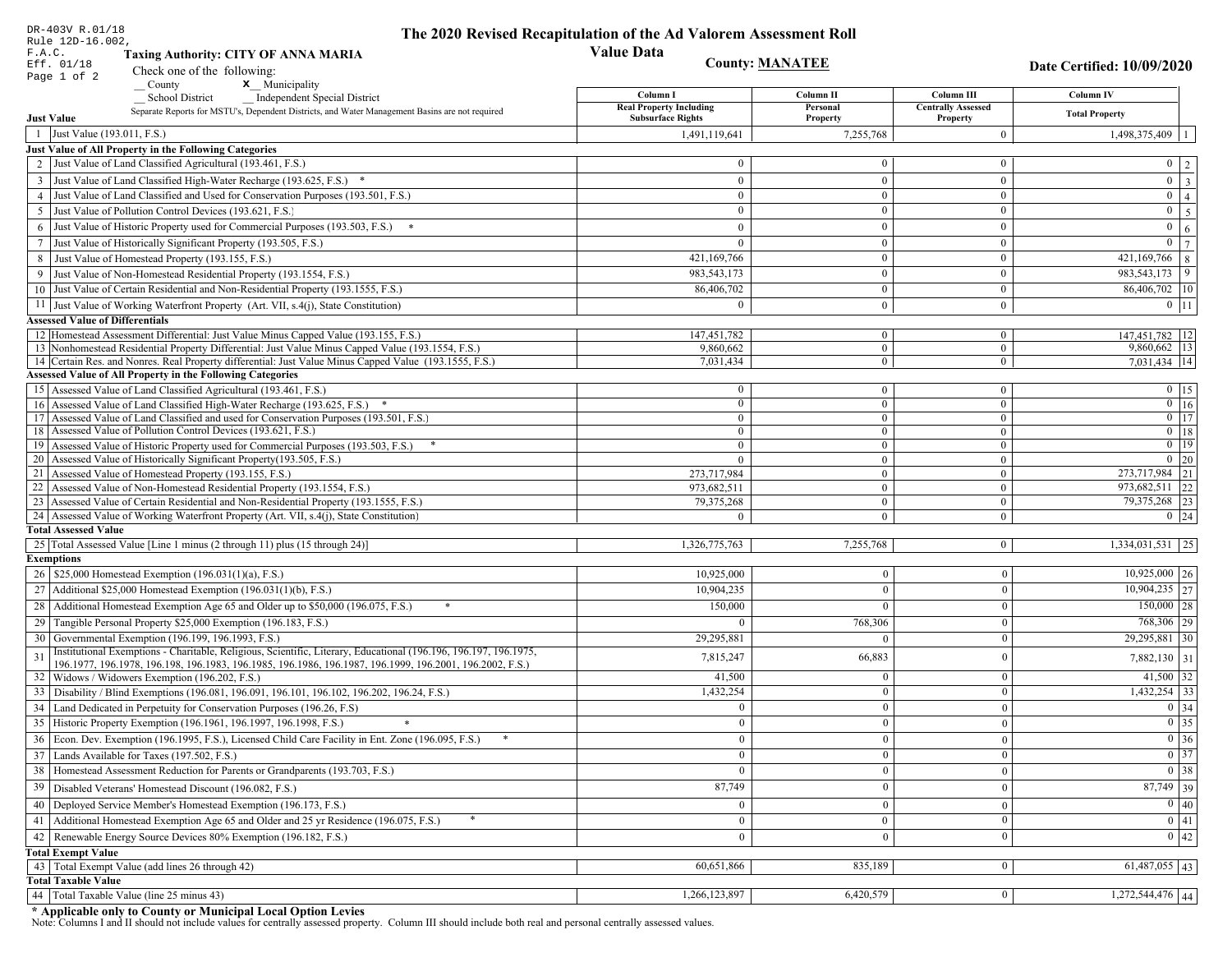**Taxing Authority: CITY OF ANNA MARIA** 

Date Certified: 10/09/2020

#### **Taxable Value Reconciliation of Preliminary and Final Tax Roll** Operating Taxable Value as Shown on Preliminary Tax Roll 1,272,068,427  $\mathbf{1}$  $\overline{a}$ Additions to Operating Taxable Value Resulting from Petitions to the VAB  $\overline{3}$ Deductions from Operating Taxable Value Resulting from Petitions to the VAB 1, 272, 068, 427  $\overline{\mathbf{4}}$ Subtotal  $(1 + 2 - 3 = 4)$ 2,004,141 5 Other Additions to Operating Taxable Value 1,528,092  $\epsilon$ Other Deductions from Operating Taxable Value  $\overline{7}$ Operating Taxable Value Shown on Final Tax Roll  $(4 + 5 - 6 = 7)$ 1, 272, 544, 476 **Selected Just Values Just Value** 8 Just Value of Subsurface Rights (this amount included in Line 1, Column I, Page One) 193.481, F.S.  $\overline{9}$ Just Value of Centrally Assessed Railroad Property Value Just Value of Centrally Assessed Private Car Line Property Value 10

Note: Sum of items 9 and 10 should equal centrally assessed just value on page 1, line 1, column III.

### **Homestead Portability**

| - -         | Differential<br>ranster<br>Reception<br>. arce<br>-01<br>n |                       |
|-------------|------------------------------------------------------------|-----------------------|
| $\sim$<br>. | l Differential<br>alue<br><b>Homestead</b><br>тан<br>менен | $\sqrt{2}$<br>$\cdot$ |

| <b>Fotal Parcels or Accounts</b> |    |                           | Column 1      | $\mathbb C$ olumn 2      |  |
|----------------------------------|----|---------------------------|---------------|--------------------------|--|
|                                  |    |                           | Real Property | <b>Personal Property</b> |  |
|                                  |    |                           | Parcels       | Accounts                 |  |
|                                  | 13 | Total Parcels or Accounts | 704<br>÷ 1    | $\cdot$ $\sim$<br>⊥ఎ∠    |  |

### **Property with Reduced Assessed Value**

| 14 | Land Classified Agricultural (193.461, F.S.)                                                 |     |  |
|----|----------------------------------------------------------------------------------------------|-----|--|
| 15 | Land Classified High-Water Recharge (193.625, F.S.)                                          |     |  |
| 16 | Land Classified and Used for Conservation Purposes (193.501, F.S.)                           |     |  |
| 17 | Pollution Control Devices (193.621, F.S.)                                                    |     |  |
| 18 | Historic Property used for Commercial Purposes (193.503, F.S.) *                             |     |  |
| 19 | Historically Significant Property (193.505, F.S.)                                            |     |  |
| 20 | Homestead Property; Parcels with Capped Value (193.155, F.S.)                                | 401 |  |
| 21 | Non-Homestead Residential Property; Parcels with Capped Value (193.1554, F.S.)               | 170 |  |
| 22 | Certain Residential and Non-Residential Property; Parcels with Capped Value (193.1555, F.S.) | 45  |  |
| 23 | Working Waterfront Property (Art. VII, s.4(j), State Constitution)                           |     |  |

### **Other Reductions in Assessed Value**

| -24 | Lands Available for Taxes (197.502, F.S.)                                          |  |
|-----|------------------------------------------------------------------------------------|--|
| .   | Homestead Assessment Reduction for Parents or Grandparents (193.7)<br>93.703, F.S. |  |
| -26 | I Veterans' Homestead Discount (196.082, F.S.)<br>Disabled                         |  |

### \* Applicable only to County or Municipal Local Option Levies

 $\Omega$ 

 $\mathbf 0$ 

0

 $\mathsf{O}$ 

 $\mathsf 0$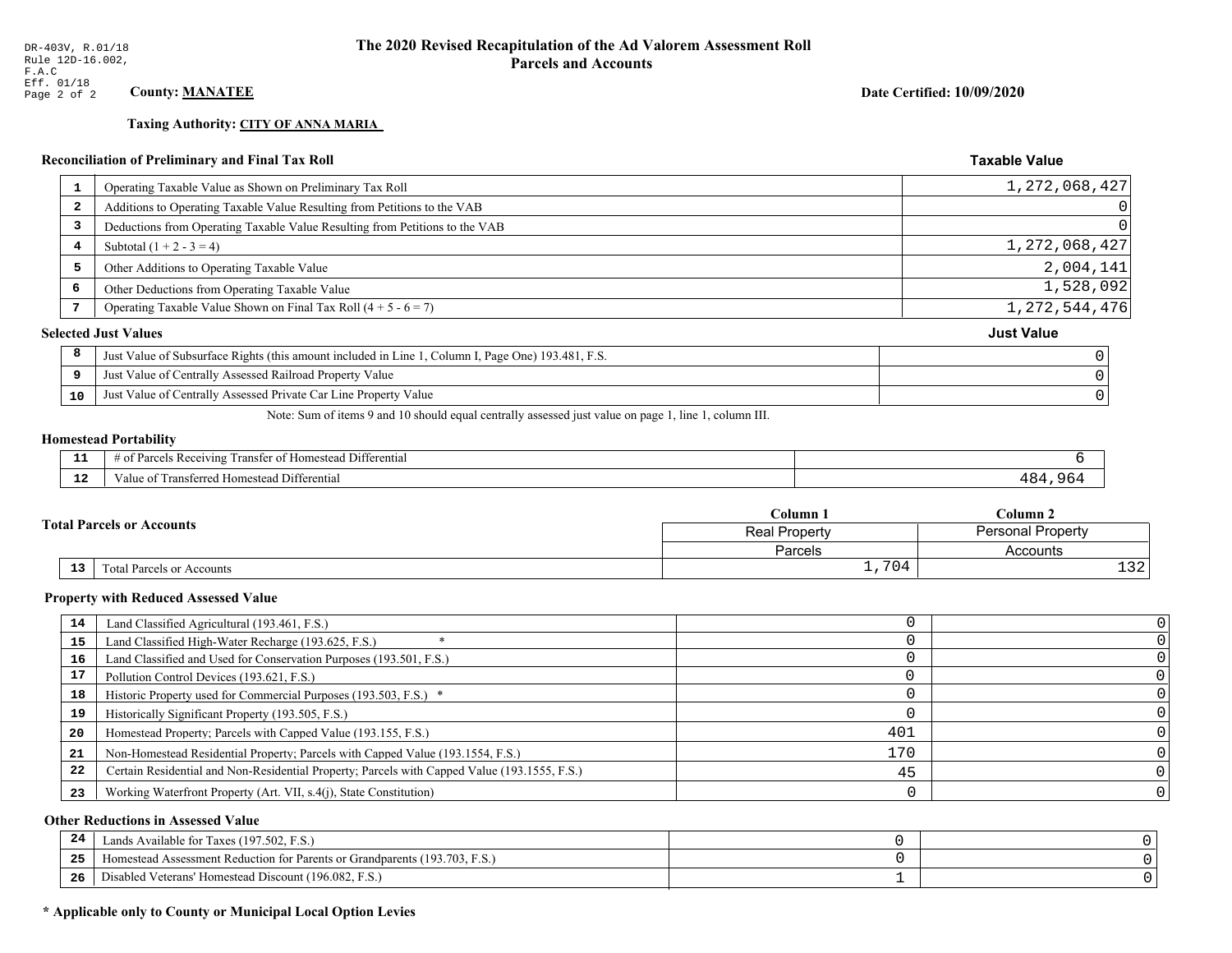| DR-403V R.01/18                        |                                                                                                                                                                                          | The 2020 Revised Recapitulation of the Ad Valorem Assessment Roll |                        |                           |                                                                       |
|----------------------------------------|------------------------------------------------------------------------------------------------------------------------------------------------------------------------------------------|-------------------------------------------------------------------|------------------------|---------------------------|-----------------------------------------------------------------------|
| Rule 12D-16.002,<br>F.A.C.             | <b>Taxing Authority: CITY OF BRADENTON BEACH</b>                                                                                                                                         | <b>Value Data</b>                                                 |                        |                           |                                                                       |
| Eff. 01/18                             |                                                                                                                                                                                          |                                                                   | <b>County: MANATEE</b> |                           | Date Certified: 10/09/2020                                            |
| Page 1 of 2                            | Check one of the following:                                                                                                                                                              |                                                                   |                        |                           |                                                                       |
|                                        | x Municipality<br>County<br><b>School District</b><br><b>Independent Special District</b>                                                                                                | Column I                                                          | Column II              | Column III                | <b>Column IV</b>                                                      |
|                                        | Separate Reports for MSTU's, Dependent Districts, and Water Management Basins are not required                                                                                           | <b>Real Property Including</b>                                    | Personal               | <b>Centrally Assessed</b> |                                                                       |
| <b>Just Value</b>                      |                                                                                                                                                                                          | <b>Subsurface Rights</b>                                          | Property               | Property                  | <b>Total Property</b>                                                 |
| 1 Just Value (193.011, F.S.)           |                                                                                                                                                                                          | 834,177,580                                                       | 8,625,618              | $\mathbf{0}$              | $842,803,198$   1                                                     |
|                                        | Just Value of All Property in the Following Categories                                                                                                                                   |                                                                   |                        |                           |                                                                       |
|                                        | 2 Just Value of Land Classified Agricultural (193.461, F.S.)                                                                                                                             | $\Omega$                                                          | $\Omega$               | $\bf{0}$                  | $0 \mid 2 \mid$                                                       |
|                                        | 3 Just Value of Land Classified High-Water Recharge (193.625, F.S.) *                                                                                                                    | $\mathbf{0}$                                                      | $\overline{0}$         | $\mathbf{0}$              | $\boxed{0}$ $\boxed{3}$                                               |
|                                        | 4 Just Value of Land Classified and Used for Conservation Purposes (193.501, F.S.)                                                                                                       | $\mathbf{0}$                                                      | $\overline{0}$         | $\overline{0}$            | $\overline{0}$   4                                                    |
| 5                                      | Just Value of Pollution Control Devices (193.621, F.S.)                                                                                                                                  | $\Omega$                                                          | $\Omega$               | $\mathbf{0}$              | $0 \mid 5 \mid$                                                       |
|                                        | 6 Just Value of Historic Property used for Commercial Purposes (193.503, F.S.) *                                                                                                         | $\Omega$                                                          | $\theta$               | $\mathbf{0}$              | $0 \mid 6 \mid$                                                       |
|                                        | 7 Just Value of Historically Significant Property (193.505, F.S.)                                                                                                                        | $\Omega$                                                          | $\overline{0}$         | $\mathbf{0}$              | $\overline{0}$<br>$\overline{7}$                                      |
|                                        | 8 Just Value of Homestead Property (193.155, F.S.)                                                                                                                                       | 110,156,804                                                       |                        | $\mathbf{0}$              | $110, 156, 804$ 8                                                     |
|                                        | 9 Just Value of Non-Homestead Residential Property (193.1554, F.S.)                                                                                                                      | 584,769,860                                                       | $\overline{0}$         | $\mathbf{0}$              | 584,769,860 9                                                         |
|                                        | 10 Just Value of Certain Residential and Non-Residential Property (193.1555, F.S.)                                                                                                       | 139,250,916                                                       | $\overline{0}$         | $\mathbf{0}$              | 139,250,916   10                                                      |
|                                        | 11 Just Value of Working Waterfront Property (Art. VII, s.4(j), State Constitution)                                                                                                      | 0                                                                 | $\overline{0}$         | $\mathbf{0}$              | $0 \mid 11 \mid$                                                      |
|                                        |                                                                                                                                                                                          |                                                                   |                        |                           |                                                                       |
| <b>Assessed Value of Differentials</b> |                                                                                                                                                                                          | 37.226.004                                                        | $\mathbf{0}$           | $\bf{0}$                  |                                                                       |
|                                        | 12 Homestead Assessment Differential: Just Value Minus Capped Value (193.155, F.S.)<br>13 Nonhomestead Residential Property Differential: Just Value Minus Capped Value (193.1554, F.S.) | 16,808,328                                                        | $\overline{0}$         | $\mathbf{0}$              | $37,226,004$   12<br>16,808,328 13                                    |
|                                        | 14 Certain Res. and Nonres. Real Property differential: Just Value Minus Capped Value (193.1555, F.S.)                                                                                   | 3,615,981                                                         | $\mathbf{0}$           | $\bf{0}$                  | 3,615,981 14                                                          |
|                                        | <b>Assessed Value of All Property in the Following Categories</b>                                                                                                                        |                                                                   |                        |                           |                                                                       |
|                                        | 15 Assessed Value of Land Classified Agricultural (193.461, F.S.)                                                                                                                        | $\mathbf{0}$                                                      | $\mathbf{0}$           | $\bf{0}$                  | $0 \t15$                                                              |
|                                        | 16 Assessed Value of Land Classified High-Water Recharge (193.625, F.S.) *                                                                                                               | $\Omega$                                                          | $\mathbf{0}$           | $\bf{0}$                  | $0$ 16                                                                |
|                                        | 17 Assessed Value of Land Classified and used for Conservation Purposes (193.501, F.S.)                                                                                                  | $\mathbf{0}$                                                      | $\mathbf{0}$           | $\bf{0}$                  | $0$ 17                                                                |
|                                        | 18 Assessed Value of Pollution Control Devices (193.621, F.S.)                                                                                                                           | $\mathbf{0}$                                                      | $\overline{0}$         | $\bf{0}$                  | $0$   18                                                              |
|                                        | 19 Assessed Value of Historic Property used for Commercial Purposes (193.503, F.S.)                                                                                                      | $\theta$                                                          | $\overline{0}$         | $\overline{0}$            | $0$ 19                                                                |
|                                        | 20 Assessed Value of Historically Significant Property (193.505, F.S.)                                                                                                                   | $\Omega$                                                          | $\theta$               | $\overline{0}$            | $0 \mid 20$                                                           |
|                                        | 21 Assessed Value of Homestead Property (193.155, F.S.)                                                                                                                                  | 72,930,800                                                        | $\overline{0}$         | $\bf{0}$                  | 72,930,800 21                                                         |
|                                        | 22 Assessed Value of Non-Homestead Residential Property (193.1554, F.S.)                                                                                                                 | 567,961,532                                                       | $\overline{0}$         | $\bf{0}$                  | 567,961,532 22                                                        |
|                                        | 23 Assessed Value of Certain Residential and Non-Residential Property (193.1555, F.S.)                                                                                                   | 135,634,935                                                       | $\mathbf{0}$           | $\bf{0}$                  | 135,634,935 23                                                        |
|                                        | 24 Assessed Value of Working Waterfront Property (Art. VII, s.4(j), State Constitution)                                                                                                  | $\Omega$                                                          | $\overline{0}$         | $\mathbf{0}$              | $0 \mid 24$                                                           |
| <b>Total Assessed Value</b>            |                                                                                                                                                                                          |                                                                   |                        |                           |                                                                       |
|                                        | 25 Total Assessed Value [Line 1 minus (2 through 11) plus (15 through 24)]                                                                                                               | 776,527,267                                                       | 8,625,618              | $\vert 0 \vert$           | 785, 152, 885   25                                                    |
| <b>Exemptions</b>                      |                                                                                                                                                                                          |                                                                   |                        |                           |                                                                       |
|                                        | 26   \$25,000 Homestead Exemption (196.031(1)(a), F.S.)                                                                                                                                  | 6,200,000                                                         | $\overline{0}$         | $\boldsymbol{0}$          | $6,200,000$ 26                                                        |
|                                        | 27   Additional \$25,000 Homestead Exemption (196.031(1)(b), F.S.)                                                                                                                       | 5,983,456                                                         | $\overline{0}$         | $\boldsymbol{0}$          | 5,983,456 27                                                          |
|                                        | 28 Additional Homestead Exemption Age 65 and Older up to \$50,000 (196.075, F.S.)                                                                                                        | 249,500                                                           | $\overline{0}$         | $\boldsymbol{0}$          | $249,500$ 28                                                          |
|                                        | 29 Tangible Personal Property \$25,000 Exemption (196.183, F.S.)                                                                                                                         | $\Omega$                                                          | 855,457                | $\boldsymbol{0}$          | $855,457$ 29                                                          |
|                                        | 30 Governmental Exemption (196.199, 196.1993, F.S.)                                                                                                                                      | 76,804,127                                                        | $\overline{0}$         | $\boldsymbol{0}$          | 76,804,127 30                                                         |
|                                        | Institutional Exemptions - Charitable, Religious, Scientific, Literary, Educational (196.196, 196.197, 196.1975,                                                                         |                                                                   |                        |                           |                                                                       |
| 31                                     | 196.1977, 196.1978, 196.198, 196.1983, 196.1985, 196.1986, 196.1987, 196.1999, 196.2001, 196.2002, F.S.)                                                                                 | 3,091,805                                                         | $\mathbf{0}$           | $\boldsymbol{0}$          | $3,091,805$ 31                                                        |
|                                        | 32   Widows / Widowers Exemption (196.202, F.S.)                                                                                                                                         | 28,500                                                            | $\mathbf{0}$           | $\boldsymbol{0}$          | $28,500$ 32                                                           |
|                                        | 33 Disability / Blind Exemptions (196.081, 196.091, 196.101, 196.102, 196.202, 196.24, F.S.)                                                                                             | 837,462                                                           | $\overline{0}$         | $\mathbf{0}$              | $837,462$ 33                                                          |
|                                        | 34 Land Dedicated in Perpetuity for Conservation Purposes (196.26, F.S)                                                                                                                  | $\overline{0}$                                                    | $\overline{0}$         | $\mathbf{0}$              | 0 34                                                                  |
|                                        | 35 Historic Property Exemption (196.1961, 196.1997, 196.1998, F.S.)                                                                                                                      | $\mathbf{0}$                                                      | $\overline{0}$         | $\overline{0}$            |                                                                       |
|                                        | 36 Econ. Dev. Exemption (196.1995, F.S.), Licensed Child Care Facility in Ent. Zone (196.095, F.S.)                                                                                      | $\overline{0}$                                                    | $\overline{0}$         | $\overline{0}$            | $\begin{array}{ c c }\n\hline\n0 & 35 \\ \hline\n0 & 36\n\end{array}$ |
|                                        | 37 Lands Available for Taxes (197.502, F.S.)                                                                                                                                             | $\mathbf{0}$                                                      | $\vert 0 \vert$        | $\mathbf{0}$              | $0 \overline{\smash)37}$                                              |
|                                        | 38   Homestead Assessment Reduction for Parents or Grandparents (193.703, F.S.)                                                                                                          | $\overline{0}$                                                    | $\bf{0}$               |                           | $\boxed{0}$ 38                                                        |
|                                        |                                                                                                                                                                                          |                                                                   | $\overline{0}$         | $\mathbf{0}$              |                                                                       |
|                                        | 39   Disabled Veterans' Homestead Discount (196.082, F.S.)                                                                                                                               | $\mathbf{0}$                                                      |                        | $\mathbf{0}$              | 0 39                                                                  |
|                                        | 40   Deployed Service Member's Homestead Exemption (196.173, F.S.)                                                                                                                       | $\overline{0}$                                                    | $\mathbf{0}$           | $\boldsymbol{0}$          | $\boxed{0}$ 40                                                        |
| 41                                     | Additional Homestead Exemption Age 65 and Older and 25 yr Residence (196.075, F.S.)                                                                                                      | $\overline{0}$                                                    | $\mathbf{0}$           | $\boldsymbol{0}$          | $\overline{0}$ 41                                                     |
|                                        | 42 Renewable Energy Source Devices 80% Exemption (196.182, F.S.)                                                                                                                         | $\mathbf{0}$                                                      | $\overline{0}$         | $\mathbf{0}$              | $0 \mid 42$                                                           |
| <b>Total Exempt Value</b>              |                                                                                                                                                                                          |                                                                   |                        |                           |                                                                       |
|                                        | 43 Total Exempt Value (add lines 26 through 42)                                                                                                                                          | 93,194,850                                                        | 855,457                | $\mathbf{0}$              | $94,050,307$ 43                                                       |
| <b>Total Taxable Value</b>             |                                                                                                                                                                                          |                                                                   |                        |                           |                                                                       |
|                                        | 44 Total Taxable Value (line 25 minus 43)                                                                                                                                                | 683,332,417                                                       | 7,770,161              | $\overline{0}$            | $\overline{691,102,578}$ 44                                           |

DR-403V R.01/18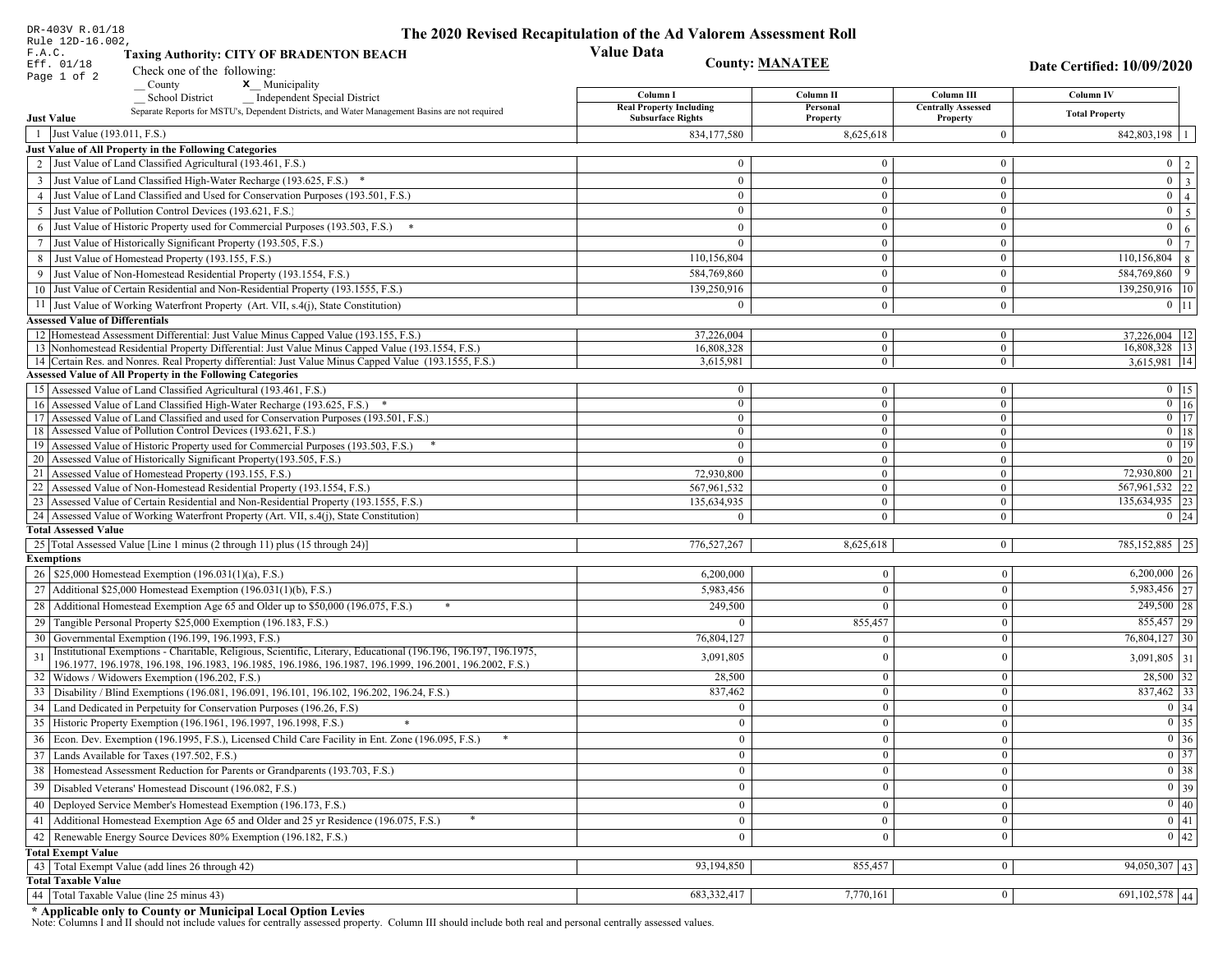**Taxing Authority: CITY OF BRADENTON BEACH** 

# Reconciliation of Preliminary and Final Tax Roll

| -1                      | Operating Taxable Value as Shown on Preliminary Tax Roll                                           | 691, 333, 870     |
|-------------------------|----------------------------------------------------------------------------------------------------|-------------------|
| $\overline{\mathbf{2}}$ | Additions to Operating Taxable Value Resulting from Petitions to the VAB                           | 0                 |
| 3                       | Deductions from Operating Taxable Value Resulting from Petitions to the VAB                        | $\Omega$          |
| 4                       | Subtotal $(1 + 2 - 3 = 4)$                                                                         | 691, 333, 870     |
| 5                       | Other Additions to Operating Taxable Value                                                         | 691,210           |
| 6                       | Other Deductions from Operating Taxable Value                                                      | 922,502           |
|                         | Operating Taxable Value Shown on Final Tax Roll $(4 + 5 - 6 = 7)$                                  | 691,102,578       |
|                         | <b>Selected Just Values</b>                                                                        | <b>Just Value</b> |
| 8                       | Just Value of Subsurface Rights (this amount included in Line 1, Column I, Page One) 193.481, F.S. |                   |
| 9                       | Just Value of Centrally Assessed Railroad Property Value                                           |                   |
| 10                      | Just Value of Centrally Assessed Private Car Line Property Value                                   |                   |
|                         |                                                                                                    |                   |

Note: Sum of items 9 and 10 should equal centrally assessed just value on page 1, line 1, column III.

### **Homestead Portability**

| - -<br>---  | --<br>. Differential<br>ranster<br>Receiving<br>∵omestean ∟.<br>$\sim$<br>arc.<br>вc<br>. |  |
|-------------|-------------------------------------------------------------------------------------------|--|
| $\sim$<br>. | i Differential<br>alue<br><b>Homestead</b><br>ausierieu –<br>тан                          |  |

| <b>Fotal Parcels or Accounts</b> |                           | C <b>olumn</b> 1   | Column 2                 |  |
|----------------------------------|---------------------------|--------------------|--------------------------|--|
|                                  |                           | Real Property      | <b>Personal Property</b> |  |
|                                  |                           | Parcels            | Accounts                 |  |
| 13 <sub>1</sub>                  | Total Parcels or Accounts | 017<br><b>エノンエ</b> | 238                      |  |

### **Property with Reduced Assessed Value**

| 14 | Land Classified Agricultural (193.461, F.S.)                                                 |     |  |
|----|----------------------------------------------------------------------------------------------|-----|--|
| 15 | Land Classified High-Water Recharge (193.625, F.S.)                                          |     |  |
| 16 | Land Classified and Used for Conservation Purposes (193.501, F.S.)                           |     |  |
| 17 | Pollution Control Devices (193.621, F.S.)                                                    |     |  |
| 18 | Historic Property used for Commercial Purposes (193.503, F.S.) *                             |     |  |
| 19 | Historically Significant Property (193.505, F.S.)                                            |     |  |
| 20 | Homestead Property; Parcels with Capped Value (193.155, F.S.)                                | 230 |  |
| 21 | Non-Homestead Residential Property; Parcels with Capped Value (193.1554, F.S.)               | 438 |  |
| 22 | Certain Residential and Non-Residential Property; Parcels with Capped Value (193.1555, F.S.) |     |  |
| 23 | Working Waterfront Property (Art. VII, s.4(j), State Constitution)                           |     |  |

### **Other Reductions in Assessed Value**

| -44 | Available for Taxes (197.502, F.S.)                                          |  |
|-----|------------------------------------------------------------------------------|--|
| 25  | 'omestead Assessment Reduction for Parents or Grandparents $(193.703, F.S.)$ |  |
| 26  | isabled Veterans' Homestead Discount (196.082, F.S.)                         |  |

# \* Applicable only to County or Municipal Local Option Levies

Date Certified: 10/09/2020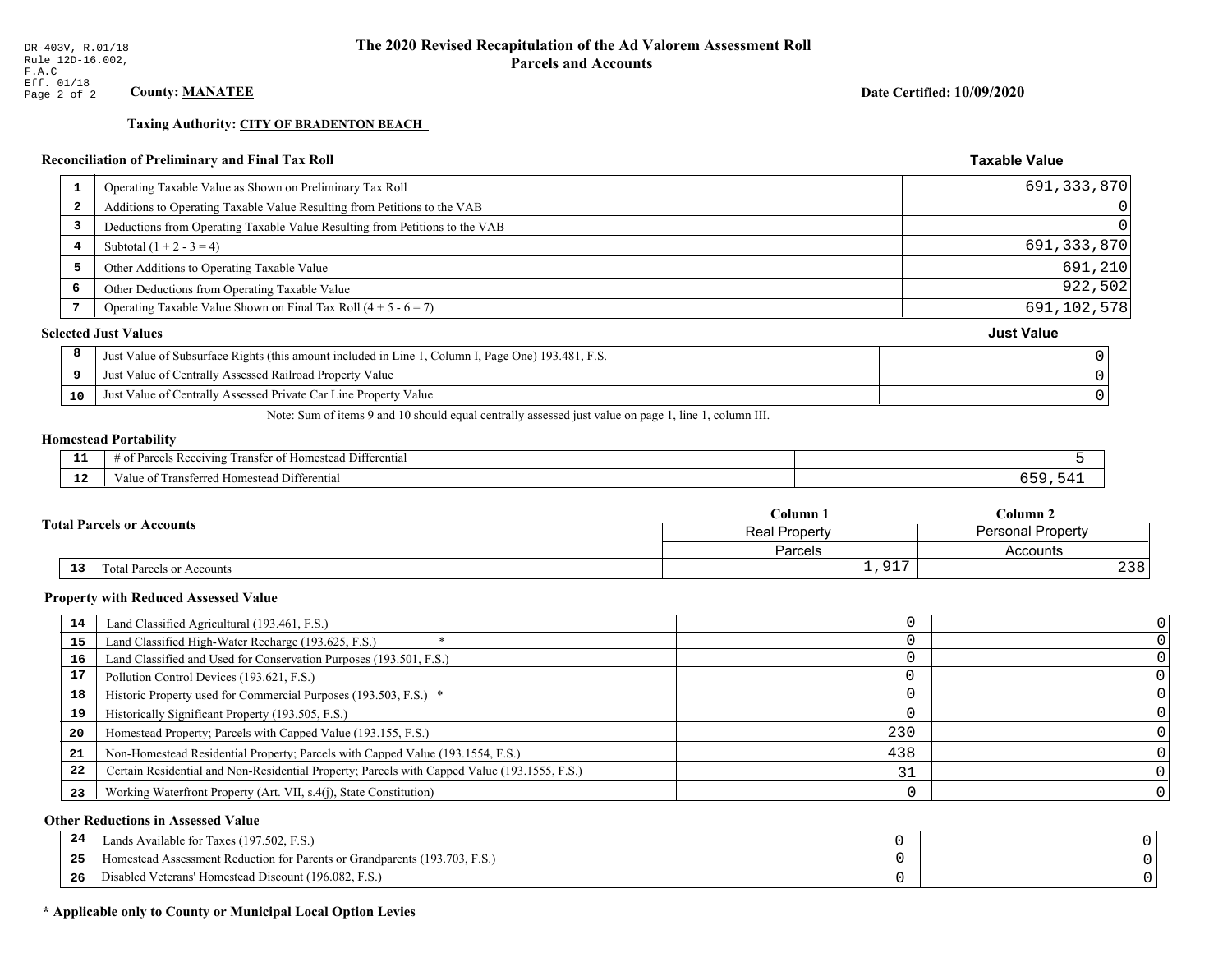|                   | DR-403V R.01/18<br>Rule 12D-16.002,                                                                                                                                                                                          | The 2020 Revised Recapitulation of the Ad Valorem Assessment Roll |                        |                                       |                            |
|-------------------|------------------------------------------------------------------------------------------------------------------------------------------------------------------------------------------------------------------------------|-------------------------------------------------------------------|------------------------|---------------------------------------|----------------------------|
| F.A.C.            | <b>Value Data</b><br><b>Taxing Authority: CITY OF BRADENTON</b>                                                                                                                                                              |                                                                   |                        |                                       |                            |
|                   | Eff. 01/18<br>Check one of the following:                                                                                                                                                                                    |                                                                   | <b>County: MANATEE</b> |                                       | Date Certified: 10/09/2020 |
|                   | Page 1 of 2<br>x Municipality<br>County                                                                                                                                                                                      |                                                                   |                        |                                       |                            |
|                   | <b>School District</b><br><b>Independent Special District</b>                                                                                                                                                                | Column I                                                          | Column II              | Column III                            | <b>Column IV</b>           |
| <b>Just Value</b> | Separate Reports for MSTU's, Dependent Districts, and Water Management Basins are not required                                                                                                                               | <b>Real Property Including</b><br><b>Subsurface Rights</b>        | Personal<br>Property   | <b>Centrally Assessed</b><br>Property | <b>Total Property</b>      |
|                   | 1 Just Value (193.011, F.S.)                                                                                                                                                                                                 | 5,535,787,506                                                     | 342, 141, 812          | 561,884                               | 5,878,491,202              |
|                   | Just Value of All Property in the Following Categories                                                                                                                                                                       |                                                                   |                        |                                       |                            |
|                   | 2 Just Value of Land Classified Agricultural (193.461, F.S.)                                                                                                                                                                 | 1,983,626                                                         | $\overline{0}$         | $\mathbf{0}$                          | $\overline{1,983,626}$   2 |
|                   | 3 Just Value of Land Classified High-Water Recharge (193.625, F.S.) *                                                                                                                                                        | $\Omega$                                                          | $\Omega$               | $\mathbf{0}$                          | $0 \mid 3$                 |
|                   | 4 Just Value of Land Classified and Used for Conservation Purposes (193.501, F.S.)                                                                                                                                           | $\mathbf{0}$                                                      |                        | $\mathbf{0}$                          | $\overline{0}$   4         |
|                   | 5 Just Value of Pollution Control Devices (193.621, F.S.)                                                                                                                                                                    | $\overline{0}$                                                    | 3,934,226              | $\mathbf{0}$                          | $3,934,226$ 5              |
| 6                 | Just Value of Historic Property used for Commercial Purposes (193.503, F.S.)                                                                                                                                                 | $\theta$                                                          |                        | $\mathbf{0}$                          | 0 <sup>1</sup><br>6        |
| $7\phantom{.0}$   | Just Value of Historically Significant Property (193.505, F.S.)                                                                                                                                                              | $\mathbf{0}$                                                      | $\mathbf{0}$           | $\overline{0}$                        | $0 \mid 7$                 |
|                   | 8 Just Value of Homestead Property (193.155, F.S.)                                                                                                                                                                           | 2,097,234,070                                                     | $\mathbf{0}$           | $\overline{0}$                        | $2,097,234,070$ 8          |
|                   | Just Value of Non-Homestead Residential Property (193.1554, F.S.)                                                                                                                                                            | 1,413,855,204                                                     | $\Omega$               | $\theta$                              | 1,413,855,204<br>9         |
|                   | 10 Just Value of Certain Residential and Non-Residential Property (193.1555, F.S.)                                                                                                                                           | 2,022,714,606                                                     | $\mathbf{0}$           | 350,804                               | 2,023,065,410 10           |
|                   | 11 Just Value of Working Waterfront Property (Art. VII, s.4(j), State Constitution)                                                                                                                                          | $\Omega$                                                          | $\mathbf{0}$           | $\mathbf{0}$                          | $0$   11                   |
|                   | <b>Assessed Value of Differentials</b>                                                                                                                                                                                       |                                                                   |                        |                                       |                            |
|                   | 12 Homestead Assessment Differential: Just Value Minus Capped Value (193.155, F.S.)                                                                                                                                          | 502,924,685                                                       | $\overline{0}$         | $\bf{0}$                              | 502,924,685   12           |
|                   | 13 Nonhomestead Residential Property Differential: Just Value Minus Capped Value (193.1554, F.S.)                                                                                                                            | 54.213.643                                                        | $\overline{0}$         | $\mathbf{0}$                          | 54, 213, 643   13          |
|                   | 14 Certain Res. and Nonres. Real Property differential: Just Value Minus Capped Value (193.1555, F.S.)                                                                                                                       | 95,289,223                                                        | $\mathbf{0}$           | $\mathbf{0}$                          | 95,289,223   14            |
|                   | <b>Assessed Value of All Property in the Following Categories</b>                                                                                                                                                            |                                                                   |                        |                                       |                            |
|                   | 15 Assessed Value of Land Classified Agricultural (193.461, F.S.)                                                                                                                                                            | 77,790                                                            | $\overline{0}$         | $\mathbf{0}$                          | $\overline{77,790}$ 15     |
|                   | 16 Assessed Value of Land Classified High-Water Recharge (193.625, F.S.) *                                                                                                                                                   | $\theta$                                                          | $\Omega$               | $\overline{0}$                        | $0$ 16                     |
|                   | 17 Assessed Value of Land Classified and used for Conservation Purposes (193.501, F.S.)                                                                                                                                      | $\overline{0}$                                                    |                        | $\mathbf{0}$                          | $0$ 17                     |
|                   | 18 Assessed Value of Pollution Control Devices (193.621, F.S.)                                                                                                                                                               | $\overline{0}$                                                    | 393,423                | $\overline{0}$                        | $393,423$ 18               |
|                   | 19 Assessed Value of Historic Property used for Commercial Purposes (193.503, F.S.)                                                                                                                                          | $\bf{0}$                                                          | $\theta$               | $\mathbf{0}$                          | $0$   19                   |
|                   | 20 Assessed Value of Historically Significant Property (193.505, F.S.)                                                                                                                                                       | $\theta$                                                          | $\mathbf{0}$           | $\overline{0}$                        | $0 \mid 20$                |
|                   | 21 Assessed Value of Homestead Property (193.155, F.S.)                                                                                                                                                                      | 1,594,309,385                                                     | $\overline{0}$         | $\mathbf{0}$                          | 1,594,309,385 21           |
|                   | 22 Assessed Value of Non-Homestead Residential Property (193.1554, F.S.)                                                                                                                                                     | 1,359,641,561                                                     | $\mathbf{0}$           | $\mathbf{0}$                          | $1,359,641,561$ 22         |
|                   | 23 Assessed Value of Certain Residential and Non-Residential Property (193.1555, F.S.)                                                                                                                                       | 1,927,425,383                                                     | $\mathbf{0}$           | 350,804                               | 1,927,776,187 23           |
|                   | 24 Assessed Value of Working Waterfront Property (Art. VII, s.4(j), State Constitution)<br><b>Total Assessed Value</b>                                                                                                       | $\Omega$                                                          | $\Omega$               | $\Omega$                              | $0 \mid 24$                |
|                   | 25 Total Assessed Value [Line 1 minus (2 through 11) plus (15 through 24)]                                                                                                                                                   | 4,881,454,119                                                     | 338,601,009            | 561,884                               | $5,220,617,012$ 25         |
| <b>Exemptions</b> |                                                                                                                                                                                                                              |                                                                   |                        |                                       |                            |
|                   | 26   \$25,000 Homestead Exemption (196.031(1)(a), F.S.)                                                                                                                                                                      | 265, 137, 345                                                     | $\bf{0}$               | $\mathbf{0}$                          | $265,137,345$ 26           |
|                   | 27   Additional \$25,000 Homestead Exemption $(196.031(1)(b), F.S.)$                                                                                                                                                         | 225, 151, 071                                                     | $\mathbf{0}$           | $\theta$                              | $225,151,071$ 27           |
|                   |                                                                                                                                                                                                                              |                                                                   |                        |                                       |                            |
|                   | 28 Additional Homestead Exemption Age 65 and Older up to \$50,000 (196.075, F.S.)                                                                                                                                            | $\Omega$                                                          | $\theta$               | $\Omega$                              | 0 28                       |
|                   | 29 Tangible Personal Property \$25,000 Exemption (196.183, F.S.)                                                                                                                                                             | $\Omega$                                                          | 23,046,119             | 49,264                                | 23,095,383 29              |
|                   | 30 Governmental Exemption (196.199, 196.1993, F.S.)                                                                                                                                                                          | 220,730,635                                                       | 400,837                | 0                                     | 221, 131, 472 30           |
| 31                | Institutional Exemptions - Charitable, Religious, Scientific, Literary, Educational (196.196, 196.197, 196.1975,<br>196.1977, 196.1978, 196.198, 196.1983, 196.1985, 196.1986, 196.1987, 196.1999, 196.2001, 196.2002, F.S.) | 216,492,862                                                       | 8,247,023              | $\theta$                              | 224,739,885 31             |
|                   | 32   Widows / Widowers Exemption (196.202, F.S.)                                                                                                                                                                             | 791,500                                                           | 1,880                  | $\mathbf{0}$                          | 793,380 32                 |
|                   | 33 Disability / Blind Exemptions (196.081, 196.091, 196.101, 196.102, 196.202, 196.24, F.S.)                                                                                                                                 | 21,970,592                                                        | $\Omega$               | $\mathbf{0}$                          | 21,970,592 33              |
|                   | 34 Land Dedicated in Perpetuity for Conservation Purposes (196.26, F.S)                                                                                                                                                      | $\Omega$                                                          | $\theta$               | $\Omega$                              | $0 \mid 34$                |
|                   | 35 Historic Property Exemption (196.1961, 196.1997, 196.1998, F.S.)                                                                                                                                                          | 0                                                                 | $\mathbf{U}$           | $\vert 0 \vert$                       | $\boxed{0}$ 35             |
|                   | 36 Econ. Dev. Exemption (196.1995, F.S.), Licensed Child Care Facility in Ent. Zone (196.095, F.S.)                                                                                                                          | $\overline{0}$                                                    | $\boldsymbol{0}$       | $\mathbf{0}$                          | $\overline{0}$ 36          |
|                   | 37 Lands Available for Taxes (197.502, F.S.)                                                                                                                                                                                 | 8,250                                                             | $\mathbf{0}$           | $\mathbf{0}$                          | 8,250 37                   |
|                   |                                                                                                                                                                                                                              |                                                                   |                        |                                       |                            |
|                   | 38   Homestead Assessment Reduction for Parents or Grandparents (193.703, F.S.)                                                                                                                                              | $\overline{0}$                                                    | $\bf{0}$               | $\bf{0}$                              | $0 \mid 38$                |
| 39                | Disabled Veterans' Homestead Discount (196.082, F.S.)                                                                                                                                                                        | 1,819,029                                                         | $\mathbf{0}$           | $\mathbf{0}$                          | $1,819,029$ 39             |
| 40                | Deployed Service Member's Homestead Exemption (196.173, F.S.)                                                                                                                                                                | $\overline{0}$                                                    | $\boldsymbol{0}$       | $\mathbf{0}$                          | $\boxed{0}$ 40             |
|                   | 41 Additional Homestead Exemption Age 65 and Older and 25 yr Residence (196.075, F.S.)                                                                                                                                       | $\mathbf{0}$                                                      | $\overline{0}$         | $\mathbf{0}$                          | $\overline{0}$ 41          |
| 42                | Renewable Energy Source Devices 80% Exemption (196.182, F.S.)                                                                                                                                                                | $\mathbf{0}$                                                      | $\mathbf{0}$           | $\mathbf{0}$                          | 0 42                       |
|                   | <b>Total Exempt Value</b>                                                                                                                                                                                                    |                                                                   |                        |                                       |                            |
|                   | 43 Total Exempt Value (add lines 26 through 42)                                                                                                                                                                              | 952,101,284                                                       | 31,695,859             | 49,264                                | 983,846,407 43             |
|                   | <b>Total Taxable Value</b>                                                                                                                                                                                                   |                                                                   |                        |                                       |                            |
| 44                | Total Taxable Value (line 25 minus 43)                                                                                                                                                                                       | 3,929,352,835                                                     | 306,905,150            | 512,620                               | 4,236,770,605 44           |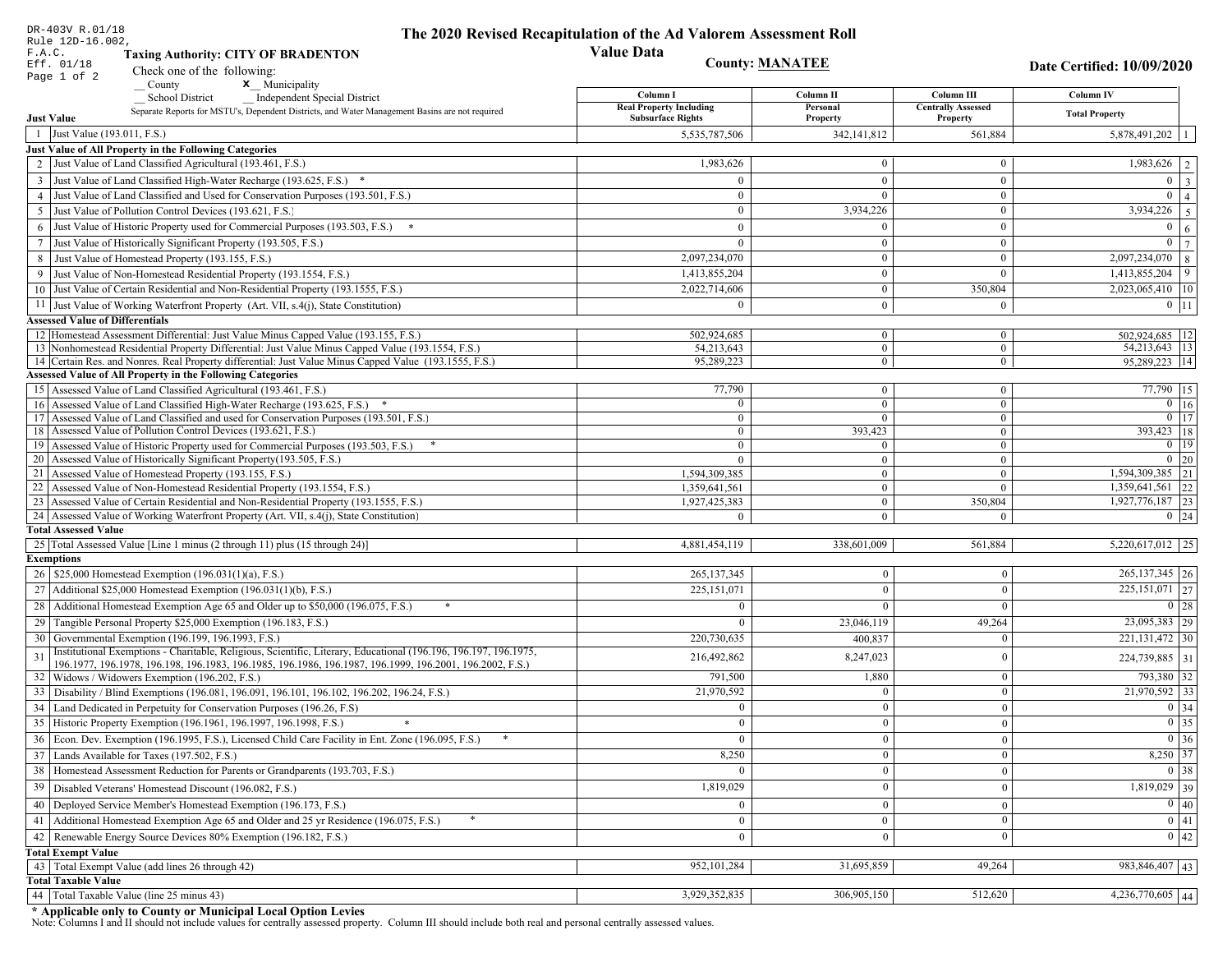# **Taxing Authority: CITY OF BRADENTON**

| 1  | Operating Taxable Value as Shown on Preliminary Tax Roll                                           | 4, 213, 569, 140  |
|----|----------------------------------------------------------------------------------------------------|-------------------|
| 2  | Additions to Operating Taxable Value Resulting from Petitions to the VAB                           |                   |
| 3  | Deductions from Operating Taxable Value Resulting from Petitions to the VAB                        |                   |
| 4  | Subtotal $(1 + 2 - 3 = 4)$                                                                         | 4, 213, 569, 140  |
| 5  | Other Additions to Operating Taxable Value                                                         | 43,631,221        |
| 6  | Other Deductions from Operating Taxable Value                                                      | 20,429,756        |
| 7  | Operating Taxable Value Shown on Final Tax Roll $(4 + 5 - 6 = 7)$                                  | 4,236,770,605     |
|    | <b>Selected Just Values</b>                                                                        | <b>Just Value</b> |
| 8  | Just Value of Subsurface Rights (this amount included in Line 1, Column I, Page One) 193.481, F.S. | 787               |
| 9  | Just Value of Centrally Assessed Railroad Property Value                                           | 461,875           |
| 10 | Just Value of Centrally Assessed Private Car Line Property Value                                   | 100,009           |
|    |                                                                                                    |                   |

Note: Sum of items 9 and 10 should equal centrally assessed just value on page 1, line 1, column III.

# **Homestead Portability**

| - 3           | .<br>$\sim$ Ty<br>. Differential<br>Uranster of Homestead.<br>Parcels.<br>s Receiving :<br>$#$ 01. | ∼                      |
|---------------|----------------------------------------------------------------------------------------------------|------------------------|
| $\sim$<br>--- | $\sim$<br>Fransferred Homestead Differential<br>alue                                               | $\prime$<br>. $\sim$ r |

|                                                     | $C$ olumn $\Box$     | Column 2          |  |
|-----------------------------------------------------|----------------------|-------------------|--|
| <b>Total Parcels or Accounts</b>                    | <b>Real Property</b> | Personal Property |  |
|                                                     | Parcels              | Accounts          |  |
| $\overline{13}$<br><b>Total Parcels or Accounts</b> | 757<br>$\cap$<br>44, | つつQ<br>ر دے دے    |  |

### **Property with Reduced Assessed Value**

| 14 | Land Classified Agricultural (193.461, F.S.)                                                 | TΤ    |                |
|----|----------------------------------------------------------------------------------------------|-------|----------------|
| 15 | Land Classified High-Water Recharge (193.625, F.S.)                                          |       |                |
| 16 | Land Classified and Used for Conservation Purposes (193.501, F.S.)                           |       |                |
| 17 | Pollution Control Devices (193.621, F.S.)                                                    |       |                |
| 18 | Historic Property used for Commercial Purposes (193.503, F.S.) *                             |       |                |
| 19 | Historically Significant Property (193.505, F.S.)                                            |       |                |
| 20 | Homestead Property; Parcels with Capped Value (193.155, F.S.)                                | 9,498 |                |
| 21 | Non-Homestead Residential Property; Parcels with Capped Value (193.1554, F.S.)               | 3.904 |                |
| 22 | Certain Residential and Non-Residential Property; Parcels with Capped Value (193.1555, F.S.) | 732   |                |
| 23 | Working Waterfront Property (Art. VII, s.4(j), State Constitution)                           |       | 0 <sup>1</sup> |

### **Other Reductions in Assessed Value**

| 24    | Lands Available for Taxes (197.502, F.S.)                                  |     |  |
|-------|----------------------------------------------------------------------------|-----|--|
| - - - | Homestead Assessment Reduction for Parents or Grandparents (193.703, F.S.) |     |  |
| -26   | Disabled Veterans' Homestead Discount (196.082, F.S.)                      | ∼ ~ |  |

# \* Applicable only to County or Municipal Local Option Levies

Date Certified: 10/09/2020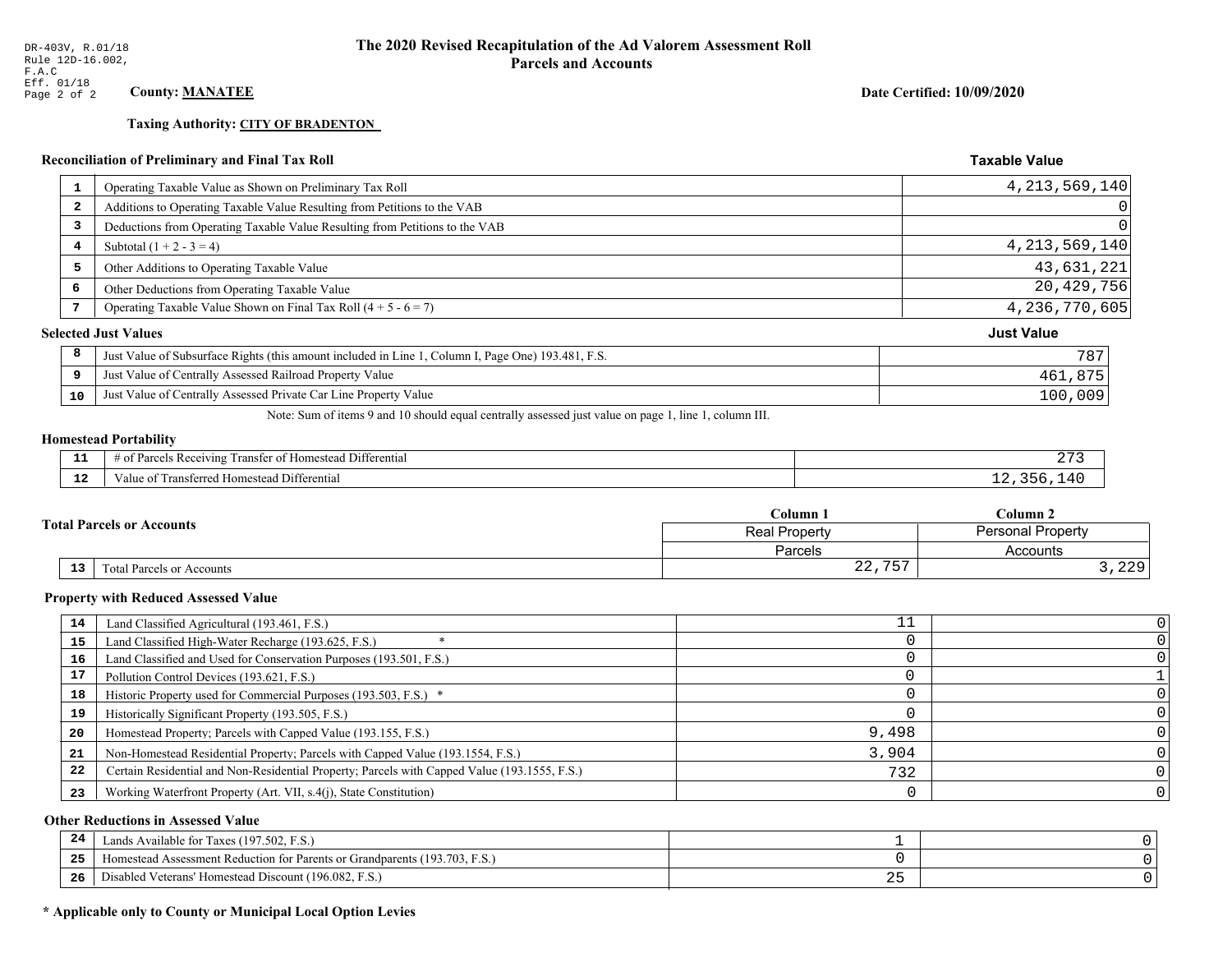| DR-403V R.01/18                        |                                                                                                                                                               | The 2020 Revised Recapitulation of the Ad Valorem Assessment Roll |                                  |                                       |                                                                       |
|----------------------------------------|---------------------------------------------------------------------------------------------------------------------------------------------------------------|-------------------------------------------------------------------|----------------------------------|---------------------------------------|-----------------------------------------------------------------------|
| Rule 12D-16.002,<br>F.A.C.             | <b>Taxing Authority: CITY OF HOLMES BEACH</b>                                                                                                                 | <b>Value Data</b>                                                 |                                  |                                       |                                                                       |
| Eff. 01/18                             | Check one of the following:                                                                                                                                   | <b>County: MANATEE</b>                                            |                                  | Date Certified: 10/09/2020            |                                                                       |
| Page 1 of 2                            | x Municipality<br>County                                                                                                                                      |                                                                   |                                  |                                       |                                                                       |
|                                        | <b>School District</b><br><b>Independent Special District</b>                                                                                                 | Column I                                                          | Column II                        | Column III                            | Column IV                                                             |
| <b>Just Value</b>                      | Separate Reports for MSTU's, Dependent Districts, and Water Management Basins are not required                                                                | <b>Real Property Including</b><br><b>Subsurface Rights</b>        | Personal<br>Property             | <b>Centrally Assessed</b><br>Property | <b>Total Property</b>                                                 |
| 1 Just Value (193.011, F.S.)           |                                                                                                                                                               | 2,537,559,240                                                     | 18,440,570                       | $\mathbf{0}$                          | $2,555,999,810$   1                                                   |
|                                        | Just Value of All Property in the Following Categories                                                                                                        |                                                                   |                                  |                                       |                                                                       |
|                                        | 2 Just Value of Land Classified Agricultural (193.461, F.S.)                                                                                                  | $\Omega$                                                          | $\Omega$                         | $\bf{0}$                              | $0 \mid 2 \mid$                                                       |
|                                        | 3 Just Value of Land Classified High-Water Recharge (193.625, F.S.) *                                                                                         | $\mathbf{0}$                                                      | $\overline{0}$                   | $\mathbf{0}$                          | $\boxed{0}$ $\boxed{3}$                                               |
|                                        | 4 Just Value of Land Classified and Used for Conservation Purposes (193.501, F.S.)                                                                            | $\mathbf{0}$                                                      | $\overline{0}$                   | $\overline{0}$                        | $\overline{0}$   4                                                    |
| 5                                      | Just Value of Pollution Control Devices (193.621, F.S.)                                                                                                       | $\Omega$                                                          | $\Omega$                         | $\mathbf{0}$                          | $0 \mid 5 \mid$                                                       |
|                                        | 6 Just Value of Historic Property used for Commercial Purposes (193.503, F.S.) *                                                                              | $\Omega$                                                          | $\theta$                         | $\mathbf{0}$                          | $0 \mid 6 \mid$                                                       |
|                                        | 7 Just Value of Historically Significant Property (193.505, F.S.)                                                                                             | $\Omega$                                                          | $\overline{0}$                   | $\mathbf{0}$                          | $\overline{0}$<br>$7\phantom{.0}$                                     |
|                                        | 8 Just Value of Homestead Property (193.155, F.S.)                                                                                                            | 763,368,498                                                       |                                  | $\mathbf{0}$                          | 763,368,498 8                                                         |
|                                        | 9 Just Value of Non-Homestead Residential Property (193.1554, F.S.)                                                                                           | 1,605,566,994                                                     | $\theta$                         | $\mathbf{0}$                          | $1,605,566,994$ 9                                                     |
|                                        | 10 Just Value of Certain Residential and Non-Residential Property (193.1555, F.S.)                                                                            | 168,623,748                                                       | $\overline{0}$                   | $\mathbf{0}$                          | 168,623,748   10                                                      |
|                                        | 11 Just Value of Working Waterfront Property (Art. VII, s.4(j), State Constitution)                                                                           | 0                                                                 | $\overline{0}$                   | $\mathbf{0}$                          | $0 \mid 11 \mid$                                                      |
| <b>Assessed Value of Differentials</b> |                                                                                                                                                               |                                                                   |                                  |                                       |                                                                       |
|                                        | 12 Homestead Assessment Differential: Just Value Minus Capped Value (193.155, F.S.)                                                                           | 224,519,733                                                       | $\mathbf{0}$                     | $\bf{0}$                              | 224,519,733   12                                                      |
|                                        | 13 Nonhomestead Residential Property Differential: Just Value Minus Capped Value (193.1554, F.S.)                                                             | 21,874,911                                                        | $\overline{0}$                   | $\mathbf{0}$                          | 21,874,911 13                                                         |
|                                        | 14 Certain Res. and Nonres. Real Property differential: Just Value Minus Capped Value (193.1555, F.S.)                                                        | 18,241,019                                                        | $\mathbf{0}$                     | $\bf{0}$                              | 18,241,019 14                                                         |
|                                        | <b>Assessed Value of All Property in the Following Categories</b>                                                                                             |                                                                   |                                  |                                       |                                                                       |
|                                        | 15 Assessed Value of Land Classified Agricultural (193.461, F.S.)                                                                                             | $\bf{0}$                                                          | $\mathbf{0}$                     | $\bf{0}$                              | $0 \t15$                                                              |
|                                        | 16 Assessed Value of Land Classified High-Water Recharge (193.625, F.S.) *                                                                                    | $\theta$                                                          | $\mathbf{0}$                     | $\bf{0}$                              | $0$ 16                                                                |
|                                        | 17 Assessed Value of Land Classified and used for Conservation Purposes (193.501, F.S.)                                                                       | $\mathbf{0}$                                                      | $\mathbf{0}$                     | $\bf{0}$                              | $0$ 17                                                                |
|                                        | 18 Assessed Value of Pollution Control Devices (193.621, F.S.)                                                                                                | $\mathbf{0}$                                                      | $\overline{0}$<br>$\overline{0}$ | $\bf{0}$                              | $0$   18<br>$0$ 19                                                    |
|                                        | 19 Assessed Value of Historic Property used for Commercial Purposes (193.503, F.S.)<br>20 Assessed Value of Historically Significant Property (193.505, F.S.) | $\theta$<br>$\Omega$                                              | $\theta$                         | $\overline{0}$<br>$\overline{0}$      | $0 \mid 20$                                                           |
|                                        | 21 Assessed Value of Homestead Property (193.155, F.S.)                                                                                                       | 538,848,765                                                       | $\overline{0}$                   | $\bf{0}$                              | 538,848,765 21                                                        |
|                                        | 22 Assessed Value of Non-Homestead Residential Property (193.1554, F.S.)                                                                                      | 1,583,692,083                                                     | $\overline{0}$                   | $\bf{0}$                              | 1,583,692,083 22                                                      |
|                                        | 23 Assessed Value of Certain Residential and Non-Residential Property (193.1555, F.S.)                                                                        | 150,382,729                                                       | $\mathbf{0}$                     | $\bf{0}$                              | 150,382,729 23                                                        |
|                                        | 24 Assessed Value of Working Waterfront Property (Art. VII, s.4(j), State Constitution)                                                                       | $\Omega$                                                          | $\overline{0}$                   | $\mathbf{0}$                          | $0 \quad 24$                                                          |
| <b>Total Assessed Value</b>            |                                                                                                                                                               |                                                                   |                                  |                                       |                                                                       |
|                                        | 25 Total Assessed Value [Line 1 minus (2 through 11) plus (15 through 24)]                                                                                    | 2,272,923,577                                                     | 18,440,570                       | $\vert 0 \vert$                       | $2,291,364,147$   25                                                  |
| <b>Exemptions</b>                      |                                                                                                                                                               |                                                                   |                                  |                                       |                                                                       |
|                                        | 26   \$25,000 Homestead Exemption (196.031(1)(a), F.S.)                                                                                                       | 27,925,000                                                        | $\overline{0}$                   | $\boldsymbol{0}$                      | $27,925,000$ 26                                                       |
|                                        | 27   Additional \$25,000 Homestead Exemption (196.031(1)(b), F.S.)                                                                                            | 27,848,658                                                        | $\overline{0}$                   | $\mathbf{0}$                          | $\overline{27,848,658}$ 27                                            |
|                                        | 28 Additional Homestead Exemption Age 65 and Older up to \$50,000 (196.075, F.S.)                                                                             | 525,000                                                           | $\overline{0}$                   | $\boldsymbol{0}$                      | $525,000$   28                                                        |
|                                        | 29 Tangible Personal Property \$25,000 Exemption (196.183, F.S.)                                                                                              | $\Omega$                                                          | 2,113,960                        | $\boldsymbol{0}$                      | $2,113,960$ 29                                                        |
|                                        | 30 Governmental Exemption (196.199, 196.1993, F.S.)                                                                                                           | 13.389.500                                                        | $\overline{0}$                   | $\boldsymbol{0}$                      | 13,389,500 30                                                         |
| 31                                     | Institutional Exemptions - Charitable, Religious, Scientific, Literary, Educational (196.196, 196.197, 196.1975,                                              | 18,233,178                                                        | $\mathbf{0}$                     | $\boldsymbol{0}$                      | 18,233,178 31                                                         |
|                                        | 196.1977, 196.1978, 196.198, 196.1983, 196.1985, 196.1986, 196.1987, 196.1999, 196.2001, 196.2002, F.S.)                                                      |                                                                   | $\mathbf{0}$                     | $\boldsymbol{0}$                      | $103,000$ 32                                                          |
|                                        | 32   Widows / Widowers Exemption (196.202, F.S.)                                                                                                              | 103,000                                                           | $\overline{0}$                   | $\mathbf{0}$                          | 2,863,649 33                                                          |
|                                        | 33 Disability / Blind Exemptions (196.081, 196.091, 196.101, 196.102, 196.202, 196.24, F.S.)                                                                  | 2,863,649                                                         | $\overline{0}$                   |                                       |                                                                       |
|                                        | 34 Land Dedicated in Perpetuity for Conservation Purposes (196.26, F.S)<br>35 Historic Property Exemption (196.1961, 196.1997, 196.1998, F.S.)                | $\overline{0}$                                                    |                                  | $\mathbf{0}$                          | 0 34                                                                  |
|                                        |                                                                                                                                                               | $\mathbf{0}$                                                      | $\mathbf{0}$                     | $\bf{0}$                              | $\begin{array}{ c c }\n\hline\n0 & 35 \\ \hline\n0 & 36\n\end{array}$ |
|                                        | 36 Econ. Dev. Exemption (196.1995, F.S.), Licensed Child Care Facility in Ent. Zone (196.095, F.S.)                                                           | $\overline{0}$                                                    | $\overline{0}$                   | $\overline{0}$                        | $\boxed{0}$ 37                                                        |
|                                        | 37 Lands Available for Taxes (197.502, F.S.)                                                                                                                  | $\mathbf{0}$                                                      | $\vert 0 \vert$                  | $\mathbf{0}$                          |                                                                       |
|                                        | 38   Homestead Assessment Reduction for Parents or Grandparents (193.703, F.S.)                                                                               | 17,931                                                            | $\bf{0}$                         | $\mathbf{0}$                          | $17,931$ 38                                                           |
|                                        | 39   Disabled Veterans' Homestead Discount (196.082, F.S.)                                                                                                    | 545,254                                                           | $\overline{0}$                   | $\mathbf{0}$                          | 545,254 39                                                            |
|                                        | 40   Deployed Service Member's Homestead Exemption (196.173, F.S.)                                                                                            | $\overline{0}$                                                    | $\mathbf{0}$                     | $\boldsymbol{0}$                      | 0 40                                                                  |
| 41                                     | Additional Homestead Exemption Age 65 and Older and 25 yr Residence (196.075, F.S.)                                                                           | $\mathbf{0}$                                                      | $\mathbf{0}$                     | $\boldsymbol{0}$                      | 0 41                                                                  |
|                                        | 42 Renewable Energy Source Devices 80% Exemption (196.182, F.S.)                                                                                              | $\mathbf{0}$                                                      | $\overline{0}$                   | $\mathbf{0}$                          | $0 \mid 42$                                                           |
| <b>Total Exempt Value</b>              |                                                                                                                                                               |                                                                   |                                  |                                       |                                                                       |
|                                        | 43 Total Exempt Value (add lines 26 through 42)                                                                                                               | 91,451,170                                                        | 2,113,960                        | $\mathbf{0}$                          | $93,565,130$ 43                                                       |
| <b>Total Taxable Value</b>             |                                                                                                                                                               |                                                                   |                                  |                                       |                                                                       |
|                                        | 44   Total Taxable Value (line 25 minus 43)                                                                                                                   | 2,181,472,407                                                     | 16,326,610                       | $\bf{0}$                              | $2,197,799,017$ 44                                                    |

DR-403V R.01/18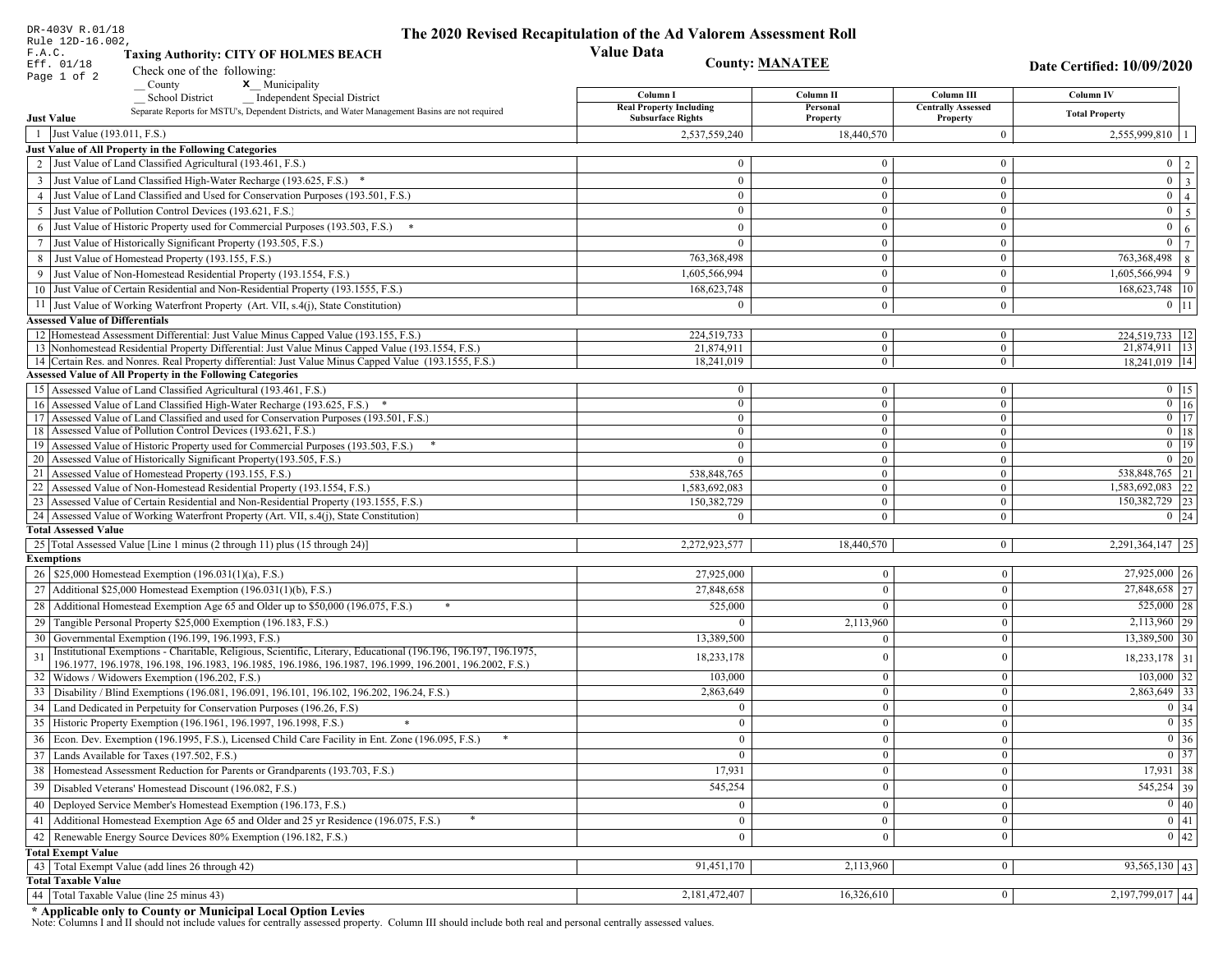**Taxing Authority: CITY OF HOLMES BEACH** 

# Reconciliation of Preliminary and Final Tax Roll

| 1                       | Operating Taxable Value as Shown on Preliminary Tax Roll                                           | 2,198,919,831     |
|-------------------------|----------------------------------------------------------------------------------------------------|-------------------|
| $\overline{\mathbf{2}}$ | Additions to Operating Taxable Value Resulting from Petitions to the VAB                           | 0                 |
| 3                       | Deductions from Operating Taxable Value Resulting from Petitions to the VAB                        | 0                 |
| 4                       | Subtotal $(1 + 2 - 3 = 4)$                                                                         | 2,198,919,831     |
| 5                       | Other Additions to Operating Taxable Value                                                         | 3, 191, 232       |
| 6                       | Other Deductions from Operating Taxable Value                                                      | 4,312,046         |
|                         | Operating Taxable Value Shown on Final Tax Roll $(4 + 5 - 6 = 7)$                                  | 2,197,799,017     |
|                         | <b>Selected Just Values</b>                                                                        | <b>Just Value</b> |
| 8                       | Just Value of Subsurface Rights (this amount included in Line 1, Column I, Page One) 193.481, F.S. |                   |
| 9                       | Just Value of Centrally Assessed Railroad Property Value                                           |                   |
| 10                      | Just Value of Centrally Assessed Private Car Line Property Value                                   |                   |
|                         |                                                                                                    |                   |

Note: Sum of items 9 and 10 should equal centrally assessed just value on page 1, line 1, column III.

### **Homestead Portability**

| - -         | --<br>ranster<br>Differential<br><i>Pacawing</i><br>lomeste:<br>. arce:<br>-01<br>n<br>,,,,,, |           |
|-------------|-----------------------------------------------------------------------------------------------|-----------|
| $\sim$<br>. | l Differential<br>alue<br><b>Homestead</b><br>ausierieu –<br>тан.                             | nΩ<br>o o |

|  |                                                   |                           | C <b>olumn</b> 1         | $_{\rm Column~2}$ |  |  |
|--|---------------------------------------------------|---------------------------|--------------------------|-------------------|--|--|
|  | <b>Fotal Parcels or Accounts</b><br>Real Property |                           | <b>Personal Property</b> |                   |  |  |
|  |                                                   |                           | <b>Parcels</b>           | Accounts          |  |  |
|  | 13                                                | Total Parcels or Accounts | 4,402                    | 314'              |  |  |

### **Property with Reduced Assessed Value**

| 14 | Land Classified Agricultural (193.461, F.S.)                                                 |     |  |
|----|----------------------------------------------------------------------------------------------|-----|--|
| 15 | Land Classified High-Water Recharge (193.625, F.S.)                                          |     |  |
| 16 | Land Classified and Used for Conservation Purposes (193.501, F.S.)                           |     |  |
| 17 | Pollution Control Devices (193.621, F.S.)                                                    |     |  |
| 18 | Historic Property used for Commercial Purposes (193.503, F.S.) *                             |     |  |
| 19 | Historically Significant Property (193.505, F.S.)                                            |     |  |
| 20 | Homestead Property; Parcels with Capped Value (193.155, F.S.)                                | 971 |  |
| 21 | Non-Homestead Residential Property; Parcels with Capped Value (193.1554, F.S.)               | 397 |  |
| 22 | Certain Residential and Non-Residential Property; Parcels with Capped Value (193.1555, F.S.) | 95  |  |
| 23 | Working Waterfront Property (Art. VII, s.4(j), State Constitution)                           |     |  |

### **Other Reductions in Assessed Value**

| 24    | Lands Available for Taxes (197.502, F.S.)                                  |  |
|-------|----------------------------------------------------------------------------|--|
| - - - | Iomestead Assessment Reduction for Parents or Grandparents (193.703, F.S.) |  |
| -26   | Disabled Veterans' Homestead Discount (196.082, F.S.)                      |  |

# \* Applicable only to County or Municipal Local Option Levies

Date Certified: 10/09/2020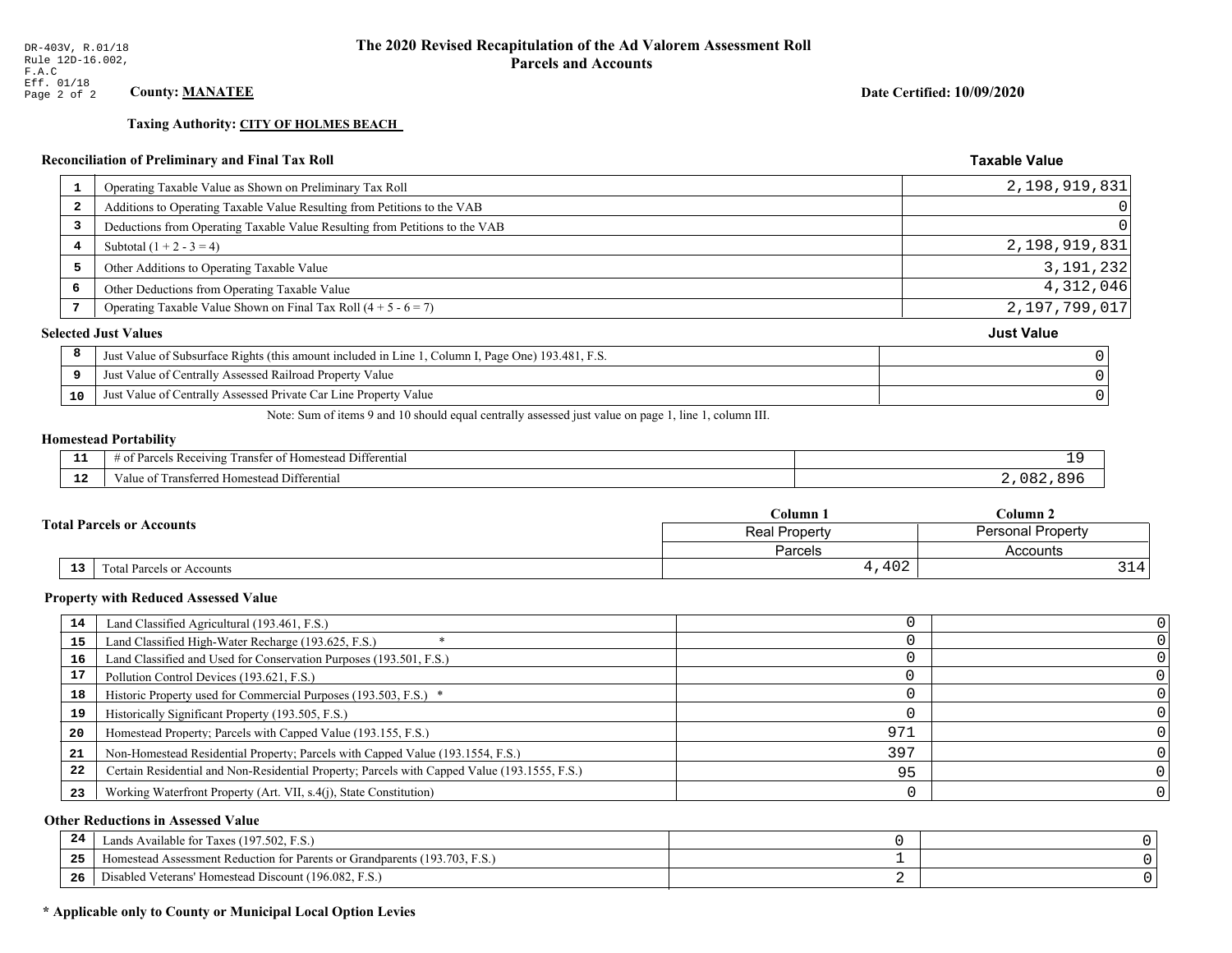| DR-403V R.01/18                        |                                                                                                                                                             | The 2020 Revised Recapitulation of the Ad Valorem Assessment Roll |                                |                                  |                                     |
|----------------------------------------|-------------------------------------------------------------------------------------------------------------------------------------------------------------|-------------------------------------------------------------------|--------------------------------|----------------------------------|-------------------------------------|
| Rule 12D-16.002,<br>F.A.C.             | <b>Taxing Authority: TOWN OF LONGBOAT KEY</b>                                                                                                               | <b>Value Data</b>                                                 |                                |                                  |                                     |
| Eff. 01/18                             |                                                                                                                                                             | <b>County: MANATEE</b>                                            |                                |                                  | Date Certified: 10/09/2020          |
| Page 1 of 2                            | Check one of the following:<br>x Municipality<br>County                                                                                                     |                                                                   |                                |                                  |                                     |
|                                        | <b>School District</b><br><b>Independent Special District</b>                                                                                               | Column I                                                          | Column II                      | Column III                       | Column IV                           |
|                                        | Separate Reports for MSTU's, Dependent Districts, and Water Management Basins are not required                                                              | <b>Real Property Including</b>                                    | Personal                       | <b>Centrally Assessed</b>        | <b>Total Property</b>               |
| <b>Just Value</b>                      |                                                                                                                                                             | <b>Subsurface Rights</b>                                          | Property                       | Property                         |                                     |
| 1 Just Value (193.011, F.S.)           |                                                                                                                                                             | 2,169,352,010                                                     | 15,708,411                     | $\mathbf{0}$                     | 2,185,060,421                       |
|                                        | Just Value of All Property in the Following Categories<br>2 Just Value of Land Classified Agricultural (193.461, F.S.)                                      | $\theta$                                                          | $\theta$                       | $\mathbf{0}$                     |                                     |
|                                        |                                                                                                                                                             |                                                                   |                                |                                  | $0 \mid 2$                          |
|                                        | 3 Just Value of Land Classified High-Water Recharge (193.625, F.S.) *<br>4 Just Value of Land Classified and Used for Conservation Purposes (193.501, F.S.) | $\theta$<br>$\Omega$                                              | $\mathbf{0}$<br>$\mathbf{0}$   | $\overline{0}$<br>$\mathbf{0}$   | $0 \overline{3}$<br>$\overline{0}$  |
|                                        | Just Value of Pollution Control Devices (193.621, F.S.)                                                                                                     | $\theta$                                                          | $\theta$                       | $\boldsymbol{0}$                 | $\vert 4 \vert$<br>$\mathbf{0}$     |
| 5                                      |                                                                                                                                                             |                                                                   |                                |                                  | $5\overline{5}$                     |
|                                        | 6 Just Value of Historic Property used for Commercial Purposes (193.503, F.S.) *                                                                            | $\Omega$                                                          | $\mathbf{0}$                   | $\overline{0}$                   | $\mathbf{0}$<br>6<br>$\overline{0}$ |
|                                        | 7 Just Value of Historically Significant Property (193.505, F.S.)                                                                                           | $\Omega$                                                          | $\overline{0}$<br>$\theta$     | $\mathbf{0}$<br>$\bf{0}$         | 7<br>$756,237,811$ 8                |
|                                        | 8 Just Value of Homestead Property (193.155, F.S.)                                                                                                          | 756,237,811                                                       | $\overline{0}$                 |                                  | $1,283,476,291$ 9                   |
|                                        | 9 Just Value of Non-Homestead Residential Property (193.1554, F.S.)<br>10 Just Value of Certain Residential and Non-Residential Property (193.1555, F.S.)   | 1,283,476,291                                                     | $\mathbf{0}$                   | $\mathbf{0}$                     |                                     |
|                                        |                                                                                                                                                             | 129,637,908                                                       |                                | $\mathbf{0}$                     | 129,637,908 10                      |
|                                        | 11 Just Value of Working Waterfront Property (Art. VII, s.4(j), State Constitution)                                                                         | $\theta$                                                          | $\overline{0}$                 | $\mathbf{0}$                     | $0$   11                            |
| <b>Assessed Value of Differentials</b> | 12 Homestead Assessment Differential: Just Value Minus Capped Value (193.155, F.S.)                                                                         | 151,227,229                                                       | $\bf{0}$                       | $\mathbf{0}$                     |                                     |
|                                        | 13 Nonhomestead Residential Property Differential: Just Value Minus Capped Value (193.1554, F.S.)                                                           | 10.981.610                                                        | $\mathbf{0}$                   | $\overline{0}$                   | 151,227,229   12<br>10,981,610   13 |
|                                        | 14 Certain Res. and Nonres. Real Property differential: Just Value Minus Capped Value (193.1555, F.S.)                                                      | 19,447,604                                                        | $\overline{0}$                 | $\overline{0}$                   | 19,447,604 14                       |
|                                        | <b>Assessed Value of All Property in the Following Categories</b>                                                                                           |                                                                   |                                |                                  |                                     |
|                                        | 15 Assessed Value of Land Classified Agricultural (193.461, F.S.)                                                                                           | $\mathbf{0}$                                                      | $\overline{0}$                 | $\mathbf{0}$                     | $0$ 15                              |
|                                        | 16 Assessed Value of Land Classified High-Water Recharge (193.625, F.S.) *                                                                                  | $\overline{0}$                                                    | $\overline{0}$                 | $\mathbf{0}$                     | $\boxed{0}$ $\boxed{16}$            |
|                                        | 17 Assessed Value of Land Classified and used for Conservation Purposes (193.501, F.S.)                                                                     | $\overline{0}$                                                    | $\overline{0}$                 | $\mathbf{0}$                     | $\overline{0}$ $\overline{17}$      |
|                                        | 18 Assessed Value of Pollution Control Devices (193.621, F.S.)                                                                                              | $\overline{0}$                                                    | $\overline{0}$                 | $\overline{0}$                   | $0$ 18                              |
|                                        | 19 Assessed Value of Historic Property used for Commercial Purposes (193.503, F.S.)                                                                         | $\mathbf{0}$                                                      | $\overline{0}$                 | $\boldsymbol{0}$                 | $0$   19                            |
|                                        | 20 Assessed Value of Historically Significant Property (193.505, F.S.)<br>21 Assessed Value of Homestead Property (193.155, F.S.)                           | $\Omega$<br>605,010,582                                           | $\overline{0}$<br>$\mathbf{0}$ | $\mathbf{0}$<br>$\boldsymbol{0}$ | $0$ 20<br>$605,010,582$ 21          |
|                                        | 22 Assessed Value of Non-Homestead Residential Property (193.1554, F.S.)                                                                                    | 1,272,494,681                                                     | $\mathbf{0}$                   | $\boldsymbol{0}$                 | 1,272,494,681 22                    |
|                                        | 23 Assessed Value of Certain Residential and Non-Residential Property (193.1555, F.S.)                                                                      | 110,190,304                                                       | $\overline{0}$                 | $\mathbf{0}$                     | $110,190,304$ 23                    |
|                                        | 24 Assessed Value of Working Waterfront Property (Art. VII, s.4(j), State Constitution)                                                                     | $\Omega$                                                          | $\overline{0}$                 | $\overline{0}$                   | $0 \mid 24$                         |
| <b>Total Assessed Value</b>            |                                                                                                                                                             |                                                                   |                                |                                  |                                     |
|                                        | 25 Total Assessed Value [Line 1 minus (2 through 11) plus (15 through 24)]                                                                                  | 1,987,695,567                                                     | 15,708,411                     | $\mathbf{0}$                     | 2,003,403,978 25                    |
| <b>Exemptions</b>                      |                                                                                                                                                             |                                                                   |                                |                                  |                                     |
|                                        | 26   \$25,000 Homestead Exemption (196.031(1)(a), F.S.)                                                                                                     | 24,200,355                                                        | $\Omega$                       | $\mathbf{0}$                     | $24,200,355$ 26                     |
|                                        | 27   Additional \$25,000 Homestead Exemption (196.031(1)(b), F.S.)                                                                                          | 24,130,722                                                        | $\Omega$                       | $\Omega$                         | $24,130,722$ 27                     |
|                                        | 28 Additional Homestead Exemption Age 65 and Older up to \$50,000 (196.075, F.S.)                                                                           | 500,000                                                           |                                | $\mathbf{0}$                     | $500,000$ 28                        |
|                                        | 29 Tangible Personal Property \$25,000 Exemption (196.183, F.S.)                                                                                            |                                                                   | 873,437                        | $\mathbf{0}$                     | $873,437$ 29                        |
|                                        | 30 Governmental Exemption (196.199, 196.1993, F.S.)                                                                                                         | 19,330,026                                                        | $\Omega$                       | $\mathbf{0}$                     | $19,330,026$ 30                     |
| 31                                     | Institutional Exemptions - Charitable, Religious, Scientific, Literary, Educational (196.196, 196.197, 196.1975,                                            | 11,905,795                                                        | $\Omega$                       | $\mathbf{0}$                     | $11,905,795$ 31                     |
|                                        | 196.1977, 196.1978, 196.198, 196.1983, 196.1985, 196.1986, 196.1987, 196.1999, 196.2001, 196.2002, F.S.)                                                    |                                                                   |                                |                                  |                                     |
|                                        | 32   Widows / Widowers Exemption (196.202, F.S.)                                                                                                            | 92,500                                                            | $\theta$                       | $\mathbf{0}$                     | $92,500$ 32                         |
|                                        | 33 Disability / Blind Exemptions (196.081, 196.091, 196.101, 196.102, 196.202, 196.24, F.S.)                                                                | 3,995,959                                                         | $\theta$                       | $\mathbf{0}$                     | $3,995,959$ 33                      |
|                                        | 34   Land Dedicated in Perpetuity for Conservation Purposes (196.26, F.S)                                                                                   | $\Omega$                                                          | $\mathbf{0}$                   | $\mathbf{0}$                     | $0 \mid 34$                         |
|                                        | 35 Historic Property Exemption (196.1961, 196.1997, 196.1998, F.S.)                                                                                         | $\theta$                                                          | $\bf{0}$                       | $\boldsymbol{0}$                 | $\boxed{0}$ 35                      |
|                                        | 36 Econ. Dev. Exemption (196.1995, F.S.), Licensed Child Care Facility in Ent. Zone (196.095, F.S.)                                                         | $\mathbf{0}$                                                      | $\mathbf{0}$                   | $\Omega$                         | $\boxed{0}$ 36                      |
|                                        | 37 Lands Available for Taxes (197.502, F.S.)                                                                                                                | $\mathbf{0}$                                                      | $\mathbf{0}$                   | $\boldsymbol{0}$                 | $\boxed{0}$ 37                      |
|                                        | 38   Homestead Assessment Reduction for Parents or Grandparents (193.703, F.S.)                                                                             | $\theta$                                                          |                                | $\mathbf{0}$                     | $\boxed{0}$ 38                      |
|                                        | 39   Disabled Veterans' Homestead Discount (196.082, F.S.)                                                                                                  | 421,344                                                           | $\overline{0}$                 | $\mathbf{0}$                     | $421,344$ 39                        |
|                                        | 40   Deployed Service Member's Homestead Exemption (196.173, F.S.)                                                                                          | $\theta$                                                          | $\overline{0}$                 | $\mathbf{0}$                     | 0 40                                |
| 41                                     | Additional Homestead Exemption Age 65 and Older and 25 yr Residence (196.075, F.S.)                                                                         | 27,900                                                            | $\mathbf{0}$                   | $\mathbf{0}$                     | $27,900$ 41                         |
|                                        | 42 Renewable Energy Source Devices 80% Exemption (196.182, F.S.)                                                                                            |                                                                   |                                | $\mathbf{0}$                     | 0 42                                |
| <b>Total Exempt Value</b>              |                                                                                                                                                             |                                                                   |                                |                                  |                                     |
|                                        | 43 Total Exempt Value (add lines 26 through 42)                                                                                                             | 84,604,601                                                        | 873,437                        | $\mathbf{0}$                     | 85,478,038   43                     |
| <b>Total Taxable Value</b>             |                                                                                                                                                             |                                                                   |                                |                                  |                                     |
|                                        | 44   Total Taxable Value (line 25 minus 43)                                                                                                                 | 1,903,090,966                                                     | 14,834,974                     | $\overline{0}$                   | $1,917,925,940$ 44                  |

DR-403V R.01/18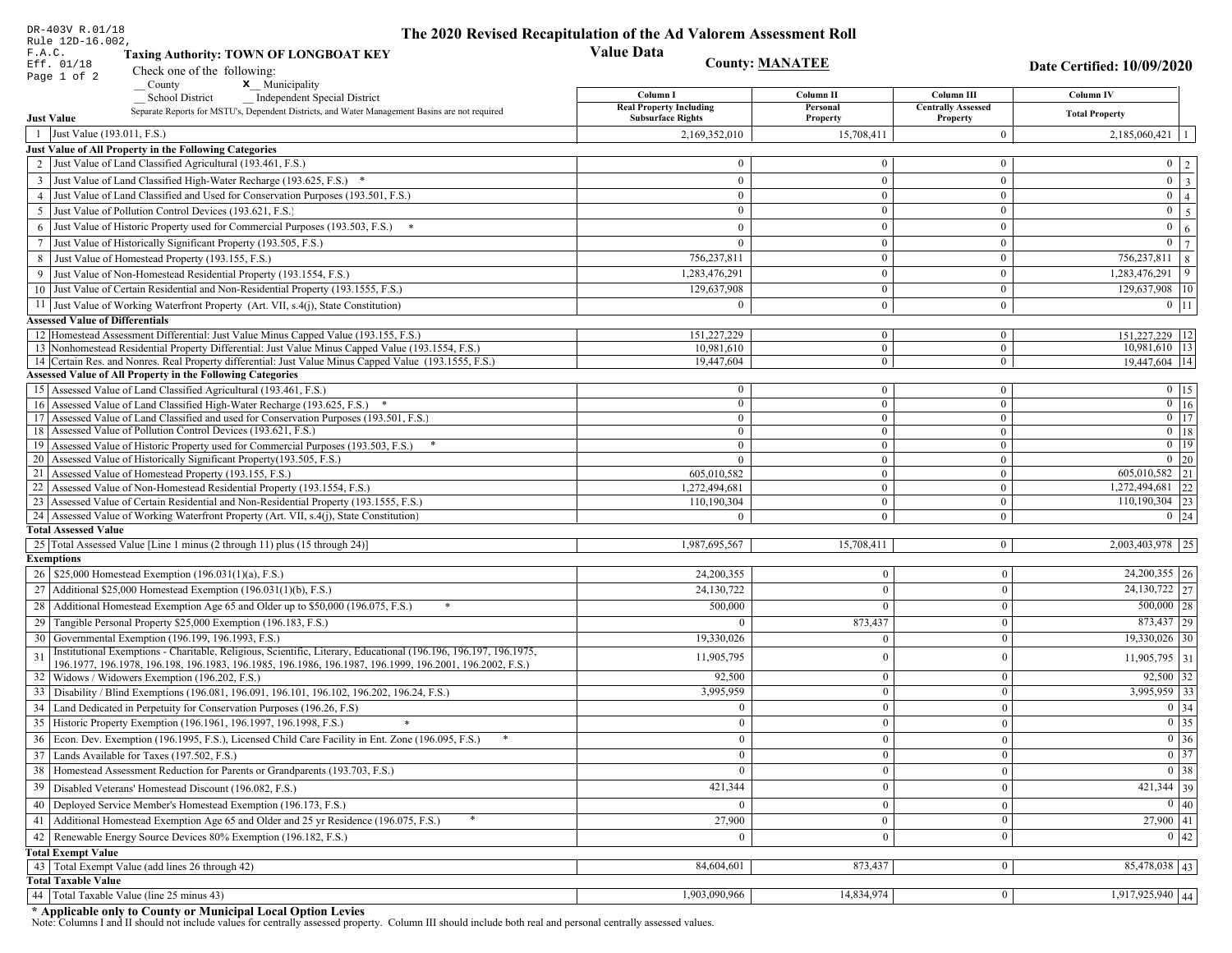**Taxing Authority: TOWN OF LONGBOAT KEY** 

# Reconciliation of Preliminary and Final Tax Roll

| 1                       | Operating Taxable Value as Shown on Preliminary Tax Roll                                           | 1,918,424,261     |
|-------------------------|----------------------------------------------------------------------------------------------------|-------------------|
| $\overline{\mathbf{2}}$ | Additions to Operating Taxable Value Resulting from Petitions to the VAB                           | $\Omega$          |
| 3                       | Deductions from Operating Taxable Value Resulting from Petitions to the VAB                        | 0                 |
| 4                       | Subtotal $(1 + 2 - 3 = 4)$                                                                         | 1,918,424,261     |
| 5                       | Other Additions to Operating Taxable Value                                                         | 1,565,275         |
| 6                       | Other Deductions from Operating Taxable Value                                                      | 2,063,596         |
|                         | Operating Taxable Value Shown on Final Tax Roll $(4 + 5 - 6 = 7)$                                  | 1,917,925,940     |
|                         | <b>Selected Just Values</b>                                                                        | <b>Just Value</b> |
| 8                       | Just Value of Subsurface Rights (this amount included in Line 1, Column I, Page One) 193.481, F.S. |                   |
| 9                       | Just Value of Centrally Assessed Railroad Property Value                                           |                   |
| 10                      | Just Value of Centrally Assessed Private Car Line Property Value                                   |                   |
|                         |                                                                                                    |                   |

Note: Sum of items 9 and 10 should equal centrally assessed just value on page 1, line 1, column III.

### **Homestead Portability**

ł,

| .<br>---    | . Differential<br>ranster<br>Receiving<br><b>Homestead</b><br>'яrс.<br>-01<br>,,,,,,,,,,,, | -- |
|-------------|--------------------------------------------------------------------------------------------|----|
| $\sim$<br>. | i Differential<br>alue<br><b>Homestead</b><br>ransterred.                                  |    |

|                                  | Column 1      | $_{\rm Column\,2}$       |  |
|----------------------------------|---------------|--------------------------|--|
| <b>Total Parcels or Accounts</b> | Real Property | <b>Personal Property</b> |  |
|                                  | Parcels       | Accounts                 |  |
| 13<br>Total Parcels or Accounts  | ,747          | 185                      |  |

### **Property with Reduced Assessed Value**

| 14 | Land Classified Agricultural (193.461, F.S.)                                                 |     |  |
|----|----------------------------------------------------------------------------------------------|-----|--|
| 15 | Land Classified High-Water Recharge (193.625, F.S.)                                          |     |  |
|    |                                                                                              |     |  |
| 16 | Land Classified and Used for Conservation Purposes (193.501, F.S.)                           |     |  |
| 17 | Pollution Control Devices (193.621, F.S.)                                                    |     |  |
| 18 | Historic Property used for Commercial Purposes (193.503, F.S.) *                             |     |  |
| 19 | Historically Significant Property (193.505, F.S.)                                            |     |  |
| 20 | Homestead Property; Parcels with Capped Value (193.155, F.S.)                                | 803 |  |
| 21 | Non-Homestead Residential Property; Parcels with Capped Value (193.1554, F.S.)               | 328 |  |
| 22 | Certain Residential and Non-Residential Property; Parcels with Capped Value (193.1555, F.S.) | 27  |  |
| 23 | Working Waterfront Property (Art. VII, s.4(j), State Constitution)                           |     |  |

### **Other Reductions in Assessed Value**

| -44 | Available for Taxes (197.502, F.S.)                                          |  |
|-----|------------------------------------------------------------------------------|--|
| 25  | 'omestead Assessment Reduction for Parents or Grandparents $(193.703, F.S.)$ |  |
| 26  | isabled Veterans' Homestead Discount (196.082, F.S.)                         |  |

# \* Applicable only to County or Municipal Local Option Levies

Date Certified: 10/09/2020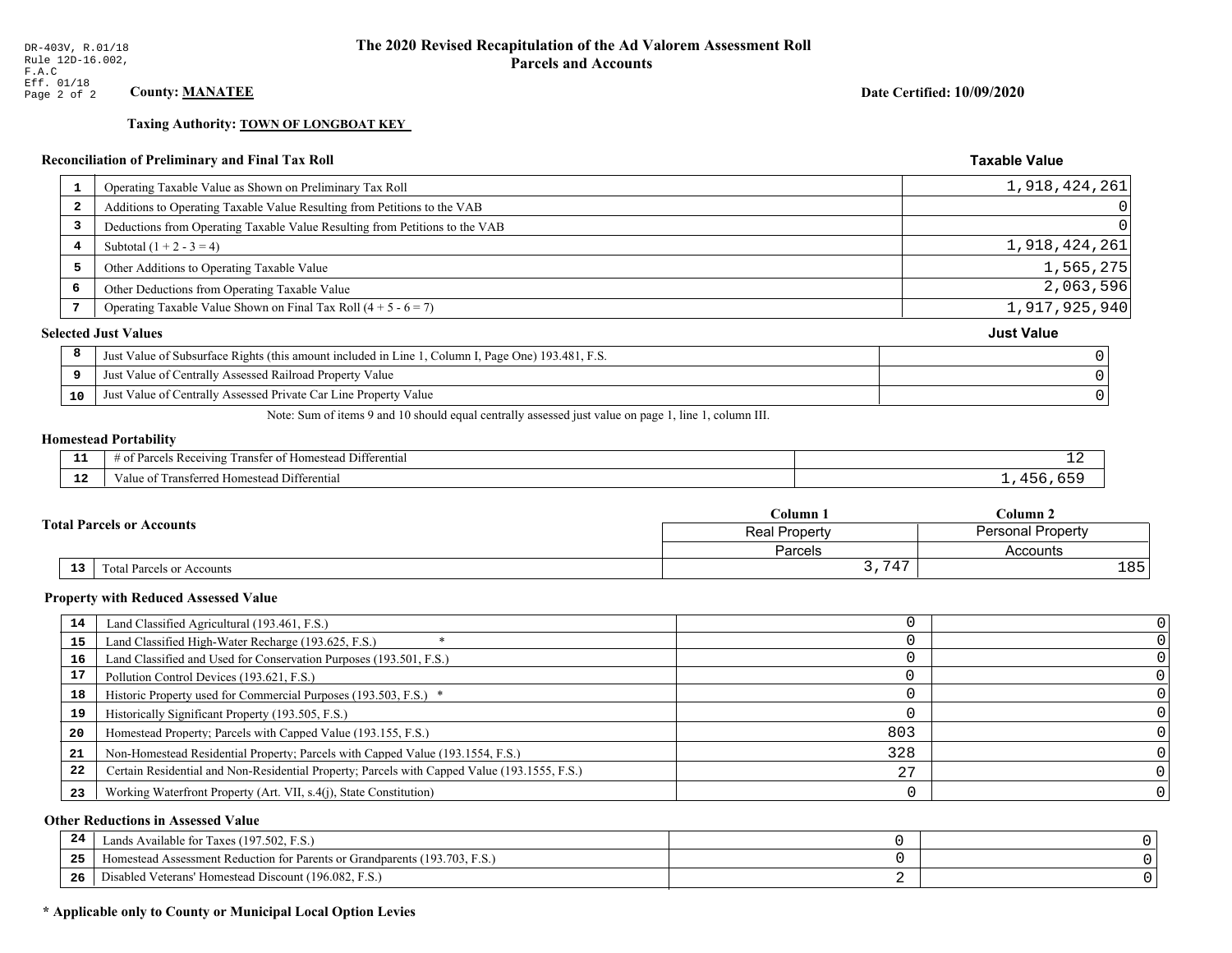| DR-403V R.01/18<br>Rule 12D-16.002,                                                                                                                                                      | The 2020 Revised Recapitulation of the Ad Valorem Assessment Roll |                                  |                                         |                                            |
|------------------------------------------------------------------------------------------------------------------------------------------------------------------------------------------|-------------------------------------------------------------------|----------------------------------|-----------------------------------------|--------------------------------------------|
| F.A.C.<br>Taxing Authority: LONGBOAT KEY GULFSIDE DISTRICT<br>Eff. 01/18<br>Check one of the following:                                                                                  | <b>Value Data</b><br><b>County: MANATEE</b>                       |                                  |                                         | <b>Date Certified: 10/09/2020</b>          |
| Page 1 of 2<br>County<br>$\mathbf{x}$ <sub>_</sub> Municipality                                                                                                                          |                                                                   |                                  |                                         |                                            |
| School District<br><b>Independent Special District</b><br>Separate Reports for MSTU's, Dependent Districts, and Water Management Basins are not required                                 | Column I<br><b>Real Property Including</b>                        | Column II<br>Personal            | Column III<br><b>Centrally Assessed</b> | Column IV<br><b>Total Property</b>         |
| <b>Just Value</b><br>$\overline{1}$                                                                                                                                                      | <b>Subsurface Rights</b>                                          | Property                         | Property                                |                                            |
| Just Value (193.011, F.S.)<br><b>Just Value of All Property in the Following Categories</b>                                                                                              | 1,128,082,452                                                     | 13,166,396                       | $\bf{0}$                                | $1,141,248,848$   1                        |
| 2 Just Value of Land Classified Agricultural (193.461, F.S.)                                                                                                                             | $\theta$                                                          | $\theta$                         | $\bf{0}$                                |                                            |
|                                                                                                                                                                                          |                                                                   |                                  |                                         | $0 \mid 2 \mid$<br>$\boxed{0}$ $\boxed{3}$ |
| 3 Just Value of Land Classified High-Water Recharge (193.625, F.S.) *<br>4 Just Value of Land Classified and Used for Conservation Purposes (193.501, F.S.)                              | $\overline{0}$<br>$\overline{0}$                                  | $\mathbf{0}$<br>$\overline{0}$   | $\mathbf{0}$<br>$\mathbf{0}$            | $\overline{0}$                             |
| 5 Just Value of Pollution Control Devices (193.621, F.S.)                                                                                                                                | $\overline{0}$                                                    | $\overline{0}$                   | $\bf{0}$                                | $\overline{4}$<br>$\overline{0}$           |
|                                                                                                                                                                                          | $\theta$                                                          | $\overline{0}$                   | $\mathbf{0}$                            | $\overline{5}$<br>$\mathbf{0}$             |
| 6 Just Value of Historic Property used for Commercial Purposes (193.503, F.S.) *                                                                                                         | $\theta$                                                          |                                  |                                         | 6<br>$\overline{0}$                        |
| 7 Just Value of Historically Significant Property (193.505, F.S.)                                                                                                                        |                                                                   | $\overline{0}$<br>$\overline{0}$ | $\mathbf{0}$<br>$\bf{0}$                | $\overline{7}$<br>321,835,032              |
| 8 Just Value of Homestead Property (193.155, F.S.)<br>9 Just Value of Non-Homestead Residential Property (193.1554, F.S.)                                                                | 321,835,032                                                       | $\overline{0}$                   | $\mathbf{0}$                            | 8 <sup>1</sup><br>$744,069,159$ 9          |
| 10 Just Value of Certain Residential and Non-Residential Property (193.1555, F.S.)                                                                                                       | 744,069,159<br>62,178,261                                         | $\overline{0}$                   | $\mathbf{0}$                            |                                            |
|                                                                                                                                                                                          |                                                                   |                                  |                                         | 62,178,261 10                              |
| 11 Just Value of Working Waterfront Property (Art. VII, s.4(j), State Constitution)                                                                                                      | $\Omega$                                                          | $\overline{0}$                   | $\bf{0}$                                | $0 \mid 11 \mid$                           |
| <b>Assessed Value of Differentials</b>                                                                                                                                                   |                                                                   |                                  |                                         |                                            |
| 12 Homestead Assessment Differential: Just Value Minus Capped Value (193.155, F.S.)<br>13 Nonhomestead Residential Property Differential: Just Value Minus Capped Value (193.1554, F.S.) | 59,033,965<br>8,563,401                                           | $\bf{0}$<br>$\mathbf{0}$         | $\bf{0}$<br>$\bf{0}$                    | 59.033.965   12<br>8,563,401 13            |
| 14 Certain Res. and Nonres. Real Property differential: Just Value Minus Capped Value (193.1555, F.S.)                                                                                   | 9,548,395                                                         | $\overline{0}$                   | $\bf{0}$                                | 9,548,395 14                               |
| <b>Assessed Value of All Property in the Following Categories</b>                                                                                                                        |                                                                   |                                  |                                         |                                            |
| 15 Assessed Value of Land Classified Agricultural (193.461, F.S.)                                                                                                                        | $\mathbf{0}$                                                      | $\mathbf{0}$                     | $\bf{0}$                                | $0$   15                                   |
| 16 Assessed Value of Land Classified High-Water Recharge (193.625, F.S.) *                                                                                                               | $\overline{0}$                                                    | $\overline{0}$                   | $\bf{0}$                                | $\boxed{0}$ 16                             |
| 17 Assessed Value of Land Classified and used for Conservation Purposes (193.501, F.S.)                                                                                                  | $\overline{0}$                                                    | $\overline{0}$                   | $\bf{0}$                                | $0$ 17                                     |
| 18 Assessed Value of Pollution Control Devices (193.621, F.S.)                                                                                                                           | $\overline{0}$                                                    | $\mathbf{0}$                     | $\bf{0}$                                | $0$ 18                                     |
| 19 Assessed Value of Historic Property used for Commercial Purposes (193.503, F.S.)                                                                                                      | $\overline{0}$                                                    | $\mathbf{0}$                     | $\boldsymbol{0}$                        | $0$ 19                                     |
| 20 Assessed Value of Historically Significant Property (193.505, F.S.)                                                                                                                   | $\Omega$                                                          | $\mathbf{0}$                     | $\mathbf{0}$                            | $0 \mid 20$                                |
| 21 Assessed Value of Homestead Property (193.155, F.S.)                                                                                                                                  | 262,801,067                                                       | $\mathbf{0}$                     | $\bf{0}$                                | 262,801,067 21                             |
| 22 Assessed Value of Non-Homestead Residential Property (193.1554, F.S.)                                                                                                                 | 735,505,758                                                       | $\mathbf{0}$                     | $\bf{0}$                                | 735,505,758 22                             |
| 23 Assessed Value of Certain Residential and Non-Residential Property (193.1555, F.S.)                                                                                                   | 52,629,866                                                        | $\overline{0}$                   | $\mathbf{0}$                            | 52,629,866 23                              |
| 24 Assessed Value of Working Waterfront Property (Art. VII, s.4(j), State Constitution                                                                                                   | $\theta$                                                          | $\overline{0}$                   | $\mathbf{0}$                            | $0 \quad 24$                               |
| <b>Total Assessed Value</b>                                                                                                                                                              |                                                                   |                                  |                                         |                                            |
| 25 Total Assessed Value [Line 1 minus (2 through 11) plus (15 through 24)]                                                                                                               | 1,050,936,691                                                     | 13,166,396                       | $\bf{0}$                                | $1,064,103,087$ 25                         |
| <b>Exemptions</b>                                                                                                                                                                        |                                                                   |                                  |                                         |                                            |
| 26   \$25,000 Homestead Exemption (196.031(1)(a), F.S.)                                                                                                                                  | 6,725,355                                                         | $\mathbf{0}$                     | $\boldsymbol{0}$                        | $6,725,355$   26                           |
| 27   Additional \$25,000 Homestead Exemption $(196.031(1)(b), F.S.)$                                                                                                                     | 6,700,000                                                         | $\overline{0}$                   | $\mathbf{0}$                            | 6,700,000   27                             |
| 28 Additional Homestead Exemption Age 65 and Older up to \$50,000 (196.075, F.S.)<br>$\ast$                                                                                              | 100,000                                                           |                                  | $\mathbf{0}$                            | $100,000$ 28                               |
| 29 Tangible Personal Property \$25,000 Exemption (196.183, F.S.)                                                                                                                         |                                                                   | 205,596                          | $\boldsymbol{0}$                        | $\overline{205,596}$ 29                    |
| 30 Governmental Exemption (196.199, 196.1993, F.S.)                                                                                                                                      | 2,052,500                                                         | $\Omega$                         | $\mathbf{0}$                            | $2,052,500$ 30                             |
| Institutional Exemptions - Charitable, Religious, Scientific, Literary, Educational (196.196, 196.197, 196.1975,<br>31                                                                   | $\Omega$                                                          | $\theta$                         | $\mathbf{0}$                            | $0 \mid 31$                                |
| 196.1977, 196.1978, 196.198, 196.1983, 196.1985, 196.1986, 196.1987, 196.1999, 196.2001, 196.2002, F.S.)<br>32<br>Widows / Widowers Exemption (196.202, F.S.)                            | 30,500                                                            | $\Omega$                         | $\mathbf{0}$                            | $30,500$ 32                                |
| 33   Disability / Blind Exemptions (196.081, 196.091, 196.101, 196.102, 196.202, 196.24, F.S.)                                                                                           | 1,045,947                                                         | $\Omega$                         | $\theta$                                | $1,045,947$ 33                             |
| 34   Land Dedicated in Perpetuity for Conservation Purposes (196.26, F.S)                                                                                                                | $\Omega$                                                          | $\overline{0}$                   | $\theta$                                | 0 34                                       |
| 35   Historic Property Exemption (196.1961, 196.1997, 196.1998, F.S.)                                                                                                                    | $\mathbf{0}$                                                      | $\bf{0}$                         | $\boldsymbol{0}$                        |                                            |
|                                                                                                                                                                                          |                                                                   |                                  |                                         | $0 \mid 35 \mid$<br>$\boxed{0}$ 36         |
| 36 Econ. Dev. Exemption (196.1995, F.S.), Licensed Child Care Facility in Ent. Zone (196.095, F.S.)<br>37 Lands Available for Taxes (197.502, F.S.)                                      | $\bf{0}$<br>$\mathbf{0}$                                          | $\mathbf{0}$<br>$\overline{0}$   | $\boldsymbol{0}$<br>$\mathbf{0}$        | $\overline{0}$ 37                          |
|                                                                                                                                                                                          |                                                                   |                                  |                                         |                                            |
| 38   Homestead Assessment Reduction for Parents or Grandparents (193.703, F.S.)                                                                                                          | $\mathbf{0}$                                                      | $\mathbf{0}$                     | $\boldsymbol{0}$                        | $\boxed{0}$ 38                             |
| Disabled Veterans' Homestead Discount (196.082, F.S.)<br>39                                                                                                                              | 322,755                                                           | $\mathbf{0}$                     | $\boldsymbol{0}$                        | 322,755 39                                 |
| Deployed Service Member's Homestead Exemption (196.173, F.S.)<br>40                                                                                                                      | $\mathbf{0}$                                                      | $\mathbf{0}$                     | $\boldsymbol{0}$                        | $\boxed{0}$ 40                             |
| 41 Additional Homestead Exemption Age 65 and Older and 25 yr Residence (196.075, F.S.)                                                                                                   | $\mathbf{0}$                                                      | $\overline{0}$                   | $\mathbf{0}$                            | $\overline{0}$ 41                          |
| 42 Renewable Energy Source Devices 80% Exemption (196.182, F.S.)                                                                                                                         | $\mathbf{0}$                                                      | $\Omega$                         | $\mathbf{0}$                            | $0 \mid 42$                                |
| <b>Total Exempt Value</b>                                                                                                                                                                |                                                                   |                                  |                                         |                                            |
| 43 Total Exempt Value (add lines 26 through 42)                                                                                                                                          | 16,977,057                                                        | 205,596                          | $\mathbf{0}$                            | $17,182,653$ 43                            |
| <b>Total Taxable Value</b>                                                                                                                                                               |                                                                   |                                  |                                         |                                            |
| 44 Total Taxable Value (line 25 minus 43)                                                                                                                                                | 1,033,959,634                                                     | 12,960,800                       | $\boldsymbol{0}$                        | $1,046,920,434$ 44                         |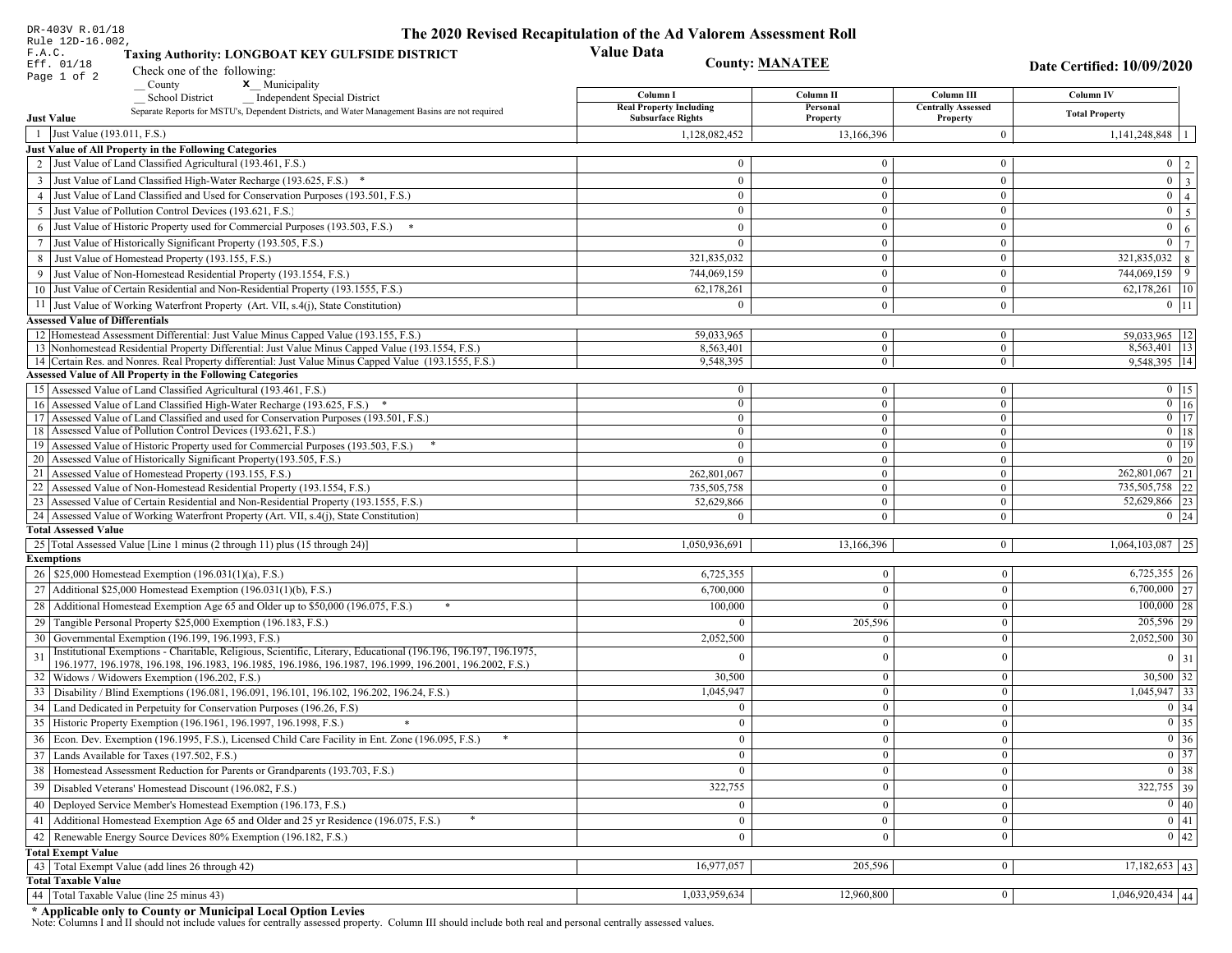# **Taxing Authority: LONGBOAT KEY GULFSIDE DISTRICT**

# Reconciliation of Preliminary and Final Tax Roll

Just Value of Centrally Assessed Private Car Line Property Value

| 1  | Operating Taxable Value as Shown on Preliminary Tax Roll                                           |                   |
|----|----------------------------------------------------------------------------------------------------|-------------------|
| 2  | Additions to Operating Taxable Value Resulting from Petitions to the VAB                           |                   |
| 3  | Deductions from Operating Taxable Value Resulting from Petitions to the VAB                        |                   |
| 4  | Subtotal $(1 + 2 - 3 = 4)$                                                                         |                   |
| 5  | Other Additions to Operating Taxable Value                                                         | 609,975           |
| 6  | Other Deductions from Operating Taxable Value                                                      | 219,644           |
|    | Operating Taxable Value Shown on Final Tax Roll $(4 + 5 - 6 = 7)$                                  | 390,331           |
|    | <b>Selected Just Values</b>                                                                        | <b>Just Value</b> |
| 8  | Just Value of Subsurface Rights (this amount included in Line 1, Column I, Page One) 193.481, F.S. |                   |
| -S | Just Value of Centrally Assessed Railroad Property Value                                           |                   |
|    |                                                                                                    |                   |

Note: Sum of items 9 and 10 should equal centrally assessed just value on page 1, line 1, column III.

### **Homestead Portability**

10

|               | $\sim$ $\sim$ $\sim$<br>l Differential<br>s Receiving<br>r of Homestead<br>ranster<br>'arce |  |
|---------------|---------------------------------------------------------------------------------------------|--|
| $\sim$<br>. . | Transferred Homestead Differential<br>Value of                                              |  |

|    |                                  | Column <sub>1</sub><br>Column <sub>2</sub><br><b>Personal Property</b><br>Real Property |                 |
|----|----------------------------------|-----------------------------------------------------------------------------------------|-----------------|
|    | <b>Fotal Parcels or Accounts</b> |                                                                                         |                 |
|    |                                  | Parcels                                                                                 | Accounts        |
| 13 | Total Parcels or Accounts        | $\Gamma$ 2.2<br>ر ر ر ⊥                                                                 | $ \sim$<br>34 C |

### **Property with Reduced Assessed Value**

| 14 | Land Classified Agricultural (193.461, F.S.)                                                 |     |  |
|----|----------------------------------------------------------------------------------------------|-----|--|
| 15 | Land Classified High-Water Recharge (193.625, F.S.)                                          |     |  |
| 16 | Land Classified and Used for Conservation Purposes (193.501, F.S.)                           |     |  |
| 17 | Pollution Control Devices (193.621, F.S.)                                                    |     |  |
| 18 | Historic Property used for Commercial Purposes (193.503, F.S.) *                             |     |  |
| 19 | Historically Significant Property (193.505, F.S.)                                            |     |  |
| 20 | Homestead Property; Parcels with Capped Value (193.155, F.S.)                                | 217 |  |
| 21 | Non-Homestead Residential Property; Parcels with Capped Value (193.1554, F.S.)               | 162 |  |
| 22 | Certain Residential and Non-Residential Property; Parcels with Capped Value (193.1555, F.S.) |     |  |
| 23 | Working Waterfront Property (Art. VII, s.4(j), State Constitution)                           |     |  |

### **Other Reductions in Assessed Value**

| -44 | Available for Taxes (197.502, F.S.)                                           |  |
|-----|-------------------------------------------------------------------------------|--|
| 25  | (193.703, F.S.<br>estead Assessment Reduction for Parents or Grandparents (1' |  |
| 26  | isabled Veterans' Homestead Discount (196.082, F.S.)                          |  |

# \* Applicable only to County or Municipal Local Option Levies

Date Certified: 10/09/2020

**Taxable Value** 

 $\hbox{O}$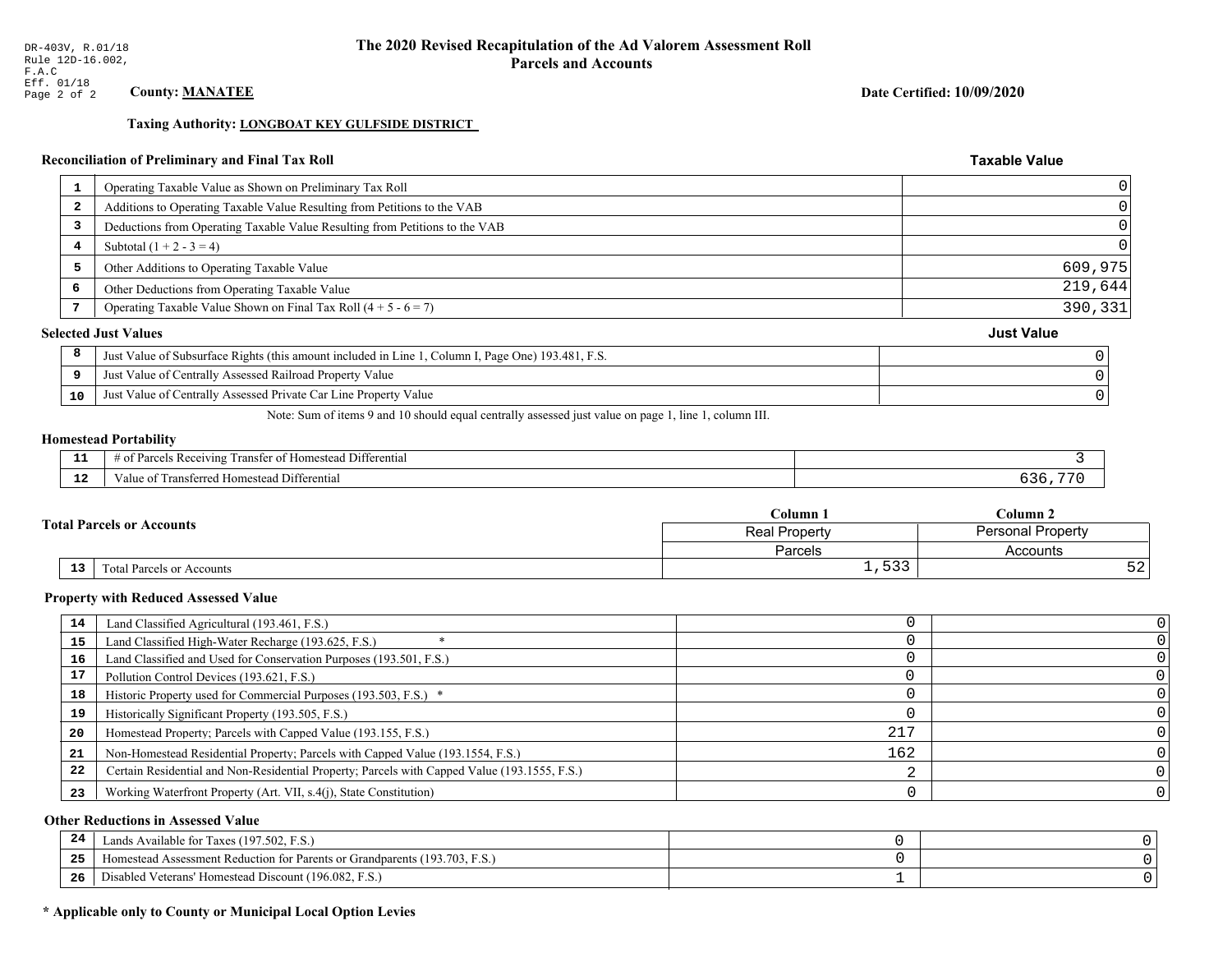| DR-403V R.01/18<br>Rule 12D-16.002                                                                                                                                          | The 2020 Revised Recapitulation of the Ad Valorem Assessment Roll |                              |                                       |                                   |
|-----------------------------------------------------------------------------------------------------------------------------------------------------------------------------|-------------------------------------------------------------------|------------------------------|---------------------------------------|-----------------------------------|
| <b>Value Data</b><br>F.A.C.<br><b>Taxing Authority: LONGBOAT KEY BAYSIDE DISTRICT</b><br><b>County: MANATEE</b><br>Eff. 01/18<br>Check one of the following:<br>Page 1 of 2 |                                                                   |                              |                                       | Date Certified: 10/09/2020        |
| County<br>$\mathbf{x}$ <sub>_</sub> Municipality<br><b>Independent Special District</b><br><b>School District</b>                                                           | Column I                                                          | Column II                    | Column III                            | Column IV                         |
| Separate Reports for MSTU's, Dependent Districts, and Water Management Basins are not required<br><b>Just Value</b>                                                         | <b>Real Property Including</b><br><b>Subsurface Rights</b>        | Personal<br>Property         | <b>Centrally Assessed</b><br>Property | <b>Total Property</b>             |
| 1 Just Value (193.011, F.S.)                                                                                                                                                | 1,041,269,558                                                     | 2.542.015                    | $\mathbf{0}$                          | 1,043,811,573<br>1                |
| <b>Just Value of All Property in the Following Categories</b>                                                                                                               |                                                                   |                              |                                       |                                   |
| 2 Just Value of Land Classified Agricultural (193.461, F.S.)                                                                                                                | $\Omega$                                                          | $\overline{0}$               | $\theta$                              | $0 \mid 2$                        |
| 3 Just Value of Land Classified High-Water Recharge (193.625, F.S.) *                                                                                                       | $\mathbf{0}$                                                      | $\mathbf{0}$                 | $\mathbf{0}$                          | $\overline{0}$ $\overline{3}$     |
| Just Value of Land Classified and Used for Conservation Purposes (193.501, F.S.)                                                                                            | $\Omega$                                                          | $\overline{0}$               | $\mathbf{0}$                          | $\overline{0}$<br>$\vert 4 \vert$ |
| Just Value of Pollution Control Devices (193.621, F.S.)<br>5                                                                                                                | $\Omega$                                                          | $\mathbf{0}$                 | $\mathbf{0}$                          | $\mathbf{0}$<br>$5\overline{)}$   |
| Just Value of Historic Property used for Commercial Purposes (193.503, F.S.) *<br>6                                                                                         | $\mathbf{0}$                                                      | $\overline{0}$               | $\mathbf{0}$                          | $\mathbf{0}$<br>$\sqrt{6}$        |
| Just Value of Historically Significant Property (193.505, F.S.)                                                                                                             | $\theta$                                                          | $\Omega$                     | $\mathbf{0}$                          | $\overline{0}$<br> 7              |
| Just Value of Homestead Property (193.155, F.S.)<br>8                                                                                                                       | 434,402,779                                                       | $\overline{0}$               | $\mathbf{0}$                          | $\frac{1}{434,402,779}$ 8         |
| Just Value of Non-Homestead Residential Property (193.1554, F.S.)<br>9                                                                                                      | 539,407,132                                                       | $\overline{0}$               | $\mathbf{0}$                          | 539,407,132 9                     |
| 10 Just Value of Certain Residential and Non-Residential Property (193.1555, F.S.)                                                                                          | 67,459,647                                                        | $\mathbf{0}$                 | $\mathbf{0}$                          | 67,459,647 10                     |
| 11 Just Value of Working Waterfront Property (Art. VII, s.4(j), State Constitution)                                                                                         | $\Omega$                                                          | $\mathbf{0}$                 | $\overline{0}$                        | $0$   11                          |
| <b>Assessed Value of Differentials</b>                                                                                                                                      |                                                                   |                              |                                       |                                   |
| 12 Homestead Assessment Differential: Just Value Minus Capped Value (193.155, F.S.)                                                                                         | 92,193,264                                                        | $\bf{0}$                     | $\mathbf{0}$                          | 92,193,264   12                   |
| 13 Nonhomestead Residential Property Differential: Just Value Minus Capped Value (193.1554, F.S.)                                                                           | 2,418,209                                                         | $\mathbf{0}$                 | $\mathbf{0}$                          | 2,418,209   13                    |
| 14 Certain Res. and Nonres. Real Property differential: Just Value Minus Capped Value (193.1555, F.S.)                                                                      | 9,899,209                                                         | $\mathbf{0}$                 | $\overline{0}$                        | 9.899.209 14                      |
| <b>Assessed Value of All Property in the Following Categories</b>                                                                                                           |                                                                   |                              |                                       |                                   |
| 15 Assessed Value of Land Classified Agricultural (193.461, F.S.)                                                                                                           | $\bf{0}$                                                          | $\mathbf{0}$                 | $\bf{0}$                              | $0 \mid 15$                       |
| 16 Assessed Value of Land Classified High-Water Recharge (193.625, F.S.) *                                                                                                  | $\mathbf{0}$                                                      | $\mathbf{0}$                 | $\mathbf{0}$                          | $\boxed{0}$ $\boxed{16}$          |
| Assessed Value of Land Classified and used for Conservation Purposes (193.501, F.S.)<br>17<br>Assessed Value of Pollution Control Devices (193.621, F.S.)<br>18             | $\overline{0}$<br>$\mathbf{0}$                                    | $\mathbf{0}$<br>$\mathbf{0}$ | $\mathbf{0}$                          | $0$ 17<br>$\boxed{0}$ 18          |
| Assessed Value of Historic Property used for Commercial Purposes (193.503, F.S.)<br>19                                                                                      | $\mathbf{0}$                                                      | $\mathbf{0}$                 | $\bf{0}$<br>$\overline{0}$            | $0$ 19                            |
| Assessed Value of Historically Significant Property (193.505, F.S.)<br>20                                                                                                   | $\Omega$                                                          | $\mathbf{0}$                 | $\boldsymbol{0}$                      | $0 \mid 20$                       |
| Assessed Value of Homestead Property (193.155, F.S.)<br>21                                                                                                                  | 342,209,515                                                       | $\mathbf{0}$                 | $\overline{0}$                        | 342,209,515 21                    |
| Assessed Value of Non-Homestead Residential Property (193.1554, F.S.)<br>22                                                                                                 | 536,988,923                                                       | $\overline{0}$               | $\overline{0}$                        | 536,988,923 22                    |
| Assessed Value of Certain Residential and Non-Residential Property (193.1555, F.S.)<br>23                                                                                   | 57,560,438                                                        | $\mathbf{0}$                 | $\theta$                              | 57,560,438 23                     |
| 24 Assessed Value of Working Waterfront Property (Art. VII, s.4(j), State Constitution)                                                                                     | $\theta$                                                          | $\mathbf{0}$                 | $\overline{0}$                        | $0 \mid 24$                       |
| <b>Total Assessed Value</b>                                                                                                                                                 |                                                                   |                              |                                       |                                   |
| 25 Total Assessed Value [Line 1 minus (2 through 11) plus (15 through 24)]                                                                                                  | 936,758,876                                                       | 2,542,015                    | $\overline{0}$                        | 939,300,891 25                    |
| <b>Exemptions</b>                                                                                                                                                           |                                                                   |                              |                                       |                                   |
| 26   \$25,000 Homestead Exemption (196.031(1)(a), F.S.)                                                                                                                     | 17,475,000                                                        |                              | $\mathbf{0}$                          | $17,475,000$ 26                   |
| 27 Additional \$25,000 Homestead Exemption (196.031(1)(b), F.S.)                                                                                                            | 17,430,722                                                        | $\theta$                     | $\mathbf{0}$                          | $17,430,722$ 27                   |
| 28 Additional Homestead Exemption Age 65 and Older up to \$50,000 (196.075, F.S.)                                                                                           | 400,000                                                           |                              | $\mathbf{0}$                          | $400,000$ 28                      |
| 29 Tangible Personal Property \$25,000 Exemption (196.183, F.S.)                                                                                                            |                                                                   | 667,841                      | $\mathbf{0}$                          | $667,841$ 29                      |
| 30 Governmental Exemption (196.199, 196.1993, F.S.)                                                                                                                         | 17,277,526                                                        |                              | $\mathbf{0}$                          | $17,277,526$ 30                   |
| Institutional Exemptions - Charitable, Religious, Scientific, Literary, Educational (196.196, 196.197, 196.1975,<br>31                                                      | 11,905,795                                                        |                              | $\Omega$                              | $11,905,795$ 31                   |
| 196.1977, 196.1978, 196.198, 196.1983, 196.1985, 196.1986, 196.1987, 196.1999, 196.2001, 196.2002, F.S.)<br>32   Widows / Widowers Exemption (196.202, F.S.)                | 62,000                                                            |                              | $\Omega$                              | $62,000$ 32                       |
| 33 Disability / Blind Exemptions (196.081, 196.091, 196.101, 196.102, 196.202, 196.24, F.S.)                                                                                | 2,950,012                                                         | 0                            | $\mathbf{0}$                          | $2,950,012$ 33                    |
| 34   Land Dedicated in Perpetuity for Conservation Purposes (196.26, F.S)                                                                                                   | $\Omega$                                                          | $\overline{0}$               | $\mathbf{0}$                          | $0 \mid 34$                       |
| 35 Historic Property Exemption (196.1961, 196.1997, 196.1998, F.S.)                                                                                                         | $\mathbf{0}$                                                      | $\bf{0}$                     | $\bf{0}$                              | $0 \mid 35$                       |
|                                                                                                                                                                             | $\mathbf{0}$                                                      |                              |                                       | $\boxed{0}$ 36                    |
| 36 Econ. Dev. Exemption (196.1995, F.S.), Licensed Child Care Facility in Ent. Zone (196.095, F.S.)<br>37 Lands Available for Taxes (197.502, F.S.)                         | $\Omega$                                                          | $\overline{0}$<br>$\Omega$   | $\mathbf{0}$<br>$\mathbf{0}$          | $\boxed{0}$ 37                    |
|                                                                                                                                                                             |                                                                   | $\Omega$                     |                                       |                                   |
| 38   Homestead Assessment Reduction for Parents or Grandparents (193.703, F.S.)                                                                                             | $\Omega$                                                          |                              | $\bf{0}$                              | $0 \overline{)38}$                |
| 39<br>Disabled Veterans' Homestead Discount (196.082, F.S.)                                                                                                                 | 98,589                                                            | $\theta$                     | $\overline{0}$                        | 98,589 39                         |
| 40 Deployed Service Member's Homestead Exemption (196.173, F.S.)                                                                                                            | $\bf{0}$                                                          | $\mathbf{0}$                 | $\mathbf{0}$                          | $\boxed{0}$ 40                    |
| Additional Homestead Exemption Age 65 and Older and 25 yr Residence (196.075, F.S.)<br>41                                                                                   | 27,900                                                            | $\mathbf{0}$                 | $\mathbf{0}$                          | $27,900$ 41                       |
| 42   Renewable Energy Source Devices 80% Exemption (196.182, F.S.)                                                                                                          | $\Omega$                                                          | $\theta$                     | $\mathbf{0}$                          | 0 42                              |
| <b>Total Exempt Value</b>                                                                                                                                                   |                                                                   |                              |                                       |                                   |
| 43 Total Exempt Value (add lines 26 through 42)                                                                                                                             | 67,627,544                                                        | 667,841                      | $\boldsymbol{0}$                      | $68,295,385$ 43                   |
| <b>Total Taxable Value</b>                                                                                                                                                  |                                                                   |                              |                                       |                                   |
| 44 Total Taxable Value (line 25 minus 43)                                                                                                                                   | 869, 131, 332                                                     | 1,874,174                    | $\overline{0}$                        | 871,005,506 44                    |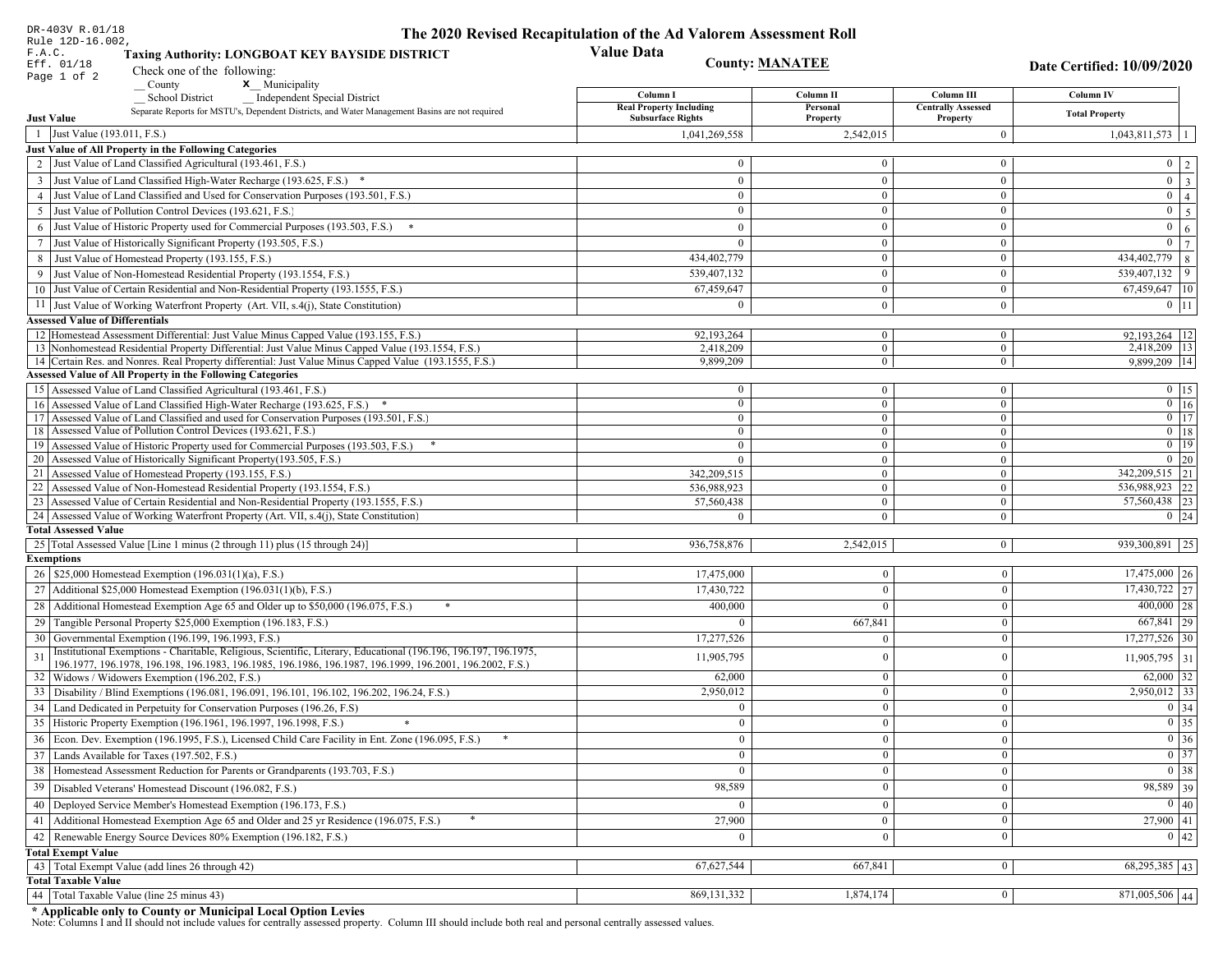### Date Certified: 10/09/2020

**Taxable Value** 

### **Taxing Authority: LONGBOAT KEY BAYSIDE DISTRICT**

# Reconciliation of Preliminary and Final Tax Roll

| Operating Taxable Value as Shown on Preliminary Tax Roll                                           |                             |
|----------------------------------------------------------------------------------------------------|-----------------------------|
| Additions to Operating Taxable Value Resulting from Petitions to the VAB                           |                             |
| Deductions from Operating Taxable Value Resulting from Petitions to the VAB                        |                             |
| Subtotal $(1 + 2 - 3 = 4)$                                                                         |                             |
| Other Additions to Operating Taxable Value                                                         | 955, 300                    |
| Other Deductions from Operating Taxable Value                                                      | 1,843,952                   |
| Operating Taxable Value Shown on Final Tax Roll $(4 + 5 - 6 = 7)$                                  | $-888,652$                  |
|                                                                                                    | <b>Just Value</b>           |
| Just Value of Subsurface Rights (this amount included in Line 1, Column I, Page One) 193.481, F.S. |                             |
| Just Value of Centrally Assessed Railroad Property Value                                           |                             |
| Just Value of Centrally Assessed Private Car Line Property Value                                   |                             |
|                                                                                                    | <b>Selected Just Values</b> |

Note: Sum of items 9 and 10 should equal centrally assessed just value on page 1, line 1, column III.

### **Homestead Portability**

| п.          | l Differential<br>els Receiving<br>ranster<br>ΩŤ<br>i Homestead<br>. arcel-<br>-01<br>. . |     |
|-------------|-------------------------------------------------------------------------------------------|-----|
| $\sim$<br>. | Fransferred Homestead Differential<br>alue                                                | ר כ |

| <b>Total Parcels or Accounts</b> |    |                           | Column 1                                         | Column 2                    |  |
|----------------------------------|----|---------------------------|--------------------------------------------------|-----------------------------|--|
|                                  |    |                           | <b>Personal Property</b><br><b>Real Property</b> |                             |  |
|                                  |    |                           | Parcels                                          | Accounts                    |  |
|                                  | 13 | Fotal Parcels or Accounts | $\bigcap$<br>2,21                                | $\sim$ $\sim$<br><b>سـد</b> |  |

### **Property with Reduced Assessed Value**

| 14 | Land Classified Agricultural (193.461, F.S.)                                                 |     |  |
|----|----------------------------------------------------------------------------------------------|-----|--|
| 15 | Land Classified High-Water Recharge (193.625, F.S.)                                          |     |  |
| 16 | Land Classified and Used for Conservation Purposes (193.501, F.S.)                           |     |  |
| 17 | Pollution Control Devices (193.621, F.S.)                                                    |     |  |
| 18 | Historic Property used for Commercial Purposes (193.503, F.S.) *                             |     |  |
| 19 | Historically Significant Property (193.505, F.S.)                                            |     |  |
| 20 | Homestead Property; Parcels with Capped Value (193.155, F.S.)                                | 586 |  |
| 21 | Non-Homestead Residential Property; Parcels with Capped Value (193.1554, F.S.)               | 166 |  |
| 22 | Certain Residential and Non-Residential Property; Parcels with Capped Value (193.1555, F.S.) | 25  |  |
| 23 | Working Waterfront Property (Art. VII, s.4(j), State Constitution)                           |     |  |

### **Other Reductions in Assessed Value**

| 24    | Lands Available for Taxes (197.502, F.S.)                                  |  |
|-------|----------------------------------------------------------------------------|--|
| - - - | Iomestead Assessment Reduction for Parents or Grandparents (193.703, F.S.) |  |
| -26   | Disabled Veterans' Homestead Discount (196.082, F.S.)                      |  |

# \* Applicable only to County or Municipal Local Option Levies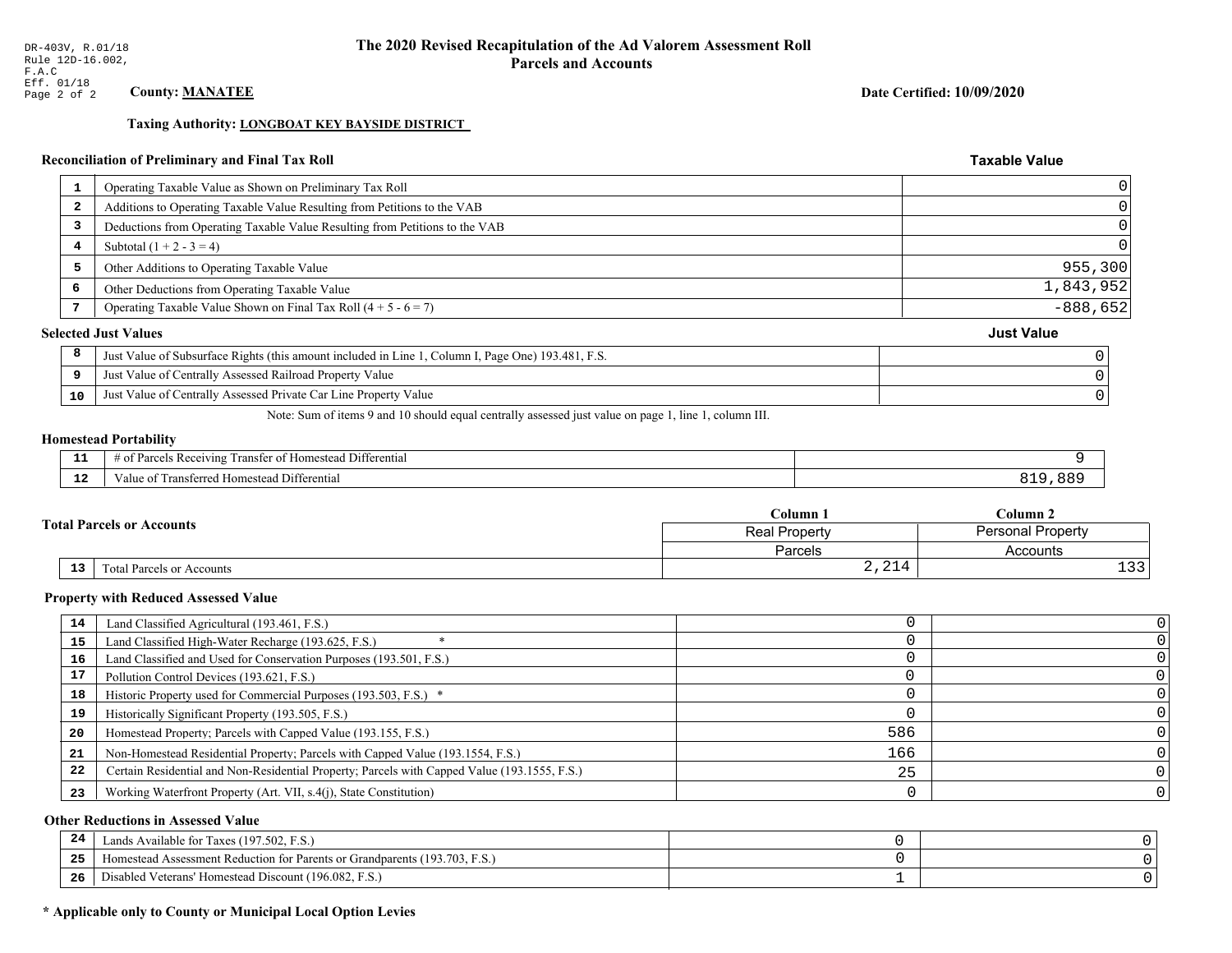|    | DR-403V R.01/18<br>Rule 12D-16.002,                                                                                                                                         | The 2020 Revised Recapitulation of the Ad Valorem Assessment Roll |                                  |                                       |                                                                                                   |
|----|-----------------------------------------------------------------------------------------------------------------------------------------------------------------------------|-------------------------------------------------------------------|----------------------------------|---------------------------------------|---------------------------------------------------------------------------------------------------|
|    | F.A.C.<br><b>Taxing Authority: CITY OF PALMETTO</b>                                                                                                                         | <b>Value Data</b>                                                 |                                  |                                       |                                                                                                   |
|    | Eff. 01/18<br>Check one of the following:                                                                                                                                   | <b>County: MANATEE</b>                                            |                                  |                                       | Date Certified: 10/09/2020                                                                        |
|    | Page 1 of 2<br>x Municipality<br>County                                                                                                                                     |                                                                   |                                  |                                       |                                                                                                   |
|    | <b>School District</b><br><b>Independent Special District</b>                                                                                                               | Column I                                                          | Column <sub>II</sub>             | Column III                            | Column IV                                                                                         |
|    | Separate Reports for MSTU's, Dependent Districts, and Water Management Basins are not required<br><b>Just Value</b>                                                         | <b>Real Property Including</b><br><b>Subsurface Rights</b>        | Personal<br>Property             | <b>Centrally Assessed</b><br>Property | <b>Total Property</b>                                                                             |
|    | 1 Just Value (193.011, F.S.)                                                                                                                                                | 1,407,784,691                                                     | 59,793,499                       | 782,059                               | 1,468,360,249                                                                                     |
|    | Just Value of All Property in the Following Categories                                                                                                                      |                                                                   |                                  |                                       |                                                                                                   |
|    | 2 Just Value of Land Classified Agricultural (193.461, F.S.)                                                                                                                | 5,158,720                                                         | $\overline{0}$                   | $\bf{0}$                              | 5,158,720<br>2                                                                                    |
|    | 3 Just Value of Land Classified High-Water Recharge (193.625, F.S.) *                                                                                                       | $\theta$                                                          | $\theta$                         | $\overline{0}$                        | $\overline{0}$<br>$\overline{\mathbf{3}}$                                                         |
|    | 4 Just Value of Land Classified and Used for Conservation Purposes (193.501, F.S.)                                                                                          | $\Omega$                                                          | $\Omega$                         | $\bf{0}$                              | $\overline{0}$<br>$\overline{4}$                                                                  |
|    | 5 Just Value of Pollution Control Devices (193.621, F.S.)                                                                                                                   | $\overline{0}$                                                    | 19,130                           | $\bf{0}$                              | 19,130<br>5                                                                                       |
| 6  | Just Value of Historic Property used for Commercial Purposes (193.503, F.S.)                                                                                                | $\theta$                                                          | $\Omega$                         | $\mathbf{0}$                          | $\overline{0}$<br>6                                                                               |
| 7  | Just Value of Historically Significant Property (193.505, F.S.)                                                                                                             | $\overline{0}$                                                    | $\overline{0}$                   | $\bf{0}$                              | $\overline{0}$<br>$\overline{7}$                                                                  |
|    | 8 Just Value of Homestead Property (193.155, F.S.)                                                                                                                          | 559,052,776                                                       | $\mathbf{0}$                     | $\bf{0}$                              | 559,052,776<br>8                                                                                  |
|    | Just Value of Non-Homestead Residential Property (193.1554, F.S.)                                                                                                           | 350,723,773                                                       | $\overline{0}$                   | $\theta$                              | 350,723,773<br>9                                                                                  |
|    | 10 Just Value of Certain Residential and Non-Residential Property (193.1555, F.S.)                                                                                          | 492,849,422                                                       | $\overline{0}$                   | 491,172                               | 493,340,594 10                                                                                    |
|    | 11 Just Value of Working Waterfront Property (Art. VII, s.4(j), State Constitution)                                                                                         | $\Omega$                                                          | $\overline{0}$                   | $\mathbf{0}$                          | $0$ 11                                                                                            |
|    | <b>Assessed Value of Differentials</b>                                                                                                                                      |                                                                   |                                  |                                       |                                                                                                   |
|    | 12 Homestead Assessment Differential: Just Value Minus Capped Value (193.155, F.S.)                                                                                         | 138,648,812                                                       | $\overline{0}$                   | $\bf{0}$                              | 138,648,812 12                                                                                    |
|    | 13 Nonhomestead Residential Property Differential: Just Value Minus Capped Value (193.1554, F.S.)                                                                           | 20.965.264                                                        | $\overline{0}$<br>$\overline{0}$ | $\overline{0}$                        | 20,965,264   13                                                                                   |
|    | 14 Certain Res. and Nonres. Real Property differential: Just Value Minus Capped Value (193.1555, F.S.)<br><b>Assessed Value of All Property in the Following Categories</b> | 26,857,913                                                        |                                  | $\mathbf{0}$                          | 26.857.913 14                                                                                     |
|    | 15 Assessed Value of Land Classified Agricultural (193.461, F.S.)                                                                                                           | 125,541                                                           | $\overline{0}$                   | $\bf{0}$                              | $125,541$ 15                                                                                      |
|    | 16 Assessed Value of Land Classified High-Water Recharge (193.625, F.S.) *                                                                                                  | $\overline{0}$                                                    | $\overline{0}$                   | $\overline{0}$                        | $0 \mid 16$                                                                                       |
|    | 17 Assessed Value of Land Classified and used for Conservation Purposes (193.501, F.S.)                                                                                     | $\overline{0}$                                                    | $\overline{0}$                   | $\bf{0}$                              | $\boxed{0}$ $\boxed{17}$                                                                          |
|    | 18 Assessed Value of Pollution Control Devices (193.621, F.S.)                                                                                                              | $\mathbf{0}$                                                      | 1,913                            | $\overline{0}$                        | 1,913   18                                                                                        |
|    | 19 Assessed Value of Historic Property used for Commercial Purposes (193.503, F.S.)                                                                                         | $\bf{0}$                                                          | $\bf{0}$                         | $\bf{0}$                              | $0$   19                                                                                          |
|    | 20 Assessed Value of Historically Significant Property (193.505, F.S.)                                                                                                      | $\theta$                                                          | $\mathbf{0}$                     | $\mathbf{0}$                          | $0$   20                                                                                          |
|    | 21 Assessed Value of Homestead Property (193.155, F.S.)                                                                                                                     | 420,403,964                                                       | $\overline{0}$<br>$\overline{0}$ | $\mathbf{0}$<br>$\overline{0}$        | 420,403,964 21<br>22<br>329,758,509                                                               |
|    | 22 Assessed Value of Non-Homestead Residential Property (193.1554, F.S.)<br>23 Assessed Value of Certain Residential and Non-Residential Property (193.1555, F.S.)          | 329,758,509<br>465,991,509                                        | $\overline{0}$                   | 491,172                               | 466, 482, 681 23                                                                                  |
|    | 24 Assessed Value of Working Waterfront Property (Art. VII, s.4(j), State Constitution)                                                                                     | $\Omega$                                                          | $\theta$                         | $\Omega$                              | $0 \quad 24$                                                                                      |
|    | <b>Total Assessed Value</b>                                                                                                                                                 |                                                                   |                                  |                                       |                                                                                                   |
|    | 25 Total Assessed Value [Line 1 minus (2 through 11) plus (15 through 24)]                                                                                                  | 1,216,279,523                                                     | 59,776,282                       | 782,059                               | $1,276,837,864$ 25                                                                                |
|    | <b>Exemptions</b>                                                                                                                                                           |                                                                   |                                  |                                       |                                                                                                   |
|    | 26   \$25,000 Homestead Exemption (196.031(1)(a), F.S.)                                                                                                                     | 62,306,642                                                        | $\bf{0}$                         | $\mathbf{0}$                          | $62,306,642$   26                                                                                 |
|    | 27   Additional \$25,000 Homestead Exemption $(196.031(1)(b), F.S.)$                                                                                                        | 51,734,900                                                        | $\Omega$                         | $\theta$                              | 51,734,900 27                                                                                     |
|    | 28 Additional Homestead Exemption Age 65 and Older up to \$50,000 (196.075, F.S.)                                                                                           | $\Omega$                                                          | $\Omega$                         | $\Omega$                              | 0 28                                                                                              |
|    | 29 Tangible Personal Property \$25,000 Exemption (196.183, F.S.)                                                                                                            | $\Omega$                                                          | 6,578,831                        | 82,478                                | $6,661,309$ 29                                                                                    |
|    | 30 Governmental Exemption (196.199, 196.1993, F.S.)                                                                                                                         | 84,665,506                                                        | $\theta$                         |                                       | 84,665,506 30                                                                                     |
| 31 | Institutional Exemptions - Charitable, Religious, Scientific, Literary, Educational (196.196, 196.197, 196.1975,                                                            | 84,046,137                                                        | 2,309,386                        | 0                                     | 86, 355, 523 31                                                                                   |
|    | 196.1977, 196.1978, 196.198, 196.1983, 196.1985, 196.1986, 196.1987, 196.1999, 196.2001, 196.2002, F.S.)<br>32   Widows / Widowers Exemption (196.202, F.S.)                | 171,000                                                           | 1,070                            | $\mathbf{0}$                          | $172,070$ 32                                                                                      |
|    | 33 Disability / Blind Exemptions (196.081, 196.091, 196.101, 196.102, 196.202, 196.24, F.S.)                                                                                | 5,271,657                                                         | 920                              | $\Omega$                              | $5,272,577$ 33                                                                                    |
|    | 34 Land Dedicated in Perpetuity for Conservation Purposes (196.26, F.S)                                                                                                     | $\Omega$                                                          | $\Omega$                         | $\theta$                              | $\boxed{0}$ 34                                                                                    |
|    | 35 Historic Property Exemption (196.1961, 196.1997, 196.1998, F.S.)                                                                                                         | $\cup$                                                            | $\mathbf{0}$                     |                                       |                                                                                                   |
|    | 36 Econ. Dev. Exemption (196.1995, F.S.), Licensed Child Care Facility in Ent. Zone (196.095, F.S.)                                                                         | $\overline{0}$                                                    | $\Omega$                         | $\mathbf{0}$<br>$\theta$              | $\begin{array}{ c c }\n\hline\n0 & 35 \\ \hline\n0 & 36 \\ \hline\n0 & 37 \\ \hline\n\end{array}$ |
|    | 37 Lands Available for Taxes (197.502, F.S.)                                                                                                                                | $\overline{0}$                                                    | $\theta$                         | $\theta$                              |                                                                                                   |
|    | 38   Homestead Assessment Reduction for Parents or Grandparents (193.703, F.S.)                                                                                             | $\mathbf{0}$                                                      | $\bf{0}$                         | $\mathbf{0}$                          | $\boxed{0}$ 38                                                                                    |
| 39 | Disabled Veterans' Homestead Discount (196.082, F.S.)                                                                                                                       | 731,044                                                           |                                  | $\mathbf{0}$                          | 731,044 39                                                                                        |
|    | 40 Deployed Service Member's Homestead Exemption (196.173, F.S.)                                                                                                            |                                                                   |                                  |                                       | $\overline{0}$ 40                                                                                 |
|    |                                                                                                                                                                             | $\overline{0}$                                                    | $\Omega$                         | $\theta$<br>$\mathbf{0}$              | $\overline{0}$ 41                                                                                 |
|    | 41 Additional Homestead Exemption Age 65 and Older and 25 yr Residence (196.075, F.S.)                                                                                      | $\mathbf{0}$                                                      | $\boldsymbol{0}$                 |                                       | $\overline{0}$ 42                                                                                 |
| 42 | Renewable Energy Source Devices 80% Exemption (196.182, F.S.)                                                                                                               | $\overline{0}$                                                    | $\bf{0}$                         | $\boldsymbol{0}$                      |                                                                                                   |
|    | <b>Total Exempt Value</b><br>43 Total Exempt Value (add lines 26 through 42)                                                                                                | 288,926,886                                                       | 8,890,207                        | 82,478                                | 297,899,571 43                                                                                    |
|    | <b>Total Taxable Value</b>                                                                                                                                                  |                                                                   |                                  |                                       |                                                                                                   |
| 44 | Total Taxable Value (line 25 minus 43)                                                                                                                                      | 927,352,637                                                       | 50,886,075                       | 699,581                               | 978,938,293 44                                                                                    |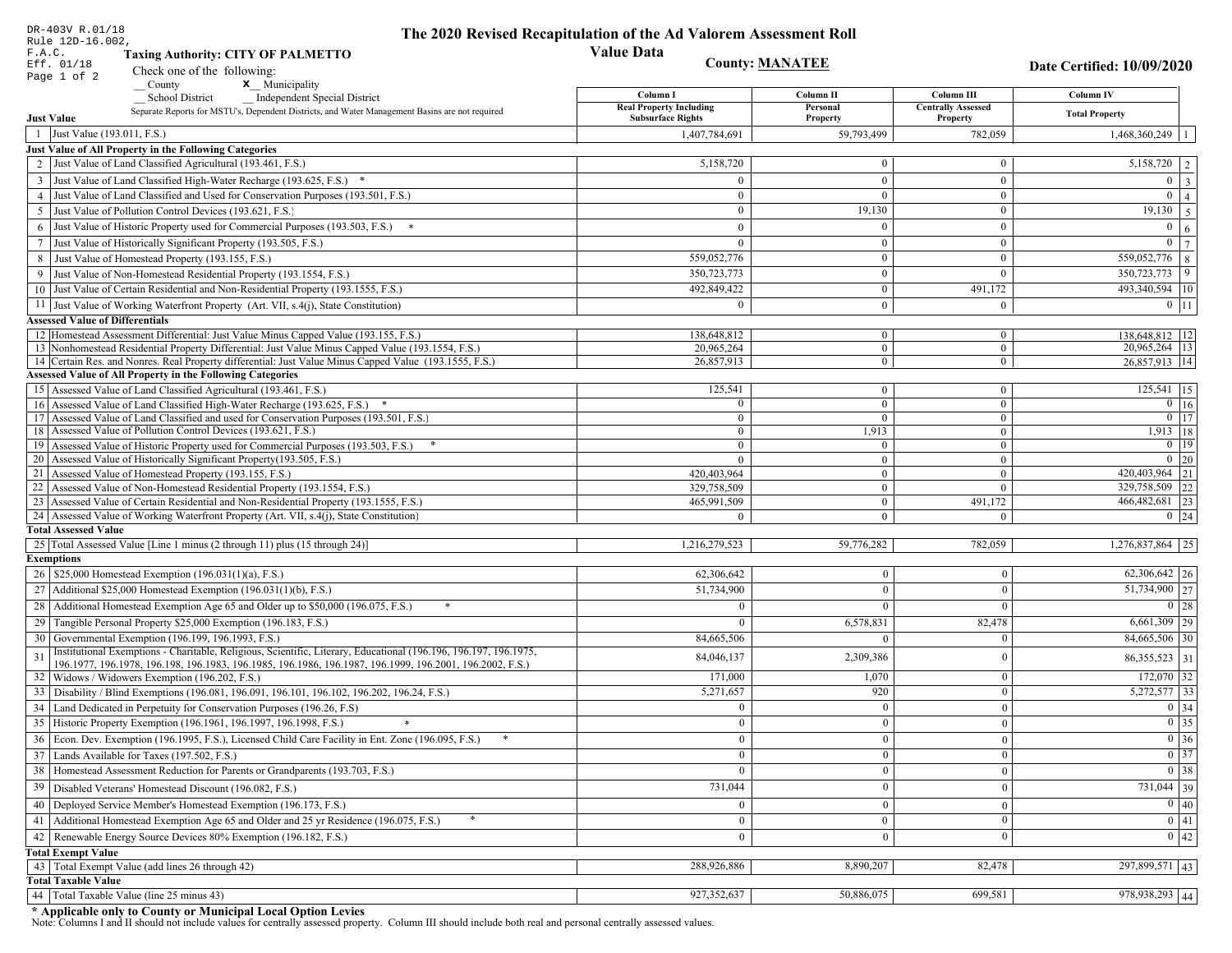# **Taxing Authority: CITY OF PALMETTO**

|    | <b>Reconciliation of Preliminary and Final Tax Roll</b>                                                                                                                                                                                                                                          | <b>Taxable Value</b> |
|----|--------------------------------------------------------------------------------------------------------------------------------------------------------------------------------------------------------------------------------------------------------------------------------------------------|----------------------|
| 1  | Operating Taxable Value as Shown on Preliminary Tax Roll                                                                                                                                                                                                                                         | 978,061,804          |
| -2 | Additions to Operating Taxable Value Resulting from Petitions to the VAB                                                                                                                                                                                                                         |                      |
| 3  | Deductions from Operating Taxable Value Resulting from Petitions to the VAB                                                                                                                                                                                                                      |                      |
| 4  | Subtotal $(1 + 2 - 3 = 4)$                                                                                                                                                                                                                                                                       | 978,061,804          |
| 5  | Other Additions to Operating Taxable Value                                                                                                                                                                                                                                                       | 5,236,841            |
| 6  | Other Deductions from Operating Taxable Value                                                                                                                                                                                                                                                    | 4,360,352            |
| 7  | Operating Taxable Value Shown on Final Tax Roll $(4 + 5 - 6 = 7)$                                                                                                                                                                                                                                | 978, 938, 293        |
|    | <b>Selected Just Values</b>                                                                                                                                                                                                                                                                      | <b>Just Value</b>    |
| 8  | Just Value of Subsurface Rights (this amount included in Line 1, Column I, Page One) 193.481, F.S.                                                                                                                                                                                               | 35                   |
| 9  | Just Value of Centrally Assessed Railroad Property Value                                                                                                                                                                                                                                         | 613,027              |
| 10 | Just Value of Centrally Assessed Private Car Line Property Value                                                                                                                                                                                                                                 | 169,032              |
|    | $\mathbf{M}$ and $\mathbf{M}$ and $\mathbf{M}$ and $\mathbf{M}$ and $\mathbf{M}$ and $\mathbf{M}$ and $\mathbf{M}$ and $\mathbf{M}$ and $\mathbf{M}$ and $\mathbf{M}$ and $\mathbf{M}$ and $\mathbf{M}$ and $\mathbf{M}$ and $\mathbf{M}$ and $\mathbf{M}$ and $\mathbf{M}$ and $\mathbf{M}$ and |                      |

Note: Sum of items 9 and 10 should equal centrally assessed just value on page 1, line 1, column III.

# **Homestead Portability**

| - -<br>---    | $\sim$<br>$\sim$<br>.<br>Iomestead Differential<br>$\n  1$ Ving.<br>ranster<br>as recei<br> | 100  |
|---------------|---------------------------------------------------------------------------------------------|------|
| $\sim$<br>. . | sterred Homestead Differential<br>' rans.<br>ie ot                                          | E O' |

|                                                     | $C$ olumn $\Box$     | Column 2          |  |
|-----------------------------------------------------|----------------------|-------------------|--|
| <b>Total Parcels or Accounts</b>                    | <b>Real Property</b> | Personal Property |  |
|                                                     | Parcels              | Accounts          |  |
| $\overline{13}$<br><b>Total Parcels or Accounts</b> | 6,156                | $\sim$<br>2,101   |  |

### **Property with Reduced Assessed Value**

| 14 | Land Classified Agricultural (193.461, F.S.)                                                 | 10    |  |
|----|----------------------------------------------------------------------------------------------|-------|--|
| 15 | Land Classified High-Water Recharge (193.625, F.S.)                                          |       |  |
| 16 | Land Classified and Used for Conservation Purposes (193.501, F.S.)                           |       |  |
| 17 | Pollution Control Devices (193.621, F.S.)                                                    |       |  |
| 18 | Historic Property used for Commercial Purposes (193.503, F.S.) *                             |       |  |
| 19 | Historically Significant Property (193.505, F.S.)                                            |       |  |
| 20 | Homestead Property; Parcels with Capped Value (193.155, F.S.)                                | 2,274 |  |
| 21 | Non-Homestead Residential Property; Parcels with Capped Value (193.1554, F.S.)               | 1,003 |  |
| 22 | Certain Residential and Non-Residential Property; Parcels with Capped Value (193.1555, F.S.) | 516   |  |
| 23 | Working Waterfront Property (Art. VII, s.4(j), State Constitution)                           |       |  |

### **Other Reductions in Assessed Value**

| 24    | Lands Available for Taxes (197.502, F.S.)                                        |  |
|-------|----------------------------------------------------------------------------------|--|
| - - - | (193.703, F.S.<br>Aomestead Assessment Reduction for Parents or Grandparents (1) |  |
| -26   | d Veterans' Homestead Discount (196.082, F.S.)<br>Disabled                       |  |

# \* Applicable only to County or Municipal Local Option Levies

Date Certified: 10/09/2020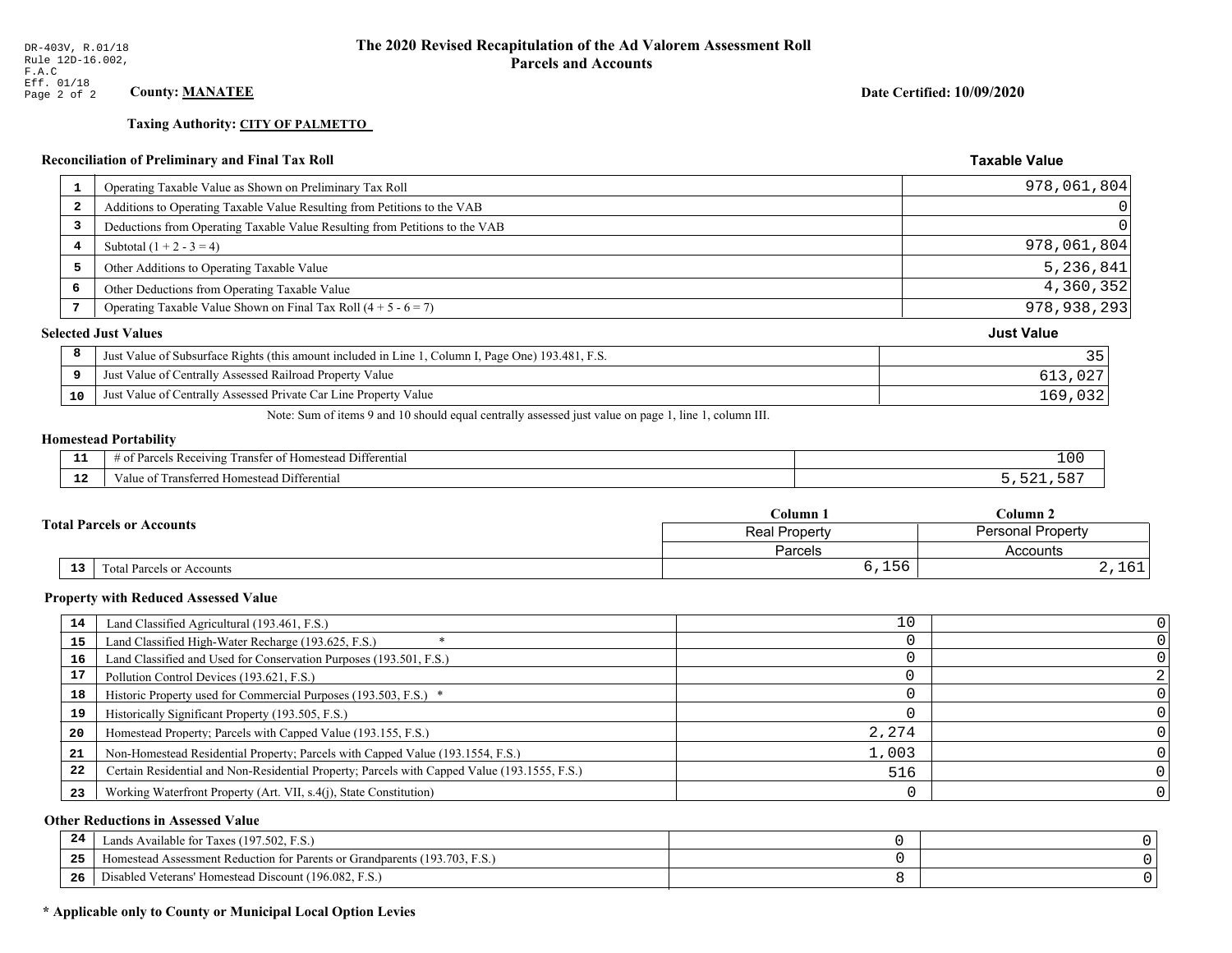| DR-403V R.01/18                                                                                                                                                                                                              | The 2020 Revised Recapitulation of the Ad Valorem Assessment Roll |                                  |                                         |                                   |
|------------------------------------------------------------------------------------------------------------------------------------------------------------------------------------------------------------------------------|-------------------------------------------------------------------|----------------------------------|-----------------------------------------|-----------------------------------|
| Rule 12D-16.002,<br>F.A.C.<br><b>Taxing Authority: CEDAR HAMMOCK FIRE RESCUE</b>                                                                                                                                             | <b>Value Data</b>                                                 |                                  |                                         |                                   |
| Eff. 01/18<br>Check one of the following:                                                                                                                                                                                    | <b>County: MANATEE</b>                                            |                                  |                                         | Date Certified: 10/09/2020        |
| Page 1 of 2<br>County<br>Municipality                                                                                                                                                                                        |                                                                   |                                  |                                         |                                   |
| <b>School District</b><br>X Independent Special District                                                                                                                                                                     | Column I<br><b>Real Property Including</b>                        | Column II<br>Personal            | Column III<br><b>Centrally Assessed</b> | Column IV                         |
| Separate Reports for MSTU's, Dependent Districts, and Water Management Basins are not required<br><b>Just Value</b>                                                                                                          | <b>Subsurface Rights</b>                                          | Property                         | Property                                | <b>Total Property</b>             |
| 1 Just Value (193.011, F.S.)                                                                                                                                                                                                 | 4,654,900,891                                                     | $\overline{0}$                   | $\boldsymbol{0}$                        | 4,654,900,891                     |
| Just Value of All Property in the Following Categories                                                                                                                                                                       |                                                                   |                                  |                                         |                                   |
| 2 Just Value of Land Classified Agricultural (193.461, F.S.)                                                                                                                                                                 | 38,695,739                                                        | $\mathbf{0}$                     | $\bf{0}$                                | 38,695,739 2                      |
| 3 Just Value of Land Classified High-Water Recharge (193.625, F.S.) *                                                                                                                                                        | $\Omega$                                                          | $\mathbf{0}$                     | $\bf{0}$                                | $0 \mid 3 \mid$                   |
| 4 Just Value of Land Classified and Used for Conservation Purposes (193.501, F.S.)                                                                                                                                           | $\Omega$                                                          | $\overline{0}$                   | $\bf{0}$                                | $0 \mid 4 \mid$                   |
| 5 Just Value of Pollution Control Devices (193.621, F.S.)                                                                                                                                                                    | $\bf{0}$                                                          | $\overline{0}$                   | $\bf{0}$                                | $0 \quad 5$                       |
| 6 Just Value of Historic Property used for Commercial Purposes (193.503, F.S.) *                                                                                                                                             | $\theta$                                                          | $\theta$                         | $\bf{0}$                                | $\mathbf{0}$<br>6 <sup>1</sup>    |
| 7 Just Value of Historically Significant Property (193.505, F.S.)                                                                                                                                                            | $\overline{0}$                                                    | $\overline{0}$                   | $\bf{0}$                                | $0 \mid 7 \mid$                   |
| 8 Just Value of Homestead Property (193.155, F.S.)                                                                                                                                                                           | 1,549,543,253                                                     | $\overline{0}$                   | $\overline{0}$                          | $\overline{1,549,543,253}$ 8      |
| 9 Just Value of Non-Homestead Residential Property (193.1554, F.S.)                                                                                                                                                          | 1,437,315,229                                                     | $\overline{0}$                   | $\bf{0}$                                | 1,437,315,229<br>9                |
| 10 Just Value of Certain Residential and Non-Residential Property (193.1555, F.S.)                                                                                                                                           | 1,629,346,670                                                     | $\mathbf{0}$                     | $\bf{0}$                                | $1,629,346,670$ 10                |
| 11 Just Value of Working Waterfront Property (Art. VII, s.4(j), State Constitution)                                                                                                                                          | $\Omega$                                                          | $\mathbf{0}$                     | $\bf{0}$                                | $0 \mid 11$                       |
| <b>Assessed Value of Differentials</b>                                                                                                                                                                                       |                                                                   |                                  |                                         |                                   |
| 12 Homestead Assessment Differential: Just Value Minus Capped Value (193.155, F.S.)<br>13 Nonhomestead Residential Property Differential: Just Value Minus Capped Value (193.1554, F.S.)                                     | 411.550.411                                                       | $\bf{0}$                         | $\bf{0}$                                | 411,550,411   12<br>93,683,498 13 |
| 14 Certain Res. and Nonres. Real Property differential: Just Value Minus Capped Value (193.1555, F.S.)                                                                                                                       | 93,683,498<br>24,244,608                                          | $\overline{0}$<br>$\overline{0}$ | $\overline{0}$<br>$\mathbf{0}$          | 24,244,608 14                     |
| Assessed Value of All Property in the Following Categories                                                                                                                                                                   |                                                                   |                                  |                                         |                                   |
| 15 Assessed Value of Land Classified Agricultural (193.461, F.S.)                                                                                                                                                            | 1,051,229                                                         | $\bf{0}$                         | $\bf{0}$                                | 1,051,229 15                      |
| 16 Assessed Value of Land Classified High-Water Recharge (193.625, F.S.) *                                                                                                                                                   | $\Omega$                                                          | $\overline{0}$                   | $\boldsymbol{0}$                        | $0 \mid 16$                       |
| Assessed Value of Land Classified and used for Conservation Purposes (193.501, F.S.)<br>17                                                                                                                                   | $\Omega$                                                          | $\mathbf{0}$                     | $\mathbf{0}$                            | $\boxed{0}$ $\boxed{17}$          |
| 18 Assessed Value of Pollution Control Devices (193.621, F.S.)                                                                                                                                                               | $\Omega$                                                          | $\mathbf{0}$                     | $\mathbf{0}$                            | $0$ 18                            |
| 19 Assessed Value of Historic Property used for Commercial Purposes (193.503, F.S.)                                                                                                                                          | $\bf{0}$                                                          | $\overline{0}$                   | $\overline{0}$                          | $0$   19                          |
| 20 Assessed Value of Historically Significant Property (193.505, F.S.)<br>21 Assessed Value of Homestead Property (193.155, F.S.)                                                                                            | $\theta$<br>1,137,992,842                                         | $\overline{0}$<br>$\overline{0}$ | $\overline{0}$<br>$\bf{0}$              | $0 \mid 20$<br>1,137,992,842 21   |
| 22 Assessed Value of Non-Homestead Residential Property (193.1554, F.S.)                                                                                                                                                     | 1,343,631,731                                                     | $\overline{0}$                   | $\mathbf{0}$                            | $1,343,631,731$ 22                |
| 23 Assessed Value of Certain Residential and Non-Residential Property (193.1555, F.S.)                                                                                                                                       | 1,605,102,062                                                     | $\overline{0}$                   | $\bf{0}$                                | $1,605,102,062$ 23                |
| 24 Assessed Value of Working Waterfront Property (Art. VII, s.4(j), State Constitution)                                                                                                                                      |                                                                   | $\overline{0}$                   | $\boldsymbol{0}$                        | $0 \mid 24$                       |
| <b>Total Assessed Value</b>                                                                                                                                                                                                  |                                                                   |                                  |                                         |                                   |
| 25 Total Assessed Value [Line 1 minus (2 through 11) plus (15 through 24)]                                                                                                                                                   | 4,087,777,864                                                     | $\overline{0}$                   | $\overline{0}$                          | 4,087,777,864 25                  |
| <b>Exemptions</b>                                                                                                                                                                                                            |                                                                   |                                  |                                         |                                   |
| 26   \$25,000 Homestead Exemption (196.031(1)(a), F.S.)                                                                                                                                                                      | 245,934,756                                                       | $\mathbf{0}$                     | $\boldsymbol{0}$                        | 245,934,756 26                    |
| 27   Additional \$25,000 Homestead Exemption (196.031(1)(b), F.S.)                                                                                                                                                           | 169,373,290                                                       | $\Omega$                         | $\mathbf{0}$                            | 169, 373, 290 27                  |
| 28 Additional Homestead Exemption Age 65 and Older up to \$50,000 (196.075, F.S.)                                                                                                                                            | $\Omega$                                                          | $\overline{0}$                   | $\mathbf{0}$                            | $\boxed{0}$ 28                    |
| 29 Tangible Personal Property \$25,000 Exemption (196.183, F.S.)                                                                                                                                                             |                                                                   | $\Omega$                         | $\mathbf{0}$                            | $0$   29                          |
| 30 Governmental Exemption (196.199, 196.1993, F.S.)                                                                                                                                                                          | 230, 313, 772                                                     | $\mathbf{0}$                     | $\mathbf{0}$                            | 230, 313, 772 30                  |
| Institutional Exemptions - Charitable, Religious, Scientific, Literary, Educational (196.196, 196.197, 196.1975,<br>196.1977, 196.1978, 196.198, 196.1983, 196.1985, 196.1986, 196.1987, 196.1999, 196.2001, 196.2002, F.S.) | 137,136,625                                                       | $\theta$                         | $\mathbf{0}$                            | $137, 136, 625$ 31                |
| 32 Widows / Widowers Exemption (196.202, F.S.)                                                                                                                                                                               | 754,250                                                           | $\mathbf{0}$                     | $\mathbf{0}$                            | 754,250 32                        |
| 33 Disability / Blind Exemptions (196.081, 196.091, 196.101, 196.102, 196.202, 196.24, F.S.)                                                                                                                                 | 14,025,291                                                        | $\overline{0}$                   | $\mathbf{0}$                            | 14,025,291 33                     |
| 34 Land Dedicated in Perpetuity for Conservation Purposes (196.26, F.S)                                                                                                                                                      |                                                                   | $\Omega$                         | $\Omega$                                | 0 34                              |
| 35 Historic Property Exemption (196.1961, 196.1997, 196.1998, F.S.)                                                                                                                                                          | 0                                                                 | $\mathbf{U}$                     | $\mathbf{0}$                            | $\boxed{0}$ 35                    |
| 36 Econ. Dev. Exemption (196.1995, F.S.), Licensed Child Care Facility in Ent. Zone (196.095, F.S.)                                                                                                                          |                                                                   | $\Omega$                         | $\Omega$                                | $\boxed{0}$ 36                    |
| 37 Lands Available for Taxes (197.502, F.S.)                                                                                                                                                                                 | 21,474                                                            | $\Omega$                         | $\mathbf{0}$                            | $21,474$ 37                       |
| 38   Homestead Assessment Reduction for Parents or Grandparents (193.703, F.S.)                                                                                                                                              |                                                                   | $\bf{0}$                         | $\boldsymbol{0}$                        | $0 \mid 38$                       |
| 39   Disabled Veterans' Homestead Discount (196.082, F.S.)                                                                                                                                                                   | 1,149,376                                                         |                                  | $\mathbf{0}$                            | $1,149,376$ 39                    |
| 40 Deployed Service Member's Homestead Exemption (196.173, F.S.)                                                                                                                                                             |                                                                   | $\theta$                         | $\mathbf{0}$                            | $\boxed{0}$ 40                    |
| 41   Additional Homestead Exemption Age 65 and Older and 25 yr Residence (196.075, F.S.)                                                                                                                                     | $\overline{0}$                                                    | $\mathbf{0}$                     | $\mathbf{0}$                            | $\overline{0}$ 41                 |
| 42   Renewable Energy Source Devices 80% Exemption (196.182, F.S.)                                                                                                                                                           | $\bf{0}$                                                          | $\mathbf{0}$                     | $\mathbf{0}$                            | $0 \mid 42$                       |
| <b>Total Exempt Value</b>                                                                                                                                                                                                    |                                                                   |                                  |                                         |                                   |
| 43 Total Exempt Value (add lines 26 through 42)                                                                                                                                                                              | 798,708,834                                                       | $\Omega$                         | $\mathbf{0}$                            | 798,708,834 43                    |
| <b>Total Taxable Value</b>                                                                                                                                                                                                   |                                                                   |                                  |                                         |                                   |
| 44   Total Taxable Value (line 25 minus 43)                                                                                                                                                                                  | 3,289,069,030                                                     | 0 <sup>1</sup>                   | $\mathbf{0}$                            | $3,289,069,030$ 44                |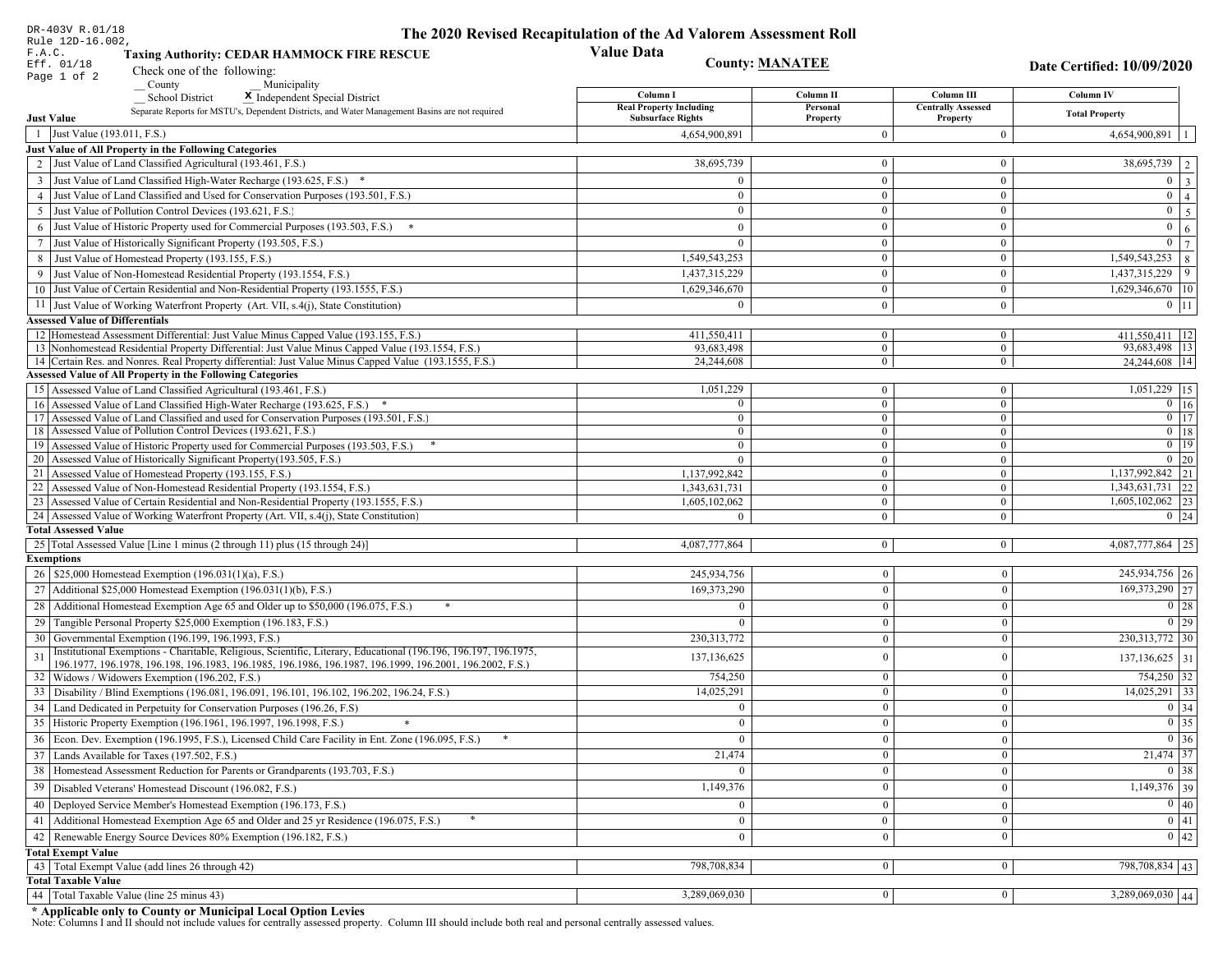**Taxing Authority: CEDAR HAMMOCK FIRE RESCUE** 

# Reconciliation of Preliminary and Final Tax Roll

| 1                       | Operating Taxable Value as Shown on Preliminary Tax Roll                                           | 3, 292, 232, 504  |
|-------------------------|----------------------------------------------------------------------------------------------------|-------------------|
| $\overline{\mathbf{2}}$ | Additions to Operating Taxable Value Resulting from Petitions to the VAB                           | $\Omega$          |
| 3                       | Deductions from Operating Taxable Value Resulting from Petitions to the VAB                        | 0                 |
| 4                       | Subtotal $(1 + 2 - 3 = 4)$                                                                         | 3, 292, 232, 504  |
| 5                       | Other Additions to Operating Taxable Value                                                         | 5,636,110         |
| 6                       | Other Deductions from Operating Taxable Value                                                      | 8,799,584         |
| 7                       | Operating Taxable Value Shown on Final Tax Roll $(4 + 5 - 6 = 7)$                                  | 3,289,069,030     |
|                         | <b>Selected Just Values</b>                                                                        | <b>Just Value</b> |
| 8                       | Just Value of Subsurface Rights (this amount included in Line 1, Column I, Page One) 193.481, F.S. | 235               |
| 9                       | Just Value of Centrally Assessed Railroad Property Value                                           |                   |
| 10                      | Just Value of Centrally Assessed Private Car Line Property Value                                   |                   |
|                         |                                                                                                    |                   |

Note: Sum of items 9 and 10 should equal centrally assessed just value on page 1, line 1, column III.

### **Homestead Portability**

| --          | $\cdots$<br>Differential<br>: Ret<br>eiving<br>ranster:<br>,,,,,, | TP. |
|-------------|-------------------------------------------------------------------|-----|
| $\sim$<br>. | <br>l Differential<br>Fransferred Homestead<br>anue oi            |     |

|                                  |    |                           | Column 1       | Column 2                 |  |
|----------------------------------|----|---------------------------|----------------|--------------------------|--|
| <b>Fotal Parcels or Accounts</b> |    |                           | Real Property  | <b>Personal Property</b> |  |
|                                  |    |                           | <b>Parcels</b> | Accounts                 |  |
|                                  | 13 | Total Parcels or Accounts | 24,126         |                          |  |

### **Property with Reduced Assessed Value**

| 14 | Land Classified Agricultural (193.461, F.S.)                                                 |       |  |
|----|----------------------------------------------------------------------------------------------|-------|--|
| 15 | Land Classified High-Water Recharge (193.625, F.S.)                                          |       |  |
| 16 | Land Classified and Used for Conservation Purposes (193.501, F.S.)                           |       |  |
|    | Pollution Control Devices (193.621, F.S.)                                                    |       |  |
| 18 | Historic Property used for Commercial Purposes (193.503, F.S.) *                             |       |  |
| 19 | Historically Significant Property (193.505, F.S.)                                            |       |  |
| 20 | Homestead Property; Parcels with Capped Value (193.155, F.S.)                                | 8,963 |  |
| 21 | Non-Homestead Residential Property; Parcels with Capped Value (193.1554, F.S.)               | 5,917 |  |
| 22 | Certain Residential and Non-Residential Property; Parcels with Capped Value (193.1555, F.S.) | 408   |  |
| 23 | Working Waterfront Property (Art. VII, s.4(j), State Constitution)                           |       |  |

### **Other Reductions in Assessed Value**

| 24    | Lands Available for Taxes (197.502, F.S.)                                  |     |  |
|-------|----------------------------------------------------------------------------|-----|--|
| - - - | Iomestead Assessment Reduction for Parents or Grandparents (193.703, F.S.) |     |  |
| -26   | l Veterans' Homestead Discount (196.082, F.S.)<br>Disabled                 | ∸ → |  |

# \* Applicable only to County or Municipal Local Option Levies

Date Certified: 10/09/2020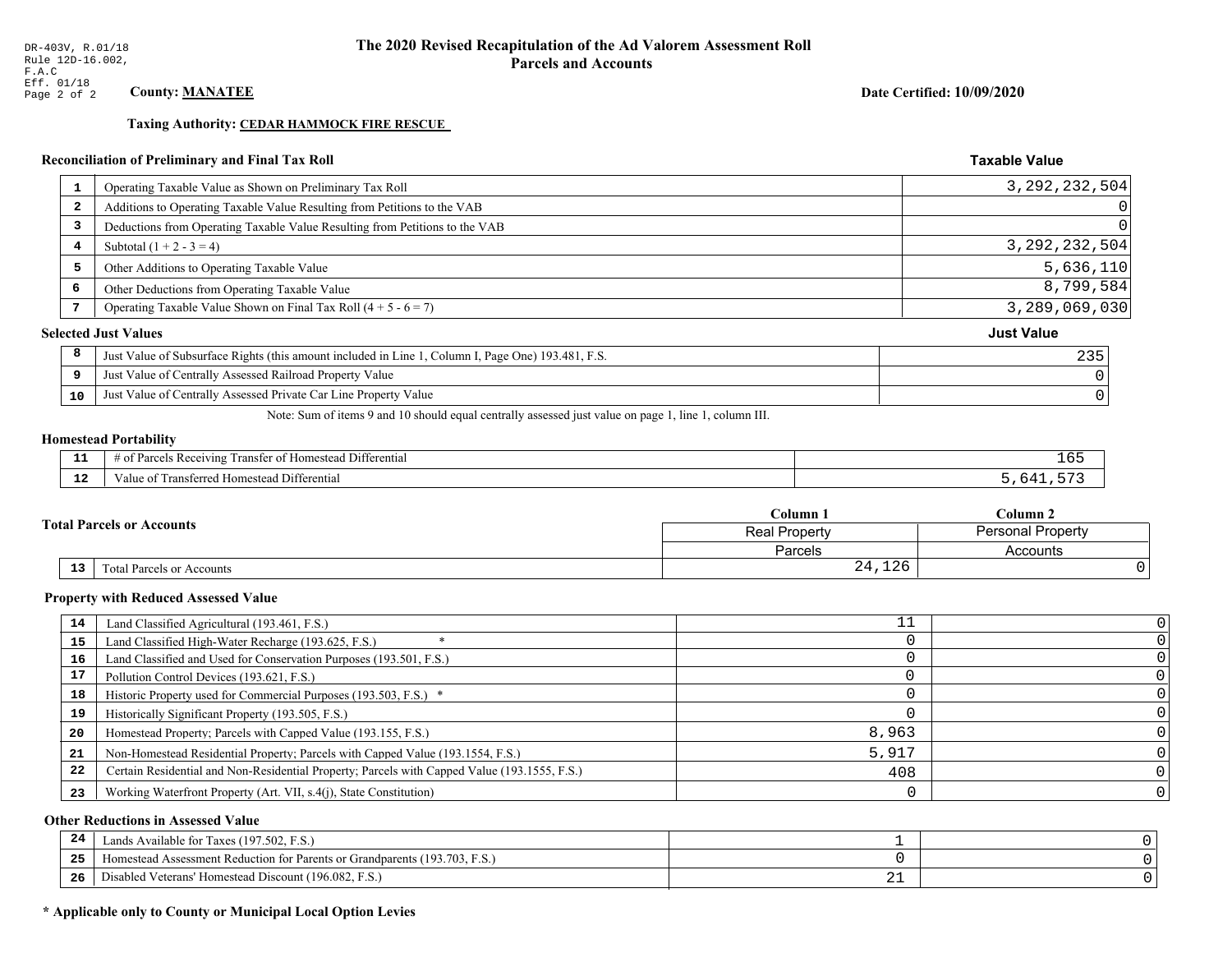| DR-403V R.01/18                                                                                                                                                                          | The 2020 Revised Recapitulation of the Ad Valorem Assessment Roll |                                  |                                         |                                     |
|------------------------------------------------------------------------------------------------------------------------------------------------------------------------------------------|-------------------------------------------------------------------|----------------------------------|-----------------------------------------|-------------------------------------|
| Rule 12D-16.002,<br>F.A.C.<br><b>Taxing Authority: SOUTHERN MAN FIRE RESCUE</b>                                                                                                          | <b>Value Data</b>                                                 |                                  |                                         |                                     |
| Eff. 01/18<br>Check one of the following:                                                                                                                                                | <b>County: MANATEE</b>                                            |                                  |                                         | Date Certified: 10/09/2020          |
| Page 1 of 2<br>County<br>Municipality                                                                                                                                                    |                                                                   |                                  |                                         |                                     |
| <b>School District</b><br>X Independent Special District                                                                                                                                 | Column I<br><b>Real Property Including</b>                        | Column II<br>Personal            | Column III<br><b>Centrally Assessed</b> | Column IV                           |
| Separate Reports for MSTU's, Dependent Districts, and Water Management Basins are not required<br><b>Just Value</b>                                                                      | <b>Subsurface Rights</b>                                          | Property                         | Property                                | <b>Total Property</b>               |
| 1 Just Value (193.011, F.S.)                                                                                                                                                             | 7,278,864,392                                                     | $\Omega$                         | $\mathbf{0}$                            | 7,278,864,392                       |
| Just Value of All Property in the Following Categories                                                                                                                                   |                                                                   |                                  |                                         |                                     |
| 2 Just Value of Land Classified Agricultural (193.461, F.S.)                                                                                                                             | 25,292,364                                                        | $\overline{0}$                   | $\bf{0}$                                | $\overline{25,292,364}$   2         |
| 3 Just Value of Land Classified High-Water Recharge (193.625, F.S.) *                                                                                                                    |                                                                   | $\Omega$                         | $\bf{0}$                                | $0 \mid 3$                          |
| 4 Just Value of Land Classified and Used for Conservation Purposes (193.501, F.S.)                                                                                                       | $\Omega$                                                          | $\overline{0}$                   | $\mathbf{0}$                            | $0 \mid 4 \mid$                     |
| 5 Just Value of Pollution Control Devices (193.621, F.S.)                                                                                                                                | $\overline{0}$                                                    | $\overline{0}$                   | $\bf{0}$                                | $0 \quad 5$                         |
| 6 Just Value of Historic Property used for Commercial Purposes (193.503, F.S.) *                                                                                                         | $\theta$                                                          | $\theta$                         | $\mathbf{0}$                            | $\mathbf{0}$<br>6 <sup>1</sup>      |
| 7 Just Value of Historically Significant Property (193.505, F.S.)                                                                                                                        | $\mathbf{0}$                                                      | $\overline{0}$                   | $\mathbf{0}$                            | $0 \mid 7$                          |
| 8 Just Value of Homestead Property (193.155, F.S.)                                                                                                                                       | 3,488,396,984                                                     | $\overline{0}$                   | $\overline{0}$                          | 3,488,396,984<br>8                  |
| 9 Just Value of Non-Homestead Residential Property (193.1554, F.S.)                                                                                                                      | 1,772,966,749                                                     | $\Omega$                         | $\mathbf{0}$                            | 9 <sup>1</sup><br>1,772,966,749     |
| 10 Just Value of Certain Residential and Non-Residential Property (193.1555, F.S.)                                                                                                       | 1,992,208,295                                                     | $\bf{0}$                         | $\bf{0}$                                | 1,992,208,295   10                  |
| 11 Just Value of Working Waterfront Property (Art. VII, s.4(j), State Constitution)                                                                                                      | $\theta$                                                          | $\mathbf{0}$                     | $\mathbf{0}$                            | $0 \mid 11$                         |
| <b>Assessed Value of Differentials</b>                                                                                                                                                   |                                                                   |                                  |                                         |                                     |
| 12 Homestead Assessment Differential: Just Value Minus Capped Value (193.155, F.S.)<br>13 Nonhomestead Residential Property Differential: Just Value Minus Capped Value (193.1554, F.S.) | 663,081,265<br>82.266.415                                         | $\overline{0}$<br>$\overline{0}$ | $\overline{0}$<br>$\overline{0}$        | $663,081,265$ 12<br>82,266,415   13 |
| 14 Certain Res. and Nonres. Real Property differential: Just Value Minus Capped Value (193.1555, F.S.)                                                                                   | 57,077,952                                                        | $\mathbf{0}$                     | $\overline{0}$                          | 57,077,952   14                     |
| <b>Assessed Value of All Property in the Following Categories</b>                                                                                                                        |                                                                   |                                  |                                         |                                     |
| 15 Assessed Value of Land Classified Agricultural (193.461, F.S.)                                                                                                                        | 439,652                                                           | $\mathbf{0}$                     | $\bf{0}$                                | 439,652 15                          |
| 16 Assessed Value of Land Classified High-Water Recharge (193.625, F.S.) *                                                                                                               | $\Omega$                                                          | $\overline{0}$                   | $\mathbf{0}$                            | $0 \mid 16$                         |
| 17 Assessed Value of Land Classified and used for Conservation Purposes (193.501, F.S.)                                                                                                  | $\Omega$                                                          | $\mathbf{0}$                     | $\overline{0}$                          | $\overline{0}$ $\overline{17}$      |
| 18 Assessed Value of Pollution Control Devices (193.621, F.S.)                                                                                                                           | $\Omega$                                                          | $\mathbf{0}$                     | $\mathbf{0}$                            | $0$ 18                              |
| 19 Assessed Value of Historic Property used for Commercial Purposes (193.503, F.S.)<br>20 Assessed Value of Historically Significant Property (193.505, F.S.)                            | $\mathbf{0}$                                                      | $\mathbf{0}$                     | $\overline{0}$                          | $0$ 19                              |
| 21 Assessed Value of Homestead Property (193.155, F.S.)                                                                                                                                  | $\Omega$<br>2,825,315,719                                         | $\overline{0}$<br>$\mathbf{0}$   | $\overline{0}$<br>$\bf{0}$              | $0 \quad 20$<br>2,825,315,719 21    |
| 22 Assessed Value of Non-Homestead Residential Property (193.1554, F.S.)                                                                                                                 | 1,690,700,334                                                     | $\mathbf{0}$                     | $\mathbf{0}$                            | $1,690,700,334$ 22                  |
| 23 Assessed Value of Certain Residential and Non-Residential Property (193.1555, F.S.)                                                                                                   | 1,935,130,343                                                     | $\mathbf{0}$                     | $\bf{0}$                                | 1,935,130,343 23                    |
| 24 Assessed Value of Working Waterfront Property (Art. VII, s.4(j), State Constitution                                                                                                   |                                                                   | $\overline{0}$                   | $\boldsymbol{0}$                        | $0 \quad 24$                        |
| <b>Total Assessed Value</b>                                                                                                                                                              |                                                                   |                                  |                                         |                                     |
| 25 Total Assessed Value [Line 1 minus (2 through 11) plus (15 through 24)]                                                                                                               | 6,451,586,048                                                     | $\overline{0}$                   | $\mathbf{0}$                            | $6,451,586,048$   25                |
| <b>Exemptions</b>                                                                                                                                                                        |                                                                   |                                  |                                         |                                     |
| 26   \$25,000 Homestead Exemption (196.031(1)(a), F.S.)                                                                                                                                  | 391,726,406                                                       | $\mathbf{0}$                     | $\boldsymbol{0}$                        | 391,726,406   26                    |
| 27   Additional \$25,000 Homestead Exemption $(196.031(1)(b), F.S.)$                                                                                                                     | 340,598,827                                                       | $\overline{0}$                   | $\mathbf{0}$                            | 340,598,827 27                      |
| 28 Additional Homestead Exemption Age 65 and Older up to \$50,000 (196.075, F.S.)                                                                                                        | $\Omega$                                                          | $\overline{0}$                   | $\boldsymbol{0}$                        | $\boxed{0}$ 28                      |
| 29 Tangible Personal Property \$25,000 Exemption (196.183, F.S.)                                                                                                                         |                                                                   | $\Omega$                         | $\boldsymbol{0}$                        | $0$   29                            |
| 30 Governmental Exemption (196.199, 196.1993, F.S.)                                                                                                                                      | 166,358,364                                                       | $\bf{0}$                         | $\mathbf{0}$                            | $166,358,364$ 30                    |
| Institutional Exemptions - Charitable, Religious, Scientific, Literary, Educational (196.196, 196.197, 196.1975,<br>31                                                                   | 100,703,351                                                       | $\mathbf{0}$                     | $\mathbf{0}$                            | $100,703,351$ 31                    |
| 196.1977, 196.1978, 196.198, 196.1983, 196.1985, 196.1986, 196.1987, 196.1999, 196.2001, 196.2002, F.S.)<br>32   Widows / Widowers Exemption (196.202, F.S.)                             | 1,084,280                                                         | $\mathbf{0}$                     | $\mathbf{0}$                            | $1,084,280$ 32                      |
| 33<br>Disability / Blind Exemptions (196.081, 196.091, 196.101, 196.102, 196.202, 196.24, F.S.)                                                                                          | 35,930,346                                                        | $\overline{0}$                   | $\mathbf{0}$                            | 35,930,346 33                       |
| Land Dedicated in Perpetuity for Conservation Purposes (196.26, F.S)                                                                                                                     | $\Omega$                                                          | $\mathbf{0}$                     | $\Omega$                                | 0 34                                |
| 35 Historic Property Exemption (196.1961, 196.1997, 196.1998, F.S.)                                                                                                                      | 0                                                                 | $\mathbf{U}$                     | $\mathbf{0}$                            | $\boxed{0}$ 35                      |
| 36 Econ. Dev. Exemption (196.1995, F.S.), Licensed Child Care Facility in Ent. Zone (196.095, F.S.)                                                                                      | $\Omega$                                                          | $\mathbf{0}$                     | $\Omega$                                | $\boxed{0}$ 36                      |
| 37 Lands Available for Taxes (197.502, F.S.)                                                                                                                                             | 84,651                                                            | $\mathbf{0}$                     | $\mathbf{0}$                            | 84,651 37                           |
| 38   Homestead Assessment Reduction for Parents or Grandparents (193.703, F.S.)                                                                                                          | 60,554                                                            | $\mathbf{0}$                     | $\boldsymbol{0}$                        | $60,554$ 38                         |
| 39<br>Disabled Veterans' Homestead Discount (196.082, F.S.)                                                                                                                              | 4,131,978                                                         | $\mathbf{0}$                     | $\mathbf{0}$                            | 4,131,978 39                        |
| Deployed Service Member's Homestead Exemption (196.173, F.S.)<br>40                                                                                                                      | 142,526                                                           | $\Omega$                         | $\mathbf{0}$                            | $142,526$ 40                        |
| 41   Additional Homestead Exemption Age 65 and Older and 25 yr Residence (196.075, F.S.)                                                                                                 | $\mathbf{0}$                                                      | $\overline{0}$                   | $\mathbf{0}$                            | 0 41                                |
| 42 Renewable Energy Source Devices 80% Exemption (196.182, F.S.)                                                                                                                         | $\mathbf{0}$                                                      | $\mathbf{0}$                     | $\mathbf{0}$                            | 0 42                                |
| <b>Total Exempt Value</b>                                                                                                                                                                |                                                                   |                                  |                                         |                                     |
| 43 Total Exempt Value (add lines 26 through 42)                                                                                                                                          | 1,040,821,283                                                     | $\mathbf{0}$                     | $\mathbf{0}$                            | $1,040,821,283$ 43                  |
| <b>Total Taxable Value</b>                                                                                                                                                               |                                                                   |                                  |                                         |                                     |
| 44   Total Taxable Value (line 25 minus 43)                                                                                                                                              | 5,410,764,765                                                     | 0 <sup>1</sup>                   | $\bf{0}$                                | $5,410,764,765$ 44                  |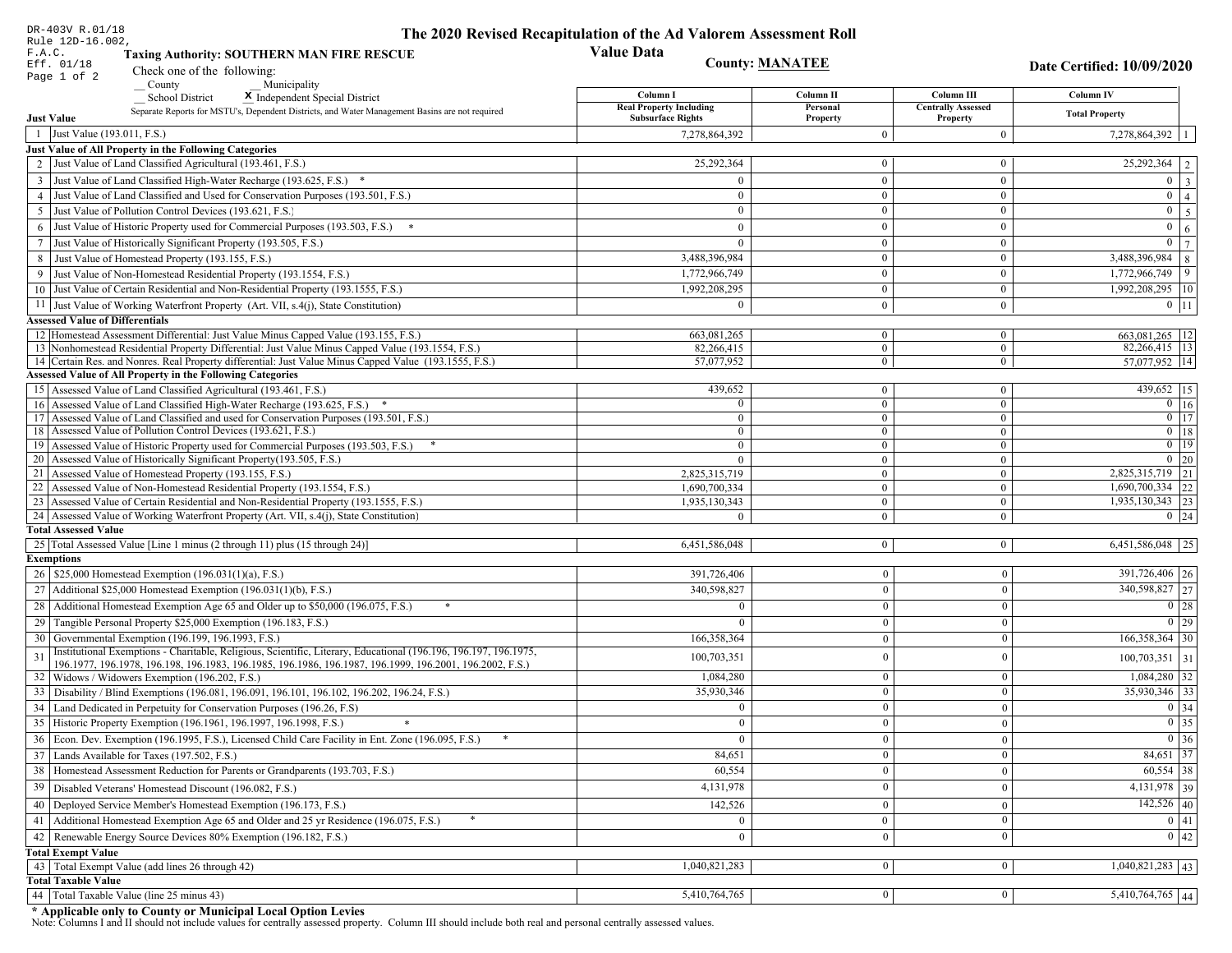**Taxing Authority: SOUTHERN MAN FIRE RESCUE** 

# Reconciliation of Preliminary and Final Tax Roll

| $\mathbf{1}$            | Operating Taxable Value as Shown on Preliminary Tax Roll                                           | 5, 414, 280, 450  |
|-------------------------|----------------------------------------------------------------------------------------------------|-------------------|
| $\overline{\mathbf{2}}$ | Additions to Operating Taxable Value Resulting from Petitions to the VAB                           | 0                 |
| 3                       | Deductions from Operating Taxable Value Resulting from Petitions to the VAB                        | 0                 |
| 4                       | Subtotal $(1 + 2 - 3 = 4)$                                                                         | 5, 414, 280, 450  |
| 5                       | Other Additions to Operating Taxable Value                                                         | 10,242,171        |
| 6                       | Other Deductions from Operating Taxable Value                                                      | 13,757,856        |
|                         | Operating Taxable Value Shown on Final Tax Roll $(4 + 5 - 6 = 7)$                                  | 5, 410, 764, 765  |
|                         | <b>Selected Just Values</b>                                                                        | <b>Just Value</b> |
| 8                       | Just Value of Subsurface Rights (this amount included in Line 1, Column I, Page One) 193.481, F.S. | 7,464             |
| 9                       | Just Value of Centrally Assessed Railroad Property Value                                           |                   |
| 10                      | Just Value of Centrally Assessed Private Car Line Property Value                                   |                   |

Note: Sum of items 9 and 10 should equal centrally assessed just value on page 1, line 1, column III.

# **Homestead Portability**

| $\sim$ | -<br>™anste.<br>Differential<br>$A$ <sup><math>\alpha</math><math>A</math><math>I</math><math>I</math><math>n</math><math>\alpha</math></sup><br>$\sim$<br>чт.<br>$\cdots$<br>. | ೨೦ |
|--------|---------------------------------------------------------------------------------------------------------------------------------------------------------------------------------|----|
| .      | alue<br>Differential<br>stea:<br>пv                                                                                                                                             |    |

|    | Column 1                         |                                                  | $C$ olumn 2 |
|----|----------------------------------|--------------------------------------------------|-------------|
|    | <b>Total Parcels or Accounts</b> | <b>Personal Property</b><br><b>Real Property</b> |             |
|    |                                  | Parcels                                          | Accounts    |
| 13 | Fotal Parcels or Accounts        | 035<br>າ າ<br>34, USS                            |             |

### **Property with Reduced Assessed Value**

| 14 | Land Classified Agricultural (193.461, F.S.)                                                 | 48     | $\Omega$       |
|----|----------------------------------------------------------------------------------------------|--------|----------------|
| 15 | Land Classified High-Water Recharge (193.625, F.S.)                                          |        |                |
| 16 | Land Classified and Used for Conservation Purposes (193.501, F.S.)                           |        |                |
| 17 | Pollution Control Devices (193.621, F.S.)                                                    |        |                |
| 18 | Historic Property used for Commercial Purposes (193.503, F.S.) *                             |        |                |
| 19 | Historically Significant Property (193.505, F.S.)                                            |        |                |
| 20 | Homestead Property; Parcels with Capped Value (193.155, F.S.)                                | 13,644 |                |
| 21 | Non-Homestead Residential Property; Parcels with Capped Value (193.1554, F.S.)               | 3,786  |                |
| 22 | Certain Residential and Non-Residential Property; Parcels with Capped Value (193.1555, F.S.) | 856    |                |
| 23 | Working Waterfront Property (Art. VII, s.4(j), State Constitution)                           |        | 0 <sup>1</sup> |

### **Other Reductions in Assessed Value**

| -24   | Lands Available for Taxes (197.502, F.S.)                                      |  |
|-------|--------------------------------------------------------------------------------|--|
| - - - | (193.703, F)<br>Aomestead Assessment Reduction for Parents or Grandparents (1) |  |
| -26   | d Veterans' Homestead Discount (196.082, F.S.)<br>Disabled                     |  |

# \* Applicable only to County or Municipal Local Option Levies

Date Certified: 10/09/2020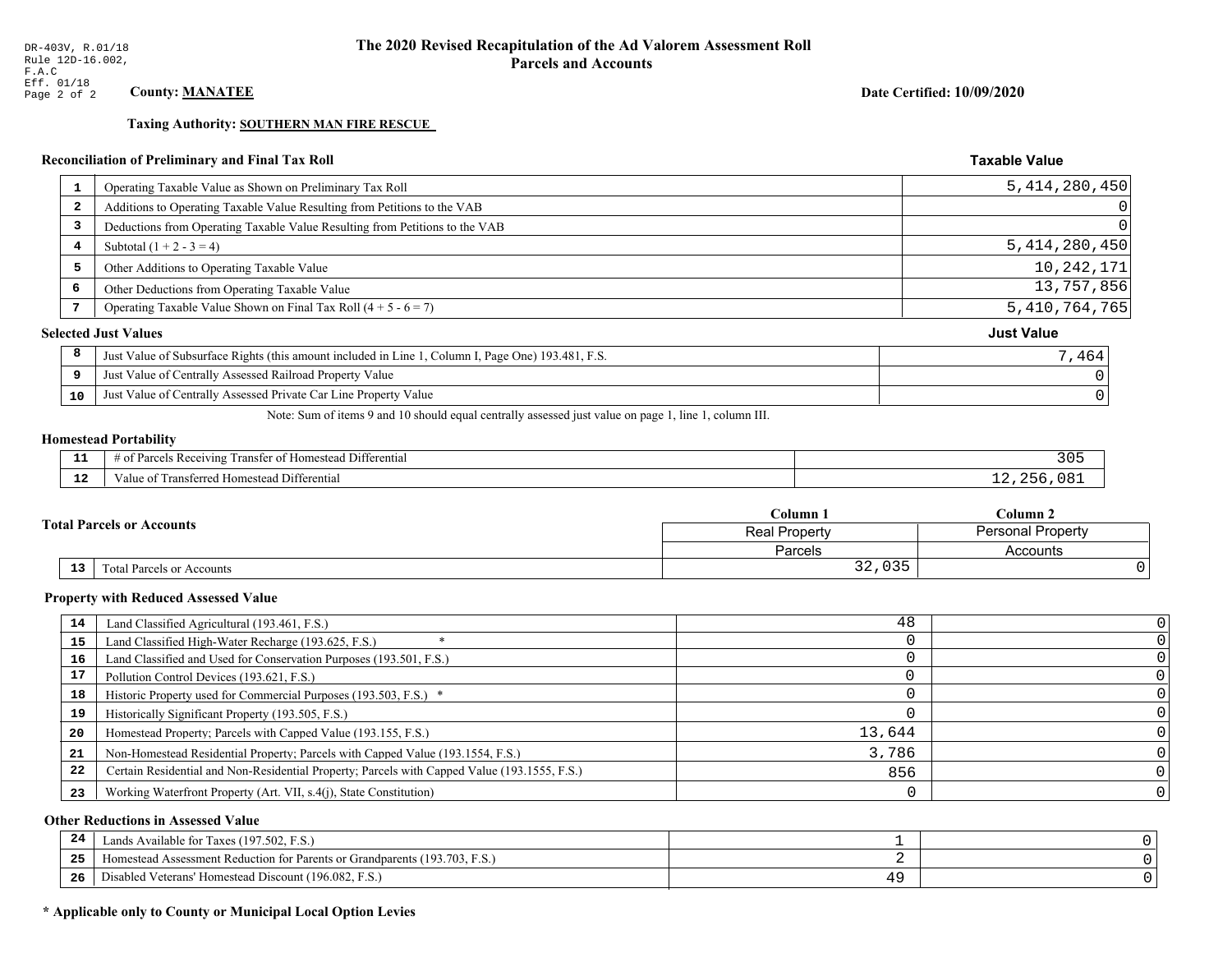| DR-403V R.01/18                                                                                                                        | The 2020 Revised Recapitulation of the Ad Valorem Assessment Roll |                      |                                       |                                |
|----------------------------------------------------------------------------------------------------------------------------------------|-------------------------------------------------------------------|----------------------|---------------------------------------|--------------------------------|
| Rule 12D-16.002,<br>F.A.C.<br><b>Taxing Authority: EAST MANATEE FIRE RESCUE</b>                                                        | <b>Value Data</b>                                                 |                      |                                       |                                |
| Eff. 01/18<br>Check one of the following:                                                                                              | <b>County: MANATEE</b>                                            |                      |                                       | Date Certified: 10/09/2020     |
| Page 1 of 2<br>County<br>Municipality                                                                                                  |                                                                   |                      |                                       |                                |
| <b>School District</b><br>X Independent Special District                                                                               | Column I                                                          | Column II            | Column III                            | Column IV                      |
| Separate Reports for MSTU's, Dependent Districts, and Water Management Basins are not required<br><b>Just Value</b>                    | <b>Real Property Including</b><br><b>Subsurface Rights</b>        | Personal<br>Property | <b>Centrally Assessed</b><br>Property | <b>Total Property</b>          |
| 1 Just Value (193.011, F.S.)                                                                                                           | 13,810,136,809                                                    | $\Omega$             | $\mathbf{0}$                          | 13,810,136,809                 |
| Just Value of All Property in the Following Categories                                                                                 |                                                                   |                      |                                       |                                |
| 2 Just Value of Land Classified Agricultural (193.461, F.S.)                                                                           | 153,354,974                                                       | $\mathbf{0}$         | $\bf{0}$                              | $\overline{153,354,974}$   2   |
| 3 Just Value of Land Classified High-Water Recharge (193.625, F.S.) *                                                                  |                                                                   | $\overline{0}$       | $\bf{0}$                              | $0 \mid 3$                     |
| 4 Just Value of Land Classified and Used for Conservation Purposes (193.501, F.S.)                                                     | $\overline{0}$                                                    | $\overline{0}$       | $\mathbf{0}$                          | $\boxed{0}$ $\boxed{4}$        |
| 5 Just Value of Pollution Control Devices (193.621, F.S.)                                                                              | $\overline{0}$                                                    | $\mathbf{0}$         | $\bf{0}$                              | $0 \quad 5$                    |
| 6 Just Value of Historic Property used for Commercial Purposes (193.503, F.S.) *                                                       | $\theta$                                                          | $\theta$             | $\mathbf{0}$                          | $\mathbf{0}$<br>6 <sup>1</sup> |
| 7 Just Value of Historically Significant Property (193.505, F.S.)                                                                      | $\mathbf{0}$                                                      | $\overline{0}$       | $\mathbf{0}$                          | $0 \mid 7 \mid$                |
| 8 Just Value of Homestead Property (193.155, F.S.)                                                                                     | 8,129,537,814                                                     | $\overline{0}$       | $\overline{0}$                        | 8,129,537,814 8                |
| 9 Just Value of Non-Homestead Residential Property (193.1554, F.S.)                                                                    | 3,341,610,238                                                     | $\Omega$             | $\mathbf{0}$                          | $3,341,610,238$ 9              |
| 10 Just Value of Certain Residential and Non-Residential Property (193.1555, F.S.)                                                     | 2,185,633,783                                                     | $\bf{0}$             | $\bf{0}$                              | 2,185,633,783   10             |
| 11 Just Value of Working Waterfront Property (Art. VII, s.4(j), State Constitution)                                                    | $\Omega$                                                          | $\bf{0}$             | $\mathbf{0}$                          | $0$   11                       |
| <b>Assessed Value of Differentials</b>                                                                                                 |                                                                   |                      |                                       |                                |
| 12 Homestead Assessment Differential: Just Value Minus Capped Value (193.155, F.S.)                                                    | 995,456,755                                                       | $\bf{0}$             | $\overline{0}$                        | 995,456,755   12               |
| 13 Nonhomestead Residential Property Differential: Just Value Minus Capped Value (193.1554, F.S.)                                      | 32.384.184                                                        | $\overline{0}$       | $\overline{0}$                        | 32,384,184 13                  |
| 14 Certain Res. and Nonres. Real Property differential: Just Value Minus Capped Value (193.1555, F.S.)                                 | 92,460,468                                                        | $\mathbf{0}$         | $\overline{0}$                        | 92,460,468   14                |
| <b>Assessed Value of All Property in the Following Categories</b><br>15 Assessed Value of Land Classified Agricultural (193.461, F.S.) | 5,638,542                                                         | $\mathbf{0}$         | $\bf{0}$                              | 5,638,542   15                 |
| 16 Assessed Value of Land Classified High-Water Recharge (193.625, F.S.) *                                                             | $\Omega$                                                          | $\mathbf{0}$         | $\mathbf{0}$                          | $0 \mid 16$                    |
| 17 Assessed Value of Land Classified and used for Conservation Purposes (193.501, F.S.)                                                | $\theta$                                                          | $\mathbf{0}$         | $\overline{0}$                        | $\overline{0}$ $\overline{17}$ |
| 18 Assessed Value of Pollution Control Devices (193.621, F.S.)                                                                         | $\overline{0}$                                                    | $\mathbf{0}$         | $\mathbf{0}$                          | $0$ 18                         |
| 19 Assessed Value of Historic Property used for Commercial Purposes (193.503, F.S.)                                                    | $\mathbf{0}$                                                      | $\mathbf{0}$         | $\overline{0}$                        | $0$   19                       |
| 20 Assessed Value of Historically Significant Property (193.505, F.S.)                                                                 | $\theta$                                                          | $\overline{0}$       | $\overline{0}$                        | $0 \quad 20$                   |
| 21 Assessed Value of Homestead Property (193.155, F.S.)                                                                                | 7,134,081,059                                                     | $\mathbf{0}$         | $\bf{0}$                              | 7,134,081,059 21               |
| 22 Assessed Value of Non-Homestead Residential Property (193.1554, F.S.)                                                               | 3,309,226,054                                                     | $\mathbf{0}$         | $\mathbf{0}$                          | 3,309,226,054 22               |
| 23 Assessed Value of Certain Residential and Non-Residential Property (193.1555, F.S.)                                                 | 2,093,173,315                                                     | $\mathbf{0}$         | $\bf{0}$                              | 2,093,173,315 23               |
| 24 Assessed Value of Working Waterfront Property (Art. VII, s.4(j), State Constitution<br><b>Total Assessed Value</b>                  |                                                                   | $\overline{0}$       | $\bf{0}$                              | $0 \mid 24$                    |
| 25 Total Assessed Value [Line 1 minus (2 through 11) plus (15 through 24)]                                                             | 12,542,118,970                                                    | $\overline{0}$       | $\mathbf{0}$                          | $12,542,118,970$ 25            |
| <b>Exemptions</b>                                                                                                                      |                                                                   |                      |                                       |                                |
| 26   \$25,000 Homestead Exemption (196.031(1)(a), F.S.)                                                                                | 579,110,508                                                       | $\mathbf{0}$         | $\boldsymbol{0}$                      | 579,110,508 26                 |
| 27   Additional \$25,000 Homestead Exemption $(196.031(1)(b), F.S.)$                                                                   | 573,555,704                                                       | $\overline{0}$       | $\mathbf{0}$                          | 573, 555, 704 27               |
| 28 Additional Homestead Exemption Age 65 and Older up to \$50,000 (196.075, F.S.)                                                      | $\Omega$                                                          | $\overline{0}$       | $\boldsymbol{0}$                      | $\boxed{0}$ 28                 |
| 29 Tangible Personal Property \$25,000 Exemption (196.183, F.S.)                                                                       |                                                                   | $\mathbf{0}$         | $\boldsymbol{0}$                      | $0$   29                       |
| 30 Governmental Exemption (196.199, 196.1993, F.S.)                                                                                    | 265,380,428                                                       | $\bf{0}$             | $\mathbf{0}$                          | 265,380,428 30                 |
| Institutional Exemptions - Charitable, Religious, Scientific, Literary, Educational (196.196, 196.197, 196.1975,<br>31                 |                                                                   | $\mathbf{0}$         | $\mathbf{0}$                          |                                |
| 196.1977, 196.1978, 196.198, 196.1983, 196.1985, 196.1986, 196.1987, 196.1999, 196.2001, 196.2002, F.S.)                               | 189,194,604                                                       |                      |                                       | 189, 194, 604 31               |
| 32   Widows / Widowers Exemption (196.202, F.S.)                                                                                       | 913,000                                                           | $\mathbf{0}$         | $\mathbf{0}$                          | $913,000$ 32                   |
| 33<br>Disability / Blind Exemptions (196.081, 196.091, 196.101, 196.102, 196.202, 196.24, F.S.)                                        | 89,712,206                                                        | $\overline{0}$       | $\mathbf{0}$                          | 89,712,206 33                  |
| Land Dedicated in Perpetuity for Conservation Purposes (196.26, F.S)                                                                   | $\Omega$                                                          | $\mathbf{0}$         | $\theta$                              | 0 34                           |
| 35 Historic Property Exemption (196.1961, 196.1997, 196.1998, F.S.)                                                                    | 0                                                                 | $\mathbf{U}$         | $\mathbf{0}$                          | $\boxed{0}$ 35                 |
| 36 Econ. Dev. Exemption (196.1995, F.S.), Licensed Child Care Facility in Ent. Zone (196.095, F.S.)                                    | $\Omega$                                                          | $\mathbf{0}$         | $\Omega$                              | $\boxed{0}$ 36                 |
| 37 Lands Available for Taxes (197.502, F.S.)                                                                                           | $\Omega$                                                          | $\mathbf{0}$         | $\Omega$                              | $0 \mid 37$                    |
| 38   Homestead Assessment Reduction for Parents or Grandparents (193.703, F.S.)                                                        | 314,113                                                           | $\mathbf{0}$         | $\boldsymbol{0}$                      | $314,113$ 38                   |
| 39<br>Disabled Veterans' Homestead Discount (196.082, F.S.)                                                                            | 13,242,819                                                        | $\mathbf{0}$         | $\mathbf{0}$                          | $13,242,819$ 39                |
| Deployed Service Member's Homestead Exemption (196.173, F.S.)<br>40                                                                    | 501,725                                                           | $\Omega$             | $\Omega$                              | $\overline{501,725}$ 40        |
| 41   Additional Homestead Exemption Age 65 and Older and 25 yr Residence (196.075, F.S.)                                               | $\mathbf{0}$                                                      | $\overline{0}$       | $\mathbf{0}$                          | $\boxed{0}$ 41                 |
| 42 Renewable Energy Source Devices 80% Exemption (196.182, F.S.)                                                                       | $\mathbf{0}$                                                      | $\mathbf{0}$         | $\mathbf{0}$                          | 0 42                           |
| <b>Total Exempt Value</b>                                                                                                              |                                                                   |                      |                                       |                                |
| 43 Total Exempt Value (add lines 26 through 42)                                                                                        | 1,711,925,107                                                     | $\mathbf{0}$         | $\mathbf{0}$                          | $1,711,925,107$ 43             |
| <b>Total Taxable Value</b>                                                                                                             |                                                                   |                      |                                       |                                |
| 44   Total Taxable Value (line 25 minus 43)                                                                                            | 10,830,193,863                                                    | 0 <sup>1</sup>       | $\bf{0}$                              | $\overline{10,830,193,863}$ 44 |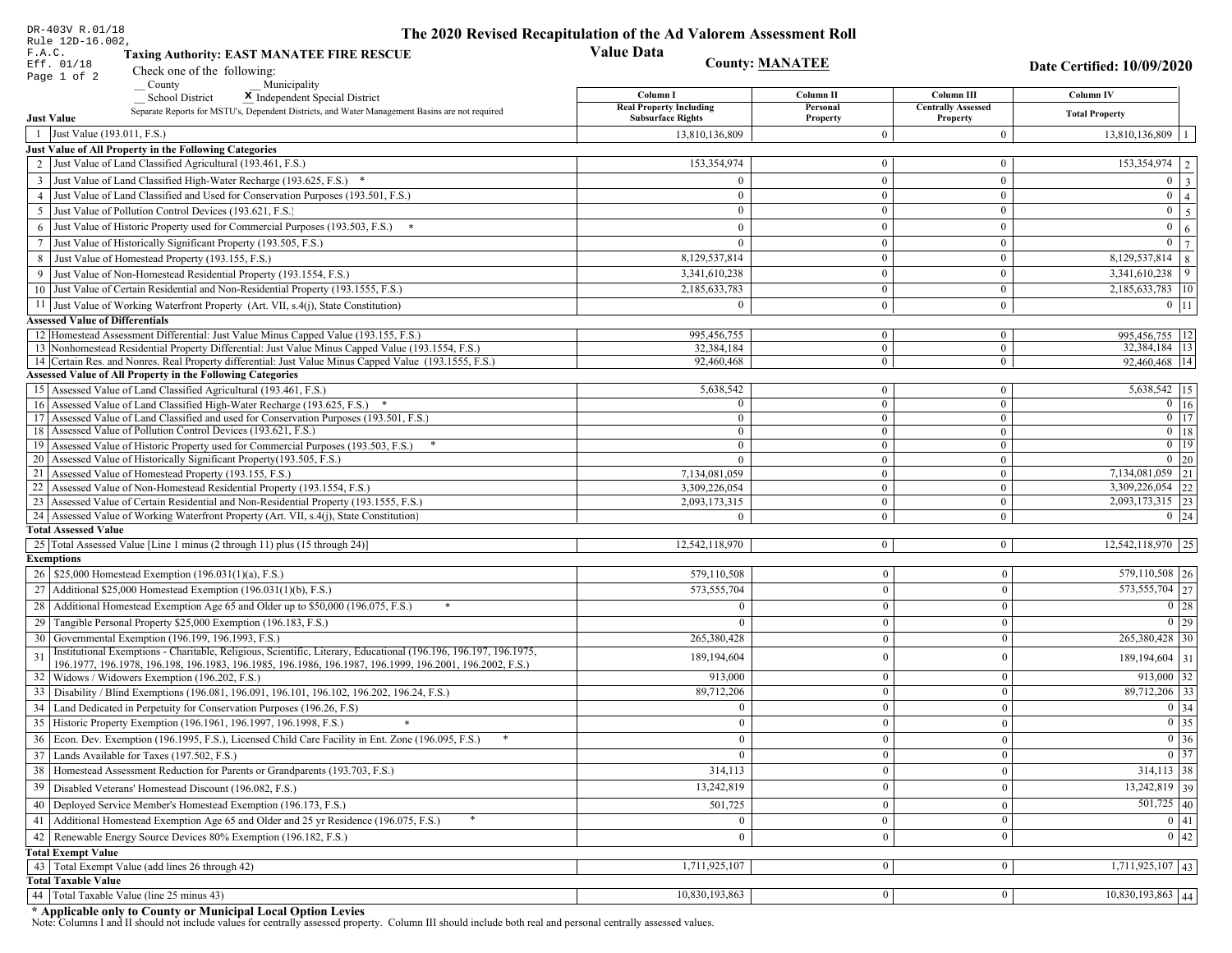**Taxing Authority: EAST MANATEE FIRE RESCUE** 

# Reconciliation of Preliminary and Final Tax Roll

| 1  | Operating Taxable Value as Shown on Preliminary Tax Roll                                           | 10,840,245,621    |
|----|----------------------------------------------------------------------------------------------------|-------------------|
| 2  | Additions to Operating Taxable Value Resulting from Petitions to the VAB                           | 0                 |
| 3  | Deductions from Operating Taxable Value Resulting from Petitions to the VAB                        | $\Omega$          |
| 4  | Subtotal $(1 + 2 - 3 = 4)$                                                                         | 10,840,245,621    |
| 5  | Other Additions to Operating Taxable Value                                                         | 82, 345, 828      |
| 6  | Other Deductions from Operating Taxable Value                                                      | 92,397,586        |
|    | Operating Taxable Value Shown on Final Tax Roll $(4 + 5 - 6 = 7)$                                  | 10,830,193,863    |
|    | <b>Selected Just Values</b>                                                                        | <b>Just Value</b> |
| 8  | Just Value of Subsurface Rights (this amount included in Line 1, Column I, Page One) 193.481, F.S. | 22,126            |
| 9  | Just Value of Centrally Assessed Railroad Property Value                                           |                   |
| 10 | Just Value of Centrally Assessed Private Car Line Property Value                                   |                   |

Note: Sum of items 9 and 10 should equal centrally assessed just value on page 1, line 1, column III.

# **Homestead Portability**

| --          | --<br>Differential<br>∵ Rec<br>ranster<br>enving               |  |
|-------------|----------------------------------------------------------------|--|
| $\sim$<br>. | -<br>. Differential<br>: Transferreo<br>l Homestead<br>aiue of |  |

| $\mathbb C$ olumn $\;$ .<br><b>Total Parcels or Accounts</b> |                           | $\mathbb C$ olumn 2                       |          |
|--------------------------------------------------------------|---------------------------|-------------------------------------------|----------|
|                                                              |                           | Personal Property<br><b>Real Property</b> |          |
|                                                              |                           | Parcels                                   | Accounts |
| 13                                                           | Fotal Parcels or Accounts | 44,964                                    |          |

### **Property with Reduced Assessed Value**

| 14 | Land Classified Agricultural (193.461, F.S.)                                                 | 270    |  |
|----|----------------------------------------------------------------------------------------------|--------|--|
| 15 | Land Classified High-Water Recharge (193.625, F.S.)                                          |        |  |
| 16 | Land Classified and Used for Conservation Purposes (193.501, F.S.)                           |        |  |
| 17 | Pollution Control Devices (193.621, F.S.)                                                    |        |  |
| 18 | Historic Property used for Commercial Purposes (193.503, F.S.) *                             |        |  |
| 19 | Historically Significant Property (193.505, F.S.)                                            |        |  |
| 20 | Homestead Property; Parcels with Capped Value (193.155, F.S.)                                | 16,716 |  |
| 21 | Non-Homestead Residential Property; Parcels with Capped Value (193.1554, F.S.)               | 1,426  |  |
| 22 | Certain Residential and Non-Residential Property; Parcels with Capped Value (193.1555, F.S.) | 642    |  |
| 23 | Working Waterfront Property (Art. VII, s.4(j), State Constitution)                           |        |  |

### **Other Reductions in Assessed Value**

| 24    | Lands Available for Taxes (197.502, F.S.)                                  |              |  |
|-------|----------------------------------------------------------------------------|--------------|--|
| - - - | Iomestead Assessment Reduction for Parents or Grandparents (193.703, F.S.) |              |  |
| -26   | I Veterans' Homestead Discount (196.082, F.S.)<br>Disabled                 | $\mathbf{z}$ |  |

# \* Applicable only to County or Municipal Local Option Levies

Date Certified: 10/09/2020

|  | $\cap$ $\cap$ |  |
|--|---------------|--|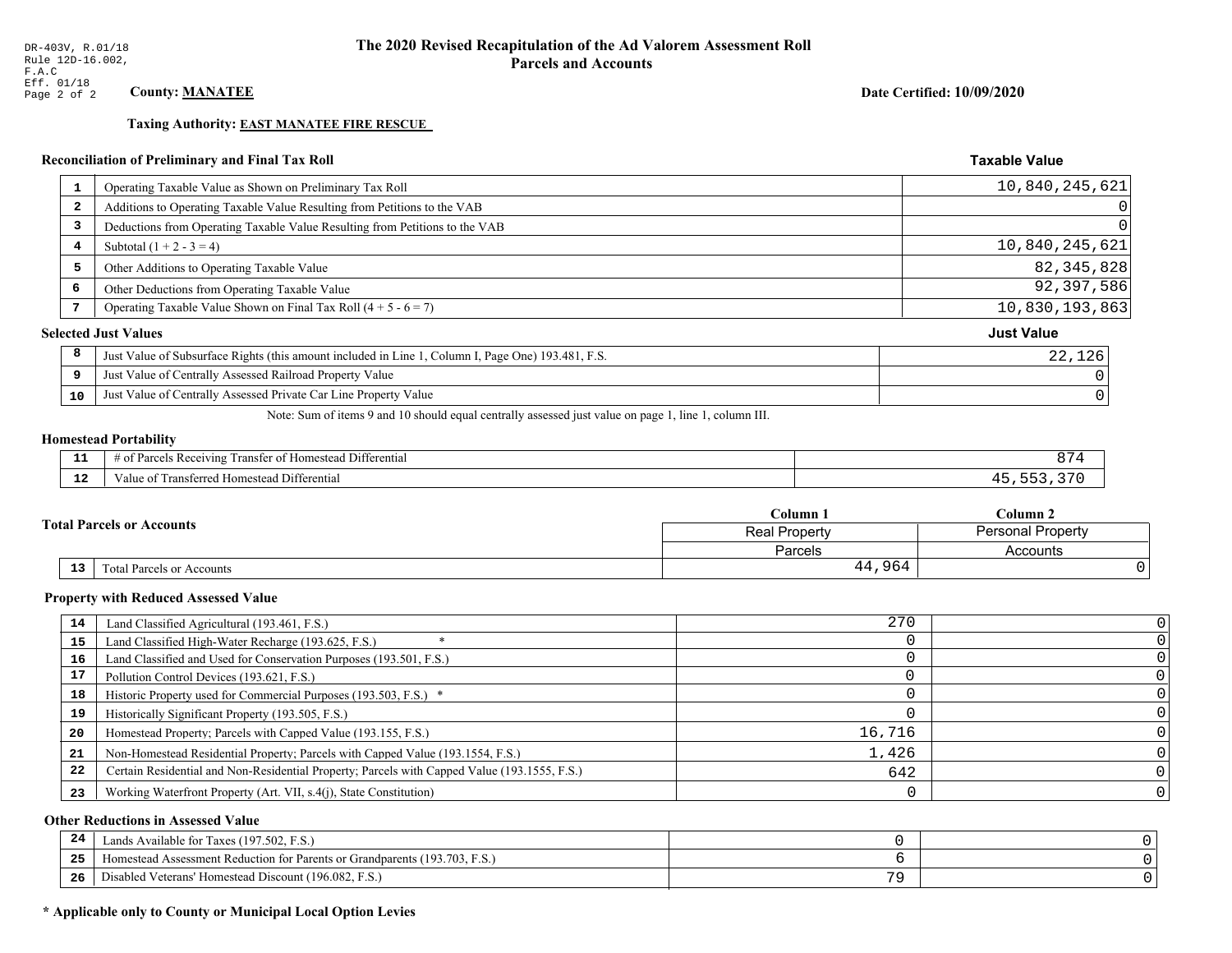| DR-403V R.01/18                                                                                                                                                                                                              | The 2020 Revised Recapitulation of the Ad Valorem Assessment Roll |                                  |                                       |                                               |
|------------------------------------------------------------------------------------------------------------------------------------------------------------------------------------------------------------------------------|-------------------------------------------------------------------|----------------------------------|---------------------------------------|-----------------------------------------------|
| Rule 12D-16.002,<br>F.A.C.<br><b>Taxing Authority: MOSQUITO CONTROL DISTRICT</b>                                                                                                                                             | <b>Value Data</b>                                                 |                                  |                                       |                                               |
| <b>County: MANATEE</b><br>Eff. 01/18<br>Check one of the following:                                                                                                                                                          |                                                                   |                                  |                                       | Date Certified: 10/09/2020                    |
| Page 1 of 2<br>County<br>Municipality                                                                                                                                                                                        |                                                                   |                                  |                                       |                                               |
| <b>School District</b><br>X Independent Special District                                                                                                                                                                     | Column I                                                          | Column II                        | Column III                            | Column IV                                     |
| Separate Reports for MSTU's, Dependent Districts, and Water Management Basins are not required<br><b>Just Value</b>                                                                                                          | <b>Real Property Including</b><br><b>Subsurface Rights</b>        | Personal<br>Property             | <b>Centrally Assessed</b><br>Property | <b>Total Property</b>                         |
| 1 Just Value (193.011, F.S.)                                                                                                                                                                                                 | 52,057,131,591                                                    | 3,687,915,638                    | 10,560,886                            | $55,755,608,115$   1                          |
| Just Value of All Property in the Following Categories                                                                                                                                                                       |                                                                   |                                  |                                       |                                               |
| 2 Just Value of Land Classified Agricultural (193.461, F.S.)                                                                                                                                                                 | 1,023,696,889                                                     | $\bf{0}$                         | $\bf{0}$                              | 1,023,696,889   2                             |
| 3 Just Value of Land Classified High-Water Recharge (193.625, F.S.) *                                                                                                                                                        | $\Omega$                                                          | $\mathbf{0}$                     | $\mathbf{0}$                          | $0 \mid 3$                                    |
| 4 Just Value of Land Classified and Used for Conservation Purposes (193.501, F.S.)                                                                                                                                           | $\Omega$                                                          | $\Omega$                         | $\boldsymbol{0}$                      | $\overline{0}$<br>$\overline{4}$              |
| 5 Just Value of Pollution Control Devices (193.621, F.S.)                                                                                                                                                                    | 331,400                                                           | 270,220,587                      | $\boldsymbol{0}$                      | $\boxed{270,551,987}$   5                     |
| 6 Just Value of Historic Property used for Commercial Purposes (193.503, F.S.) *                                                                                                                                             | $\Omega$                                                          |                                  | $\boldsymbol{0}$                      | $\overline{0}$<br>6                           |
| 7 Just Value of Historically Significant Property (193.505, F.S.)                                                                                                                                                            | $\Omega$                                                          | $\bf{0}$                         | $\boldsymbol{0}$                      | $0 \overline{7}$                              |
| 8 Just Value of Homestead Property (193.155, F.S.)                                                                                                                                                                           | 24,997,526,435                                                    | $\boldsymbol{0}$                 | $\boldsymbol{0}$                      | 24,997,526,435   8                            |
| 9 Just Value of Non-Homestead Residential Property (193.1554, F.S.)                                                                                                                                                          | 15,467,239,589                                                    | $\boldsymbol{0}$                 | $\theta$                              | 15,467,239,589<br>$\vert$ 9                   |
| 10 Just Value of Certain Residential and Non-Residential Property (193.1555, F.S.)                                                                                                                                           | 10,568,668,678                                                    | $\mathbf{0}$                     | 6,385,939                             | 10,575,054,617 10                             |
| 11 Just Value of Working Waterfront Property (Art. VII, s.4(j), State Constitution)                                                                                                                                          | $\Omega$                                                          | $\boldsymbol{0}$                 | $\bf{0}$                              | $0$   11                                      |
| <b>Assessed Value of Differentials</b>                                                                                                                                                                                       |                                                                   |                                  |                                       |                                               |
| 12   Homestead Assessment Differential: Just Value Minus Capped Value (193.155, F.S.)                                                                                                                                        | 4,805,309,834                                                     | $\bf{0}$                         | $\bf{0}$                              | 4,805,309,834   12                            |
| 13 Nonhomestead Residential Property Differential: Just Value Minus Capped Value (193.1554, F.S.)<br>14 Certain Res. and Nonres. Real Property differential: Just Value Minus Capped Value (193.1555, F.S.)                  | 411,070,647<br>435,661,449                                        | $\overline{0}$<br>$\overline{0}$ | $\mathbf{0}$<br>$\overline{0}$        | 411,070,647   13<br>435.661.449 14            |
| <b>Assessed Value of All Property in the Following Categories</b>                                                                                                                                                            |                                                                   |                                  |                                       |                                               |
| 15 Assessed Value of Land Classified Agricultural (193.461, F.S.)                                                                                                                                                            | 124,308,248                                                       | $\mathbf{0}$                     | $\mathbf{0}$                          | 124,308,248 15                                |
| Assessed Value of Land Classified High-Water Recharge (193.625, F.S.) *                                                                                                                                                      | $\Omega$                                                          | $\overline{0}$                   | $\mathbf{0}$                          | $\overline{0}$ 16                             |
| Assessed Value of Land Classified and used for Conservation Purposes (193.501, F.S.)<br>17                                                                                                                                   | $\Omega$                                                          | $\overline{0}$                   | $\boldsymbol{0}$                      | $0$   17                                      |
| Assessed Value of Pollution Control Devices (193.621, F.S.)<br>18                                                                                                                                                            | 331,400                                                           | 11,897,729                       | $\mathbf{0}$                          | 12,229,129 18                                 |
| 19 Assessed Value of Historic Property used for Commercial Purposes (193.503, F.S.)                                                                                                                                          | $\overline{0}$                                                    | $\overline{0}$                   | $\overline{0}$                        | $0 \mid 19$                                   |
| 20 Assessed Value of Historically Significant Property (193.505, F.S.)<br>21 Assessed Value of Homestead Property (193.155, F.S.)                                                                                            | $\Omega$<br>20,192,216,601                                        | $\overline{0}$<br>$\overline{0}$ | $\overline{0}$<br>$\boldsymbol{0}$    | $0 \mid 20$<br>$\overline{20,192,216,601}$ 21 |
| 22 Assessed Value of Non-Homestead Residential Property (193.1554, F.S.)                                                                                                                                                     | 15,056,168,942                                                    | $\overline{0}$                   | $\mathbf{0}$                          | $15,056,168,942$ 22                           |
| 23 Assessed Value of Certain Residential and Non-Residential Property (193.1555, F.S.)                                                                                                                                       | 10,133,007,229                                                    | $\overline{0}$                   | 6,385,939                             | 10,139,393,168 23                             |
| 24 Assessed Value of Working Waterfront Property (Art. VII, s.4(j), State Constitution)                                                                                                                                      | $\Omega$                                                          | $\overline{0}$                   | $\mathbf{0}$                          | $0 \mid 24$                                   |
| <b>Total Assessed Value</b>                                                                                                                                                                                                  |                                                                   |                                  |                                       |                                               |
| 25 Total Assessed Value [Line 1 minus (2 through 11) plus (15 through 24)]                                                                                                                                                   | 45,505,701,020                                                    | 3,429,592,780                    | 10,560,886                            | 48,945,854,686 25                             |
| <b>Exemptions</b>                                                                                                                                                                                                            |                                                                   |                                  |                                       |                                               |
| 26   \$25,000 Homestead Exemption (196.031(1)(a), F.S.)                                                                                                                                                                      | 2,302,956,638                                                     | $\mathbf{0}$                     | $\mathbf{0}$                          | 2,302,956,638 26                              |
| 27   Additional \$25,000 Homestead Exemption $(196.031(1)(b), F.S.)$                                                                                                                                                         | 2,064,257,035                                                     | $\Omega$                         | $\Omega$                              | $\overline{2,064,257,035}$ 27                 |
| 28 Additional Homestead Exemption Age 65 and Older up to \$50,000 (196.075, F.S.)                                                                                                                                            | $\theta$                                                          | $\Omega$                         | $\Omega$                              | $0 \mid 28$                                   |
| 29 Tangible Personal Property \$25,000 Exemption (196.183, F.S.)                                                                                                                                                             | $\theta$                                                          | 142, 107, 318                    | 963,816                               | $143,071,134$ 29                              |
| 30 Governmental Exemption (196.199, 196.1993, F.S.)                                                                                                                                                                          | 1,405,028,514                                                     | 5,797,096                        |                                       | $1,410,825,610$ 30                            |
| Institutional Exemptions - Charitable, Religious, Scientific, Literary, Educational (196.196, 196.197, 196.1975,<br>196.1977, 196.1978, 196.198, 196.1983, 196.1985, 196.1986, 196.1987, 196.1999, 196.2001, 196.2002, F.S.) | 898, 154, 278                                                     | 31,711,533                       | $\Omega$                              | 929,865,811 31                                |
| 32 Widows / Widowers Exemption (196.202, F.S.)                                                                                                                                                                               | 5,406,951                                                         | 34,560                           | $\mathbf{0}$                          | $5,441,511$ 32                                |
| 33 Disability / Blind Exemptions (196.081, 196.091, 196.101, 196.102, 196.202, 196.24, F.S.)                                                                                                                                 | 283,992,035                                                       | 33,925                           | $\Omega$                              | 284,025,960 33                                |
| 34 Land Dedicated in Perpetuity for Conservation Purposes (196.26, F.S)                                                                                                                                                      | $\Omega$                                                          | $\mathbf{0}$                     | $\Omega$                              | 0 34                                          |
| 35 Historic Property Exemption (196.1961, 196.1997, 196.1998, F.S.)                                                                                                                                                          | 0                                                                 | $\mathbf{0}$                     | $\mathbf{0}$                          | $\boxed{0}$ 35                                |
| 36 Econ. Dev. Exemption (196.1995, F.S.), Licensed Child Care Facility in Ent. Zone (196.095, F.S.)                                                                                                                          | $\Omega$                                                          | $\boldsymbol{0}$                 | $\Omega$                              | $0 \mid 36$                                   |
| 37 Lands Available for Taxes (197.502, F.S.)                                                                                                                                                                                 | 273,451                                                           | $\mathbf{0}$                     | $\Omega$                              | 273,451 37                                    |
| 38   Homestead Assessment Reduction for Parents or Grandparents (193.703, F.S.)                                                                                                                                              | 795,023                                                           | $\mathbf{0}$                     | $\overline{0}$                        | 795,023 38                                    |
| 39   Disabled Veterans' Homestead Discount (196.082, F.S.)                                                                                                                                                                   | 30,280,082                                                        | $\mathbf{0}$                     | $\overline{0}$                        | $30,280,082$ 39                               |
| 40   Deployed Service Member's Homestead Exemption (196.173, F.S.)                                                                                                                                                           | 940,616                                                           | $\mathbf{0}$                     | $\Omega$                              | $940,616$ 40                                  |
| 41   Additional Homestead Exemption Age 65 and Older and 25 yr Residence (196.075, F.S.)                                                                                                                                     | $\overline{0}$                                                    | $\mathbf{0}$                     | $\mathbf{0}$                          | 0 41                                          |
| 42 Renewable Energy Source Devices 80% Exemption (196.182, F.S.)                                                                                                                                                             | $\mathbf{0}$                                                      | $\mathbf{0}$                     | $\Omega$                              | 0 42                                          |
| <b>Total Exempt Value</b>                                                                                                                                                                                                    |                                                                   |                                  |                                       |                                               |
| 43 Total Exempt Value (add lines 26 through 42)                                                                                                                                                                              | 6,992,084,623                                                     | 179,684,432                      | 963,816                               | 7,172,732,871 43                              |
| <b>Total Taxable Value</b>                                                                                                                                                                                                   |                                                                   |                                  |                                       |                                               |
| 44 Total Taxable Value (line 25 minus 43)                                                                                                                                                                                    | 38,513,616,397                                                    | 3,249,908,348                    | 9,597,070                             | $41,773,121,815$ 44                           |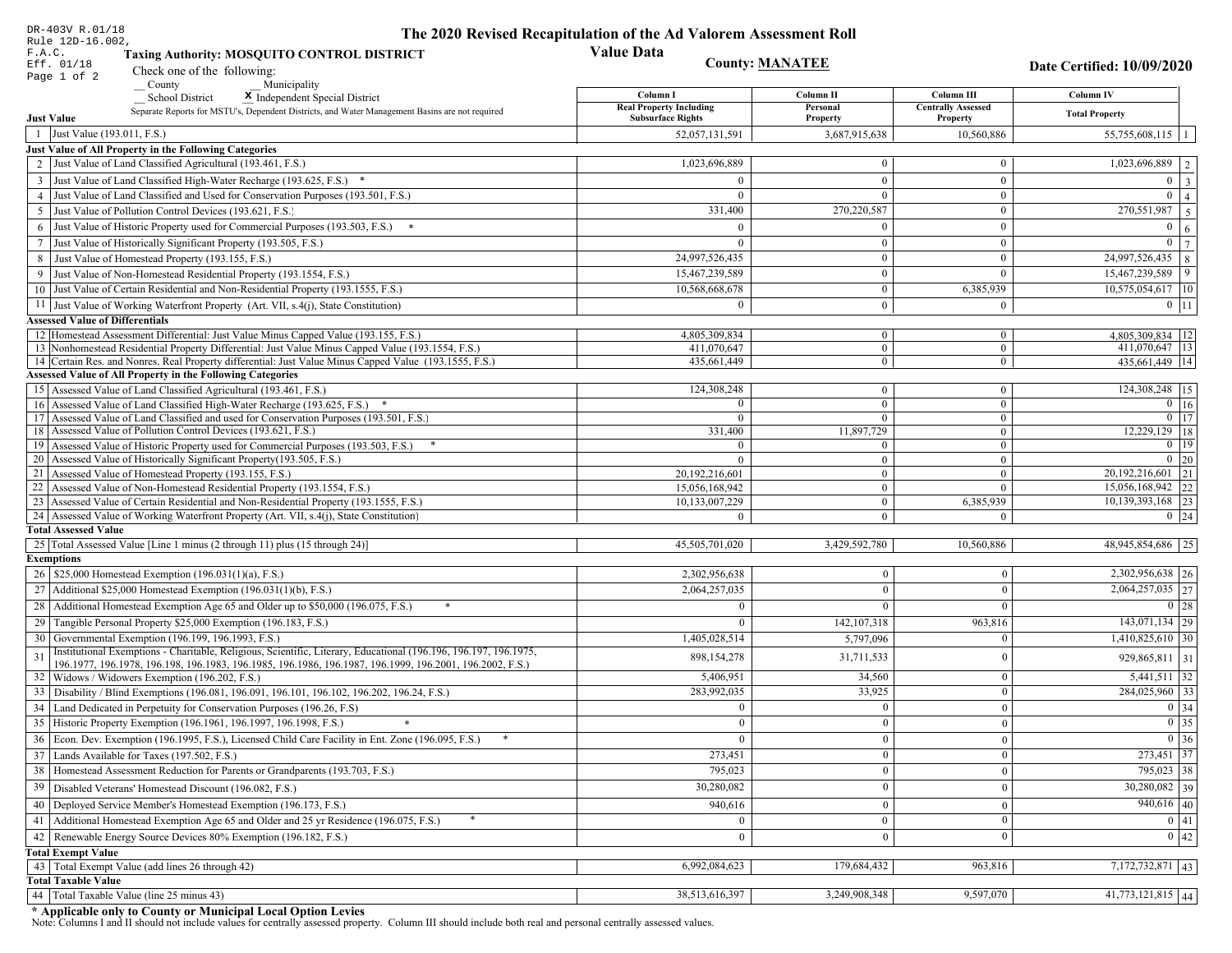Taxing Authority: MOSQUITO CONTROL DISTRICT

# Reconciliation of Preliminary and Final Tax Roll

| $\mathbf{1}$ | Operating Taxable Value as Shown on Preliminary Tax Roll                                           | 41,698,757,227    |
|--------------|----------------------------------------------------------------------------------------------------|-------------------|
| 2            | Additions to Operating Taxable Value Resulting from Petitions to the VAB                           | 0                 |
| 3            | Deductions from Operating Taxable Value Resulting from Petitions to the VAB                        | 0                 |
| 4            | Subtotal $(1 + 2 - 3 = 4)$                                                                         | 41,698,757,227    |
| 5            | Other Additions to Operating Taxable Value                                                         | 728,829,397       |
| 6            | Other Deductions from Operating Taxable Value                                                      | 654,464,809       |
| 7            | Operating Taxable Value Shown on Final Tax Roll $(4 + 5 - 6 = 7)$                                  | 41, 773, 121, 815 |
|              | <b>Selected Just Values</b>                                                                        | <b>Just Value</b> |
| 8            | Just Value of Subsurface Rights (this amount included in Line 1, Column I, Page One) 193.481, F.S. | 979,855           |
| 9            | Just Value of Centrally Assessed Railroad Property Value                                           | 8,557,731         |
| 10           | Just Value of Centrally Assessed Private Car Line Property Value                                   | 2,003,155         |

Note: Sum of items 9 and 10 should equal centrally assessed just value on page 1, line 1, column III.

# **Homestead Portability**

| . | $\cdots$<br>. Differential<br>з кес<br>eiving<br>r of Homesteac<br>ranster<br>71 I C |  |
|---|--------------------------------------------------------------------------------------|--|
| . | Iomestead Differential<br>$\mathbf{u}$<br>– ame<br>'nsien                            |  |

| <b>Total Parcels or Accounts</b> |    |                           | Column 1             | $C$ olumn 2              |  |
|----------------------------------|----|---------------------------|----------------------|--------------------------|--|
|                                  |    |                           | <b>Real Property</b> | <b>Personal Property</b> |  |
|                                  |    |                           | Parcels              | Accounts                 |  |
|                                  | 13 | Fotal Parcels or Accounts | 196,980              | 1 O O<br>ـ 2 د د<br>، ہے |  |

### **Property with Reduced Assessed Value**

| 14 | Land Classified Agricultural (193.461, F.S.)                                                 | 2,262  |  |
|----|----------------------------------------------------------------------------------------------|--------|--|
| 15 | Land Classified High-Water Recharge (193.625, F.S.)                                          |        |  |
| 16 | Land Classified and Used for Conservation Purposes (193.501, F.S.)                           |        |  |
| 17 | Pollution Control Devices (193.621, F.S.)                                                    |        |  |
| 18 | Historic Property used for Commercial Purposes (193.503, F.S.) *                             |        |  |
| 19 | Historically Significant Property (193.505, F.S.)                                            |        |  |
| 20 | Homestead Property; Parcels with Capped Value (193.155, F.S.)                                | 77,306 |  |
| 21 | Non-Homestead Residential Property; Parcels with Capped Value (193.1554, F.S.)               | 22,565 |  |
| 22 | Certain Residential and Non-Residential Property; Parcels with Capped Value (193.1555, F.S.) | 4,565  |  |
| 23 | Working Waterfront Property (Art. VII, s.4(j), State Constitution)                           |        |  |

### **Other Reductions in Assessed Value**

| 24    | Lands Available for Taxes (197.502, F.S.)                                  |       |  |
|-------|----------------------------------------------------------------------------|-------|--|
| - - - | Homestead Assessment Reduction for Parents or Grandparents (193.703, F.S.) | - -   |  |
| -26   | Disabled Veterans' Homestead Discount (196.082, F.<br>F.S.                 | 2 U J |  |

# \* Applicable only to County or Municipal Local Option Levies

Date Certified: 10/09/2020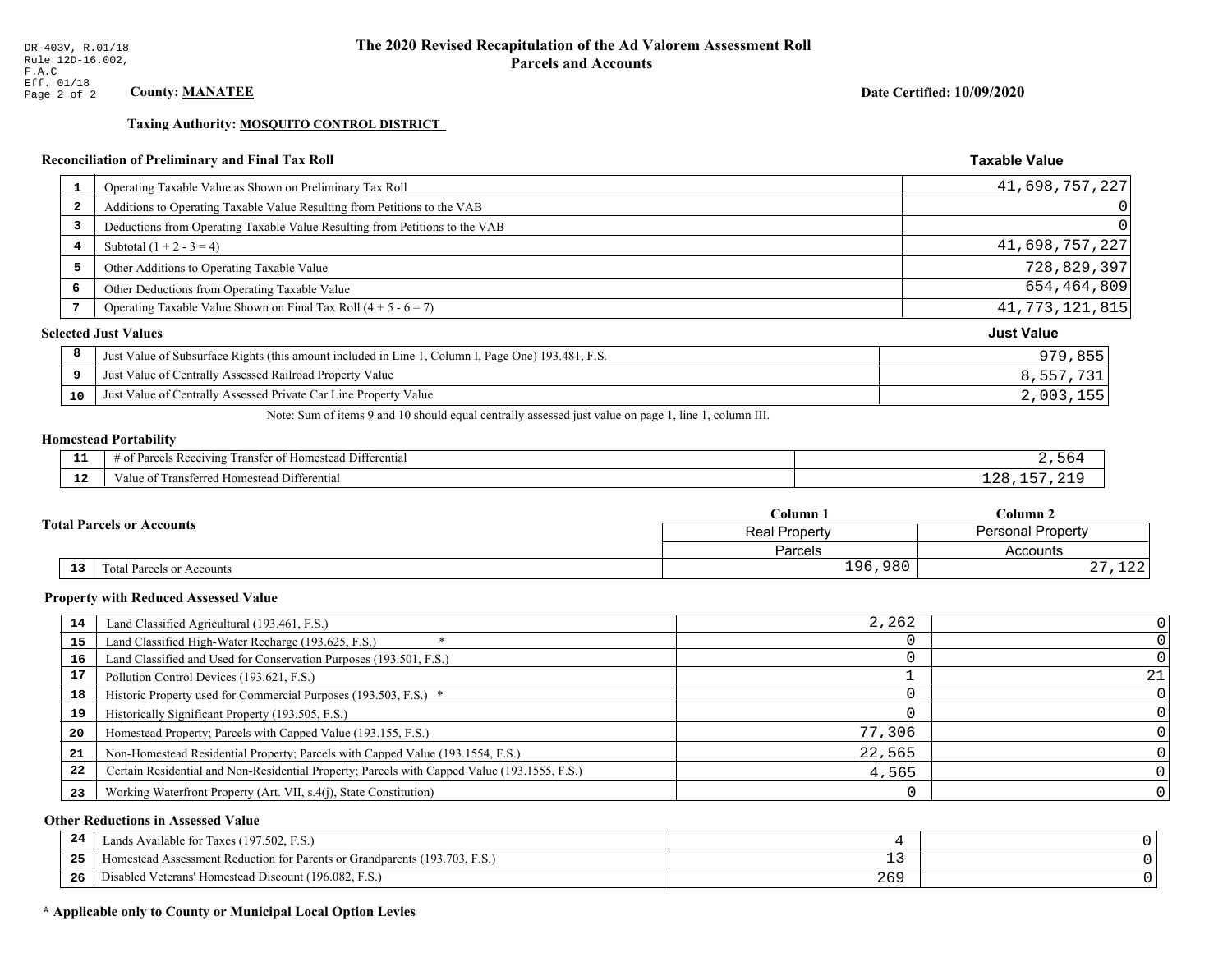| DR-403V R.01/18<br>Rule 12D-16.002,                                                                                                                                         | The 2020 Revised Recapitulation of the Ad Valorem Assessment Roll |                                  |                                         |                                                    |
|-----------------------------------------------------------------------------------------------------------------------------------------------------------------------------|-------------------------------------------------------------------|----------------------------------|-----------------------------------------|----------------------------------------------------|
| F.A.C.<br>Taxing Authority: SOUTHWEST FLA WATER MGT DIST<br>Eff. 01/18<br>Check one of the following:                                                                       | <b>Value Data</b><br><b>County: MANATEE</b>                       |                                  |                                         | Date Certified: 10/09/2020                         |
| Page 1 of 2<br>$\sqrt{\frac{1}{2}}$ County<br>Municipality                                                                                                                  |                                                                   |                                  |                                         |                                                    |
| <b>School District</b><br>X Independent Special District                                                                                                                    | Column I<br><b>Real Property Including</b>                        | Column II<br>Personal            | Column III<br><b>Centrally Assessed</b> | Column IV                                          |
| Separate Reports for MSTU's, Dependent Districts, and Water Management Basins are not required<br><b>Just Value</b>                                                         | <b>Subsurface Rights</b>                                          | Property                         | Property                                | <b>Total Property</b>                              |
| 1 Just Value (193.011, F.S.)                                                                                                                                                | 52,057,131,591                                                    | 3,687,915,638                    | 10,560,886                              | $55,755,608,115$   1                               |
| Just Value of All Property in the Following Categories                                                                                                                      |                                                                   |                                  |                                         |                                                    |
| 2 Just Value of Land Classified Agricultural (193.461, F.S.)                                                                                                                | 1,023,696,889                                                     | $\theta$                         | $\bf{0}$                                | 1,023,696,889 2                                    |
| 3 Just Value of Land Classified High-Water Recharge (193.625, F.S.) *                                                                                                       | $\theta$                                                          | $\bf{0}$                         | $\boldsymbol{0}$                        | $0 \mid 3$                                         |
| 4 Just Value of Land Classified and Used for Conservation Purposes (193.501, F.S.)                                                                                          | $\Omega$                                                          | $\mathbf{0}$                     | $\mathbf{0}$                            | $\overline{0}$<br>$\vert$ 4                        |
| 5 Just Value of Pollution Control Devices (193.621, F.S.)                                                                                                                   | 331,400                                                           | 270,220,587                      | $\boldsymbol{0}$                        | 270,551,987<br>$\overline{5}$                      |
| 6 Just Value of Historic Property used for Commercial Purposes (193.503, F.S.) *                                                                                            | $\Omega$                                                          | $\theta$                         | $\mathbf{0}$                            | $\overline{0}$<br>6                                |
| 7 Just Value of Historically Significant Property (193.505, F.S.)                                                                                                           | $\Omega$                                                          | $\mathbf{0}$                     | $\boldsymbol{0}$                        | $\overline{0}$<br> 7                               |
| 8 Just Value of Homestead Property (193.155, F.S.)                                                                                                                          | 24,997,526,435                                                    | $\boldsymbol{0}$                 | $\boldsymbol{0}$                        | 24,997,526,435<br> 8                               |
| 9 Just Value of Non-Homestead Residential Property (193.1554, F.S.)                                                                                                         | 15,467,239,589                                                    | $\bf{0}$                         | $\mathbf{0}$                            | $\begin{array}{c} 9 \end{array}$<br>15,467,239,589 |
| 10 Just Value of Certain Residential and Non-Residential Property (193.1555, F.S.)                                                                                          | 10,568,668,678                                                    | $\mathbf{0}$                     | 6,385,939                               | $10,575,054,617$ 10                                |
| 11 Just Value of Working Waterfront Property (Art. VII, s.4(j), State Constitution)                                                                                         | $\theta$                                                          | $\mathbf{0}$                     | $\bf{0}$                                | $0$   11                                           |
| <b>Assessed Value of Differentials</b>                                                                                                                                      |                                                                   |                                  |                                         |                                                    |
| 12 Homestead Assessment Differential: Just Value Minus Capped Value (193.155, F.S.)                                                                                         | 4,805,309,834                                                     | $\mathbf{0}$                     | $\bf{0}$                                | 4,805,309,834   12                                 |
| 13 Nonhomestead Residential Property Differential: Just Value Minus Capped Value (193.1554, F.S.)                                                                           | 411,070,647                                                       | $\mathbf{0}$                     | $\boldsymbol{0}$                        | 411,070,647 13                                     |
| 14 Certain Res. and Nonres. Real Property differential: Just Value Minus Capped Value (193.1555, F.S.)<br><b>Assessed Value of All Property in the Following Categories</b> | 435,661,449                                                       | $\overline{0}$                   | $\overline{0}$                          | 435,661,449   14                                   |
|                                                                                                                                                                             | 124,308,248                                                       |                                  |                                         | 124,308,248 15                                     |
| 15 Assessed Value of Land Classified Agricultural (193.461, F.S.)<br>16 Assessed Value of Land Classified High-Water Recharge (193.625, F.S.) *                             |                                                                   | $\boldsymbol{0}$<br>$\mathbf{0}$ | $\bf{0}$<br>$\mathbf{0}$                | $0$ 16                                             |
| 17 Assessed Value of Land Classified and used for Conservation Purposes (193.501, F.S.)                                                                                     | $\overline{0}$                                                    | $\overline{0}$                   | $\mathbf{0}$                            | $0$ 17                                             |
| 18 Assessed Value of Pollution Control Devices (193.621, F.S.)                                                                                                              | 331,400                                                           | 11,897,729                       | $\mathbf{0}$                            | $12,229,129$ 18                                    |
| 19 Assessed Value of Historic Property used for Commercial Purposes (193.503, F.S.)                                                                                         | $\overline{0}$                                                    | $\overline{0}$                   | $\overline{0}$                          | 0   19                                             |
| 20 Assessed Value of Historically Significant Property (193.505, F.S.)                                                                                                      |                                                                   | $\overline{0}$                   | $\mathbf{0}$                            | $0 \mid 20$                                        |
| 21 Assessed Value of Homestead Property (193.155, F.S.)                                                                                                                     | 20,192,216,601                                                    | $\overline{0}$                   | $\mathbf{0}$                            | $\overline{20,192,216,601}$ 21                     |
| 22 Assessed Value of Non-Homestead Residential Property (193.1554, F.S.)                                                                                                    | 15,056,168,942                                                    | $\bf{0}$                         | $\theta$                                | 15,056,168,942 22                                  |
| 23 Assessed Value of Certain Residential and Non-Residential Property (193.1555, F.S.)                                                                                      | 10,133,007,229                                                    | $\overline{0}$                   | 6,385,939                               | 10,139,393,168 23                                  |
| 24 Assessed Value of Working Waterfront Property (Art. VII, s.4(j), State Constitution)<br><b>Total Assessed Value</b>                                                      | $\Omega$                                                          | $\overline{0}$                   | $\overline{0}$                          | $0 \mid 24$                                        |
| 25 Total Assessed Value [Line 1 minus (2 through 11) plus (15 through 24)]                                                                                                  | 45,505,701,020                                                    | 3,429,592,780                    | 10,560,886                              | 48,945,854,686 25                                  |
| <b>Exemptions</b>                                                                                                                                                           |                                                                   |                                  |                                         |                                                    |
| 26   \$25,000 Homestead Exemption (196.031(1)(a), F.S.)                                                                                                                     | 2,302,956,638                                                     | $\boldsymbol{0}$                 | $\Omega$                                | 2,302,956,638 26                                   |
| 27 Additional \$25,000 Homestead Exemption $(196.031(1)(b), F.S.)$                                                                                                          | 2,064,257,035                                                     | $\mathbf{0}$                     | $\Omega$                                | $\overline{2,064,257,035}$ 27                      |
| 28 Additional Homestead Exemption Age 65 and Older up to \$50,000 (196.075, F.S.)<br>$\ast$                                                                                 | $\Omega$                                                          | $\Omega$                         | $\Omega$                                | $0 \mid 28$                                        |
| 29 Tangible Personal Property \$25,000 Exemption (196.183, F.S.)                                                                                                            |                                                                   | 142, 107, 318                    | 963,816                                 | $143,071,134$ 29                                   |
| 30 Governmental Exemption (196.199, 196.1993, F.S.)                                                                                                                         | 1,405,028,514                                                     | 5,797,096                        | $\Omega$                                | $1,410,825,610$ 30                                 |
| Institutional Exemptions - Charitable, Religious, Scientific, Literary, Educational (196.196, 196.197, 196.1975,                                                            |                                                                   |                                  |                                         |                                                    |
| 196.1977, 196.1978, 196.198, 196.1983, 196.1985, 196.1986, 196.1987, 196.1999, 196.2001, 196.2002, F.S.)                                                                    | 898,154,278                                                       | 31,711,533                       | $\Omega$                                | 929,865,811 31                                     |
| 32   Widows / Widowers Exemption (196.202, F.S.)                                                                                                                            | 5,406,951                                                         | 34,560                           | $\Omega$                                | $5,441,511$ 32                                     |
| 33 Disability / Blind Exemptions (196.081, 196.091, 196.101, 196.102, 196.202, 196.24, F.S.)                                                                                | 283,992,035                                                       | 33,925                           | $\Omega$                                | 284,025,960 33                                     |
| 34   Land Dedicated in Perpetuity for Conservation Purposes (196.26, F.S)                                                                                                   | $\bf{0}$                                                          | $\overline{0}$                   | $\Omega$                                | 0 34                                               |
| 35   Historic Property Exemption (196.1961, 196.1997, 196.1998, F.S.)                                                                                                       | $\bf{0}$                                                          | $\theta$                         | $\bf{0}$                                | $\boxed{0}$ 35                                     |
| 36 Econ. Dev. Exemption (196.1995, F.S.), Licensed Child Care Facility in Ent. Zone (196.095, F.S.)                                                                         |                                                                   | $\mathbf{0}$                     | $\theta$                                | $\boxed{0}$ 36                                     |
| 37 Lands Available for Taxes (197.502, F.S.)                                                                                                                                | 273,451                                                           | $\Omega$                         | $\Omega$                                | 273,451 37                                         |
| 38   Homestead Assessment Reduction for Parents or Grandparents (193.703, F.S.)                                                                                             | 795,023                                                           | $\mathbf{0}$                     | $\Omega$                                | 795,023 38                                         |
| 39   Disabled Veterans' Homestead Discount (196.082, F.S.)                                                                                                                  | 30,280,082                                                        | $\mathbf{0}$                     | $\mathbf{0}$                            | $30,280,082$ 39                                    |
| 40 Deployed Service Member's Homestead Exemption (196.173, F.S.)                                                                                                            | 940,616                                                           | $\mathbf{0}$                     | $\mathbf{0}$                            | $940,616$ 40                                       |
| 41 Additional Homestead Exemption Age 65 and Older and 25 yr Residence (196.075, F.S.)                                                                                      | $\overline{0}$                                                    | $\overline{0}$                   | $\overline{0}$                          | 0 41                                               |
| 42 Renewable Energy Source Devices 80% Exemption (196.182, F.S.)                                                                                                            | $\mathbf{0}$                                                      | $\boldsymbol{0}$                 | $\overline{0}$                          | $\overline{0}$   42                                |
| <b>Total Exempt Value</b>                                                                                                                                                   |                                                                   |                                  |                                         |                                                    |
| 43 Total Exempt Value (add lines 26 through 42)                                                                                                                             | 6,992,084,623                                                     | 179,684,432                      | 963,816                                 | 7,172,732,871 43                                   |
| <b>Total Taxable Value</b>                                                                                                                                                  |                                                                   |                                  |                                         |                                                    |
| 44   Total Taxable Value (line 25 minus 43)                                                                                                                                 | 38,513,616,397                                                    | 3,249,908,348                    | 9,597,070                               | $41,773,121,815$ 44                                |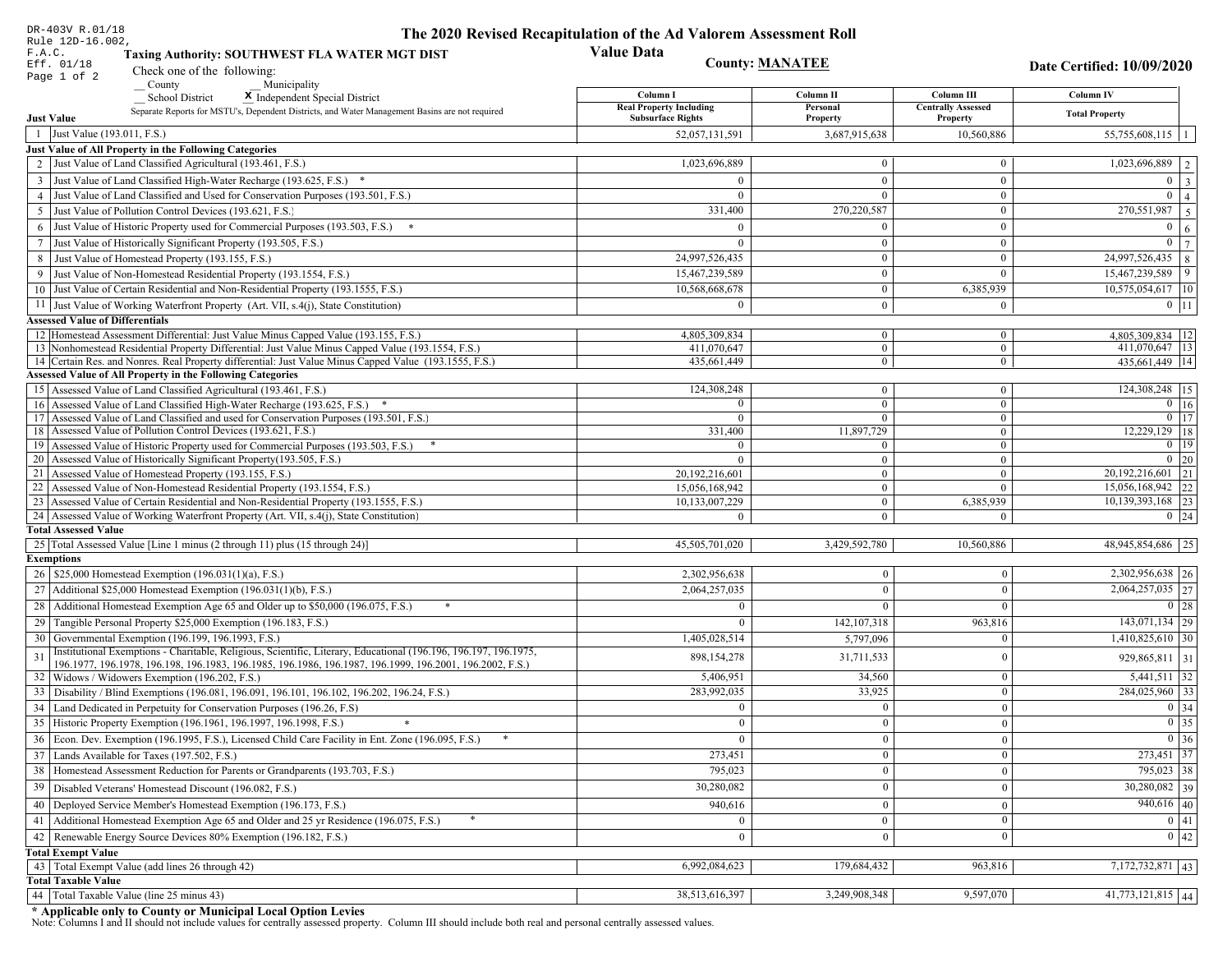### Date Certified: 10/09/2020

**Taxable Value** 

### Taxing Authority: SOUTHWEST FLA WATER MGT DIST

# Reconciliation of Preliminary and Final Tax Roll

| $\mathbf{1}$   | Operating Taxable Value as Shown on Preliminary Tax Roll                                           | 41,698,757,227    |
|----------------|----------------------------------------------------------------------------------------------------|-------------------|
| $\overline{2}$ | Additions to Operating Taxable Value Resulting from Petitions to the VAB                           |                   |
| 3              | Deductions from Operating Taxable Value Resulting from Petitions to the VAB                        |                   |
| 4              | Subtotal $(1 + 2 - 3 = 4)$                                                                         | 41,698,757,227    |
| 5              | Other Additions to Operating Taxable Value                                                         | 728,829,397       |
| 6              | Other Deductions from Operating Taxable Value                                                      | 654,464,809       |
| 7              | Operating Taxable Value Shown on Final Tax Roll $(4 + 5 - 6 = 7)$                                  | 41, 773, 121, 815 |
|                | <b>Selected Just Values</b>                                                                        | <b>Just Value</b> |
| 8              | Just Value of Subsurface Rights (this amount included in Line 1, Column I, Page One) 193.481, F.S. | 979,855           |
| 9              | Just Value of Centrally Assessed Railroad Property Value                                           | 8,557,731         |
| 10             | Just Value of Centrally Assessed Private Car Line Property Value                                   | 2,003,155         |
|                |                                                                                                    |                   |

Note: Sum of items 9 and 10 should equal centrally assessed just value on page 1, line 1, column III.

# **Homestead Portability**

| ---         | $  -$<br>.<br>$\cdot$ D $\sim$<br>. Differential<br>eivin.<br>rancter<br>lomeste:<br>≍ IN C. |  |
|-------------|----------------------------------------------------------------------------------------------|--|
| $\sim$<br>. | l Differential<br>Transferred Homestead<br>'aiue oi                                          |  |

| <b>Total Parcels or Accounts</b> |    |                                  | Column 1      | Column 2                  |  |
|----------------------------------|----|----------------------------------|---------------|---------------------------|--|
|                                  |    |                                  | Real Property | <b>Personal Property</b>  |  |
|                                  |    |                                  | Parcels       | Accounts                  |  |
|                                  | 13 | <b>Fotal Parcels or Accounts</b> | 196,980       | $\sim$ $\sim$<br>ᆂᅀᅀ<br>▵ |  |

### **Property with Reduced Assessed Value**

| 14 | Land Classified Agricultural (193.461, F.S.)                                                 | 2,262  |    |
|----|----------------------------------------------------------------------------------------------|--------|----|
| 15 | Land Classified High-Water Recharge (193.625, F.S.)                                          |        |    |
| 16 | Land Classified and Used for Conservation Purposes (193.501, F.S.)                           |        |    |
| 17 | Pollution Control Devices (193.621, F.S.)                                                    |        | 21 |
| 18 | Historic Property used for Commercial Purposes (193.503, F.S.) *                             |        |    |
| 19 | Historically Significant Property (193.505, F.S.)                                            |        |    |
| 20 | Homestead Property; Parcels with Capped Value (193.155, F.S.)                                | 77,306 |    |
| 21 | Non-Homestead Residential Property; Parcels with Capped Value (193.1554, F.S.)               | 22,565 |    |
| 22 | Certain Residential and Non-Residential Property; Parcels with Capped Value (193.1555, F.S.) | 4,565  |    |
| 23 | Working Waterfront Property (Art. VII, s.4(j), State Constitution)                           |        |    |

### **Other Reductions in Assessed Value**

| 24 | Lands Available for Taxes (197.502, F.S.)                                           |     |  |
|----|-------------------------------------------------------------------------------------|-----|--|
| 25 | Homestead Assessment Reduction for Parents or Grandparents (193.<br>I3.703.<br>F.S. | - - |  |
| 26 | $ -$<br>1 Veterans' Homestead Discount (196.082, F.S.)<br>)isabled                  | 269 |  |

# \* Applicable only to County or Municipal Local Option Levies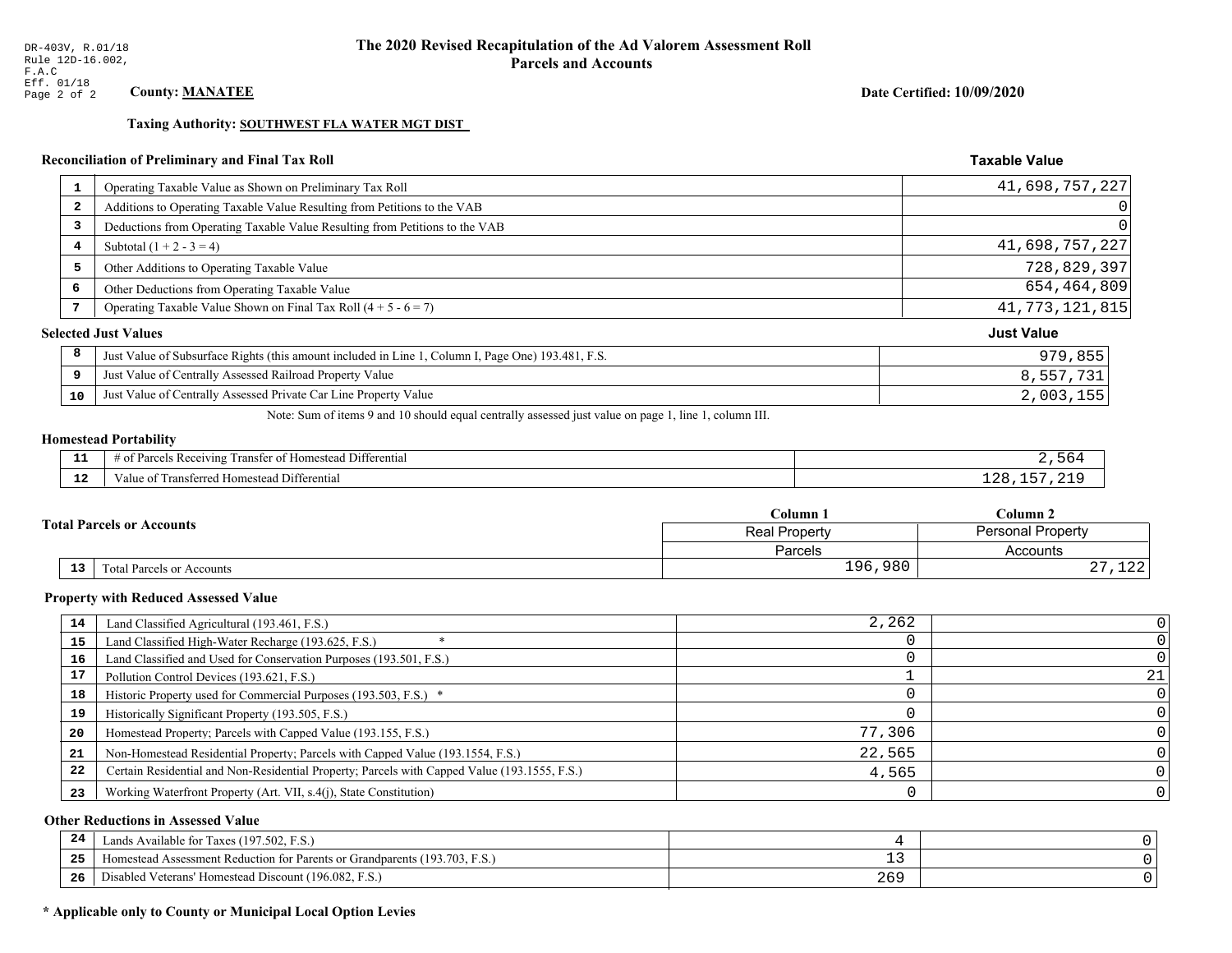| DR-403V R.01/18                                                                                                                                                                                             | The 2020 Revised Recapitulation of the Ad Valorem Assessment Roll |                                  |                                |                                       |
|-------------------------------------------------------------------------------------------------------------------------------------------------------------------------------------------------------------|-------------------------------------------------------------------|----------------------------------|--------------------------------|---------------------------------------|
| Rule 12D-16.002,<br>F.A.C.<br>Taxing Authority: WEST COAST INLAND NAVIGATION DIST                                                                                                                           | <b>Value Data</b>                                                 |                                  |                                |                                       |
| Eff. 01/18<br>Check one of the following:<br>Page 1 of 2                                                                                                                                                    |                                                                   | <b>County: MANATEE</b>           |                                | Date Certified: 10/09/2020            |
| County<br>Municipality                                                                                                                                                                                      | Column I                                                          | Column II                        | Column III                     | Column IV                             |
| <b>School District</b><br>X Independent Special District<br>Separate Reports for MSTU's, Dependent Districts, and Water Management Basins are not required                                                  | <b>Real Property Including</b>                                    | Personal                         | <b>Centrally Assessed</b>      |                                       |
| <b>Just Value</b>                                                                                                                                                                                           | <b>Subsurface Rights</b>                                          | Property                         | Property                       | <b>Total Property</b>                 |
| 1 Just Value (193.011, F.S.)                                                                                                                                                                                | 52,057,131,591                                                    | 3,687,915,638                    | 10,560,886                     | $55,755,608,115$   1                  |
| Just Value of All Property in the Following Categories                                                                                                                                                      |                                                                   |                                  |                                |                                       |
| 2 Just Value of Land Classified Agricultural (193.461, F.S.)                                                                                                                                                | 1,023,696,889                                                     | $\overline{0}$                   | $\bf{0}$                       | $\overline{1,023,696,889}$   2        |
| 3 Just Value of Land Classified High-Water Recharge (193.625, F.S.) *                                                                                                                                       |                                                                   | $\mathbf{0}$                     | $\bf{0}$                       | $0 \mid 3 \mid$                       |
| 4 Just Value of Land Classified and Used for Conservation Purposes (193.501, F.S.)                                                                                                                          | $\Omega$                                                          | $\theta$                         | $\mathbf{0}$                   | $\overline{0}$   4                    |
| 5 Just Value of Pollution Control Devices (193.621, F.S.)                                                                                                                                                   | 331,400                                                           | 270,220,587                      | $\bf{0}$                       | 270,551,987 5                         |
| 6 Just Value of Historic Property used for Commercial Purposes (193.503, F.S.) *                                                                                                                            | $\Omega$                                                          | $\Omega$                         | $\bf{0}$                       | $\mathbf{0}$<br>6 <sup>1</sup>        |
| 7 Just Value of Historically Significant Property (193.505, F.S.)                                                                                                                                           | $\Omega$                                                          | $\overline{0}$                   | $\mathbf{0}$                   | $0 \mid 7 \mid$                       |
| 8 Just Value of Homestead Property (193.155, F.S.)                                                                                                                                                          | 24,997,526,435                                                    | $\bf{0}$                         | $\overline{0}$                 | 24,997,526,435<br>$\overline{8}$      |
| 9 Just Value of Non-Homestead Residential Property (193.1554, F.S.)                                                                                                                                         | 15,467,239,589                                                    | $\overline{0}$                   | $\overline{0}$                 | 15,467,239,589<br>9                   |
| 10 Just Value of Certain Residential and Non-Residential Property (193.1555, F.S.)                                                                                                                          | 10,568,668,678                                                    | $\mathbf{0}$                     | 6,385,939                      | $10,575,054,617$  10                  |
| 11 Just Value of Working Waterfront Property (Art. VII, s.4(j), State Constitution)                                                                                                                         | $\Omega$                                                          | $\mathbf{0}$                     | $\bf{0}$                       | $0$   11                              |
| <b>Assessed Value of Differentials</b>                                                                                                                                                                      |                                                                   |                                  |                                |                                       |
| 12 Homestead Assessment Differential: Just Value Minus Capped Value (193.155, F.S.)                                                                                                                         | 4.805.309.834                                                     | $\bf{0}$                         | $\bf{0}$                       | 4,805,309,834   12                    |
| 13 Nonhomestead Residential Property Differential: Just Value Minus Capped Value (193.1554, F.S.)<br>14 Certain Res. and Nonres. Real Property differential: Just Value Minus Capped Value (193.1555, F.S.) | 411,070,647<br>435,661,449                                        | $\mathbf{0}$<br>$\overline{0}$   | $\overline{0}$<br>$\mathbf{0}$ | 411,070,647 13<br>435.661.449 14      |
| Assessed Value of All Property in the Following Categories                                                                                                                                                  |                                                                   |                                  |                                |                                       |
| 15 Assessed Value of Land Classified Agricultural (193.461, F.S.)                                                                                                                                           | 124,308,248                                                       | $\mathbf{0}$                     | $\bf{0}$                       | 124,308,248 15                        |
| 16 Assessed Value of Land Classified High-Water Recharge (193.625, F.S.) *                                                                                                                                  |                                                                   | $\mathbf{0}$                     | $\bf{0}$                       | $0 \mid 16$                           |
| Assessed Value of Land Classified and used for Conservation Purposes (193.501, F.S.)<br>17                                                                                                                  | $\Omega$                                                          | $\mathbf{0}$                     | $\mathbf{0}$                   | $0$   17                              |
| Assessed Value of Pollution Control Devices (193.621, F.S.)<br>18                                                                                                                                           | 331,400                                                           | 11,897,729                       | $\mathbf{0}$                   | 12,229,129 18                         |
| 19 Assessed Value of Historic Property used for Commercial Purposes (193.503, F.S.)                                                                                                                         | $\Omega$                                                          | $\bf{0}$                         | $\mathbf{0}$                   | $0$   19                              |
| 20 Assessed Value of Historically Significant Property (193.505, F.S.)                                                                                                                                      | $\Omega$                                                          | $\overline{0}$                   | $\overline{0}$                 | $0 \mid 20$                           |
| 21 Assessed Value of Homestead Property (193.155, F.S.)                                                                                                                                                     | 20,192,216,601                                                    | $\overline{0}$                   | $\mathbf{0}$                   | 20, 192, 216, 601   21                |
| 22 Assessed Value of Non-Homestead Residential Property (193.1554, F.S.)                                                                                                                                    | 15,056,168,942                                                    | $\overline{0}$                   | $\mathbf{0}$                   | 15,056,168,942 22                     |
| 23 Assessed Value of Certain Residential and Non-Residential Property (193.1555, F.S.)<br>24 Assessed Value of Working Waterfront Property (Art. VII, s.4(j), State Constitution)                           | 10,133,007,229                                                    | $\overline{0}$<br>$\overline{0}$ | 6,385,939<br>$\Omega$          | 10,139,393,168 23<br>$0 \mid 24$      |
| <b>Total Assessed Value</b>                                                                                                                                                                                 |                                                                   |                                  |                                |                                       |
| 25 Total Assessed Value [Line 1 minus (2 through 11) plus (15 through 24)]                                                                                                                                  | 45,505,701,020                                                    | 3,429,592,780                    | 10,560,886                     | 48,945,854,686 25                     |
| <b>Exemptions</b>                                                                                                                                                                                           |                                                                   |                                  |                                |                                       |
| 26   \$25,000 Homestead Exemption (196.031(1)(a), F.S.)                                                                                                                                                     | 2,302,956,638                                                     | $\theta$                         | $\mathbf{0}$                   | 2,302,956,638 26                      |
| 27   Additional \$25,000 Homestead Exemption (196.031(1)(b), F.S.)                                                                                                                                          | 2,064,257,035                                                     | $\Omega$                         | $\Omega$                       | $\overline{2,064,257,035}$ 27         |
| 28 Additional Homestead Exemption Age 65 and Older up to \$50,000 (196.075, F.S.)                                                                                                                           | $\Omega$                                                          | $\Omega$                         | $\Omega$                       | $0 \mid 28$                           |
| 29 Tangible Personal Property \$25,000 Exemption (196.183, F.S.)                                                                                                                                            |                                                                   | 142, 107, 318                    | 963,816                        | $143,071,134$ 29                      |
| 30 Governmental Exemption (196.199, 196.1993, F.S.)                                                                                                                                                         | 1,405,028,514                                                     | 5,797,096                        | $\Omega$                       | $1,410,825,610$ 30                    |
| Institutional Exemptions - Charitable, Religious, Scientific, Literary, Educational (196.196, 196.197, 196.1975,                                                                                            |                                                                   |                                  | $\mathbf{0}$                   |                                       |
| 196.1977, 196.1978, 196.198, 196.1983, 196.1985, 196.1986, 196.1987, 196.1999, 196.2001, 196.2002, F.S.)                                                                                                    | 898, 154, 278                                                     | 31,711,533                       |                                | 929,865,811 31                        |
| 32 Widows / Widowers Exemption (196.202, F.S.)                                                                                                                                                              | 5,406,951                                                         | 34,560                           | $\mathbf{0}$                   | $5,441,511$ 32                        |
| 33 Disability / Blind Exemptions (196.081, 196.091, 196.101, 196.102, 196.202, 196.24, F.S.)                                                                                                                | 283,992,035                                                       | 33,925                           | $\mathbf{0}$                   | 284,025,960 33                        |
| 34 Land Dedicated in Perpetuity for Conservation Purposes (196.26, F.S)                                                                                                                                     |                                                                   | $\theta$                         | $\theta$                       | $0 \mid 34$                           |
| 35 Historic Property Exemption (196.1961, 196.1997, 196.1998, F.S.)                                                                                                                                         | 0                                                                 | $\mathbf{U}$                     | $\mathbf{0}$                   | $\boxed{0}$ 35                        |
| 36 Econ. Dev. Exemption (196.1995, F.S.), Licensed Child Care Facility in Ent. Zone (196.095, F.S.)                                                                                                         |                                                                   | $\Omega$                         | $\Omega$                       | $\boxed{0}$ 36                        |
| 37 Lands Available for Taxes (197.502, F.S.)                                                                                                                                                                | 273,451                                                           | $\Omega$                         | $\mathbf{0}$                   | 273,451 37                            |
| 38   Homestead Assessment Reduction for Parents or Grandparents (193.703, F.S.)                                                                                                                             | 795,023                                                           | $\bf{0}$                         | $\boldsymbol{0}$               | 795,023 38                            |
| 39 Disabled Veterans' Homestead Discount (196.082, F.S.)                                                                                                                                                    | 30,280,082                                                        |                                  | $\mathbf{0}$                   | $30,280,082$ 39                       |
| 40   Deployed Service Member's Homestead Exemption (196.173, F.S.)                                                                                                                                          | 940,616                                                           | $\theta$                         | $\mathbf{0}$                   | $940,616$ 40                          |
| 41 Additional Homestead Exemption Age 65 and Older and 25 yr Residence (196.075, F.S.)                                                                                                                      | $\mathbf{0}$                                                      | $\mathbf{0}$                     | $\mathbf{0}$                   | $\boxed{0}$ 41                        |
| 42   Renewable Energy Source Devices 80% Exemption (196.182, F.S.)                                                                                                                                          | $\bf{0}$                                                          | $\theta$                         | $\mathbf{0}$                   | 0 42                                  |
| <b>Total Exempt Value</b>                                                                                                                                                                                   |                                                                   |                                  |                                |                                       |
| 43 Total Exempt Value (add lines 26 through 42)                                                                                                                                                             | 6,992,084,623                                                     | 179,684,432                      | 963,816                        | 7,172,732,871 43                      |
| <b>Total Taxable Value</b>                                                                                                                                                                                  |                                                                   |                                  |                                |                                       |
| 44   Total Taxable Value (line 25 minus 43)                                                                                                                                                                 | 38,513,616,397                                                    | 3,249,908,348                    | 9,597,070                      | $\boxed{41,773,121,815}$ $\boxed{44}$ |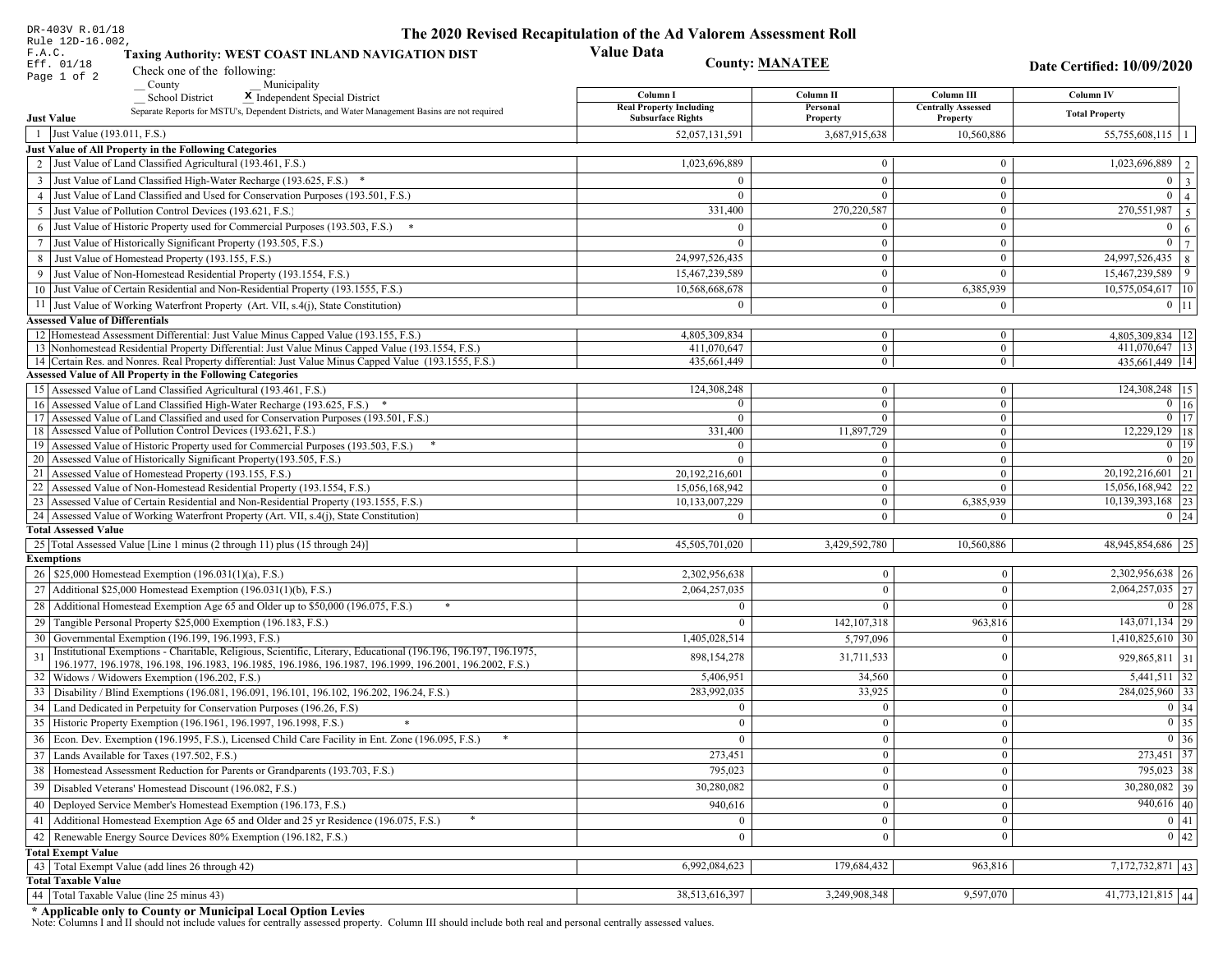### Date Certified: 10/09/2020

Taxable Value

### Taxing Authority: WEST COAST INLAND NAVIGATION DIST

# Reconciliation of Preliminary and Final Tax Roll

|                         | Operating Taxable Value as Shown on Preliminary Tax Roll                                           | 41,698,757,227    |
|-------------------------|----------------------------------------------------------------------------------------------------|-------------------|
| $\overline{\mathbf{2}}$ | Additions to Operating Taxable Value Resulting from Petitions to the VAB                           | $\overline{0}$    |
| 3                       | Deductions from Operating Taxable Value Resulting from Petitions to the VAB                        | $\Omega$          |
| 4                       | Subtotal $(1 + 2 - 3 = 4)$                                                                         | 41,698,757,227    |
| 5                       | Other Additions to Operating Taxable Value                                                         | 728,829,397       |
| 6                       | Other Deductions from Operating Taxable Value                                                      | 654,464,809       |
| 7                       | Operating Taxable Value Shown on Final Tax Roll $(4 + 5 - 6 = 7)$                                  | 41, 773, 121, 815 |
|                         | <b>Selected Just Values</b>                                                                        | <b>Just Value</b> |
| 8                       | Just Value of Subsurface Rights (this amount included in Line 1, Column I, Page One) 193.481, F.S. | 979,855           |
| 9                       | Just Value of Centrally Assessed Railroad Property Value                                           | 8,557,731         |
| 10                      | Just Value of Centrally Assessed Private Car Line Property Value                                   | 2,003,155         |
|                         |                                                                                                    |                   |

Note: Sum of items 9 and 10 should equal centrally assessed just value on page 1, line 1, column III.

#### Homestead Portability

| . . | ittei<br>ential<br>ranster<br>$201171n \sigma$<br>വ<br>тo.<br>яπ<br>. |  |
|-----|-----------------------------------------------------------------------|--|
| .   | Differentia<br>$\alpha$ mac<br>alu<br>лнемеа                          |  |

| <b>Total Parcels or Accounts</b> |    |                                  | Column 1             | $C$ olumn 2              |  |
|----------------------------------|----|----------------------------------|----------------------|--------------------------|--|
|                                  |    |                                  | <b>Real Property</b> | <b>Personal Property</b> |  |
|                                  |    |                                  | Parcels              | Accounts                 |  |
|                                  | 13 | <b>Total Parcels or Accounts</b> | 196,980              | 100<br>ᆂᅎᅎ<br>، ،        |  |

### Property with Reduced Assessed Value

| 14 | Land Classified Agricultural (193.461, F.S.)                                                 | 2,262  |     |
|----|----------------------------------------------------------------------------------------------|--------|-----|
| 15 | Land Classified High-Water Recharge (193.625, F.S.)                                          |        |     |
| 16 | Land Classified and Used for Conservation Purposes (193.501, F.S.)                           |        |     |
| 17 | Pollution Control Devices (193.621, F.S.)                                                    |        | 211 |
| 18 | Historic Property used for Commercial Purposes (193.503, F.S.) *                             |        |     |
| 19 | Historically Significant Property (193.505, F.S.)                                            |        |     |
| 20 | Homestead Property; Parcels with Capped Value (193.155, F.S.)                                | 77,306 |     |
| 21 | Non-Homestead Residential Property; Parcels with Capped Value (193.1554, F.S.)               | 22.565 |     |
| 22 | Certain Residential and Non-Residential Property; Parcels with Capped Value (193.1555, F.S.) | 4,565  |     |
| 23 | Working Waterfront Property (Art. VII, s.4(j), State Constitution)                           |        |     |

### Other Reductions in Assessed Value

| 24  | Lands Available for Taxes (197.502, F.S.)                                                     |     |  |
|-----|-----------------------------------------------------------------------------------------------|-----|--|
| -25 | 7103<br>93.703<br>Assessment Reduction for Parents or Grandparents ()<br>F.S.<br>-Homestead A | - - |  |
| -26 | d Veterans' Homestead Discount (196.082, F.S.)<br>Jisabled                                    | 269 |  |

# \* Applicable only to County or Municipal Local Option Levies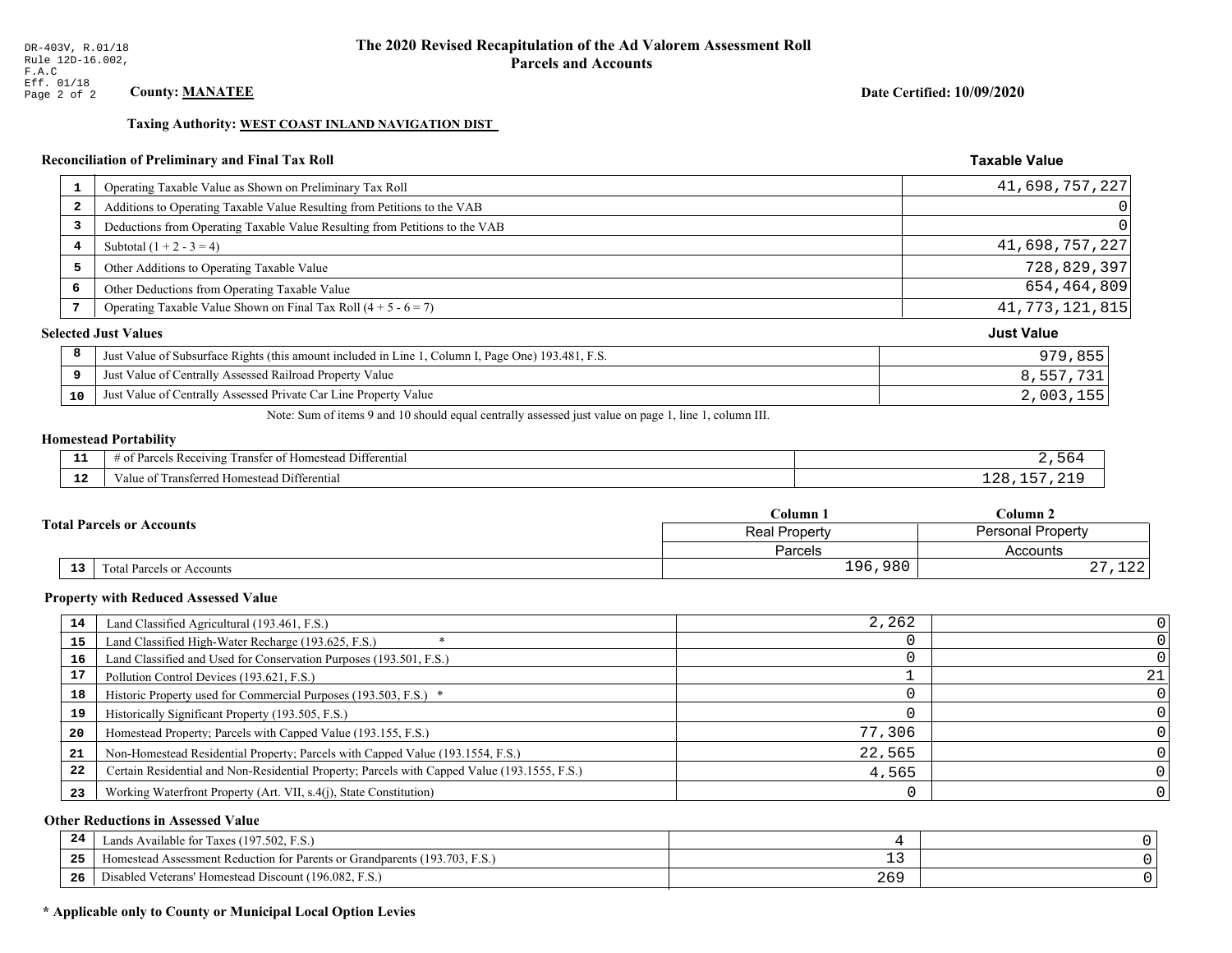| DR-403V R.01/18                                                                                                                                                                                             | The 2020 Revised Recapitulation of the Ad Valorem Assessment Roll |                                  |                                       |                                               |
|-------------------------------------------------------------------------------------------------------------------------------------------------------------------------------------------------------------|-------------------------------------------------------------------|----------------------------------|---------------------------------------|-----------------------------------------------|
| Rule 12D-16.002,<br>F.A.C.<br><b>Taxing Authority: MANATEE COUNTY SCHOOL BOARD</b>                                                                                                                          | <b>Value Data</b>                                                 |                                  |                                       |                                               |
| Eff. 01/18<br>Check one of the following:                                                                                                                                                                   |                                                                   | <b>County: MANATEE</b>           |                                       | Date Certified: 10/09/2020                    |
| Page 1 of 2<br>County<br>Municipality                                                                                                                                                                       |                                                                   |                                  |                                       |                                               |
| <sup>x</sup> School District<br><b>Independent Special District</b>                                                                                                                                         | Column I                                                          | Column II                        | Column III                            | <b>Column IV</b>                              |
| Separate Reports for MSTU's, Dependent Districts, and Water Management Basins are not required<br><b>Just Value</b>                                                                                         | <b>Real Property Including</b><br><b>Subsurface Rights</b>        | Personal<br>Property             | <b>Centrally Assessed</b><br>Property | <b>Total Property</b>                         |
| 1 Just Value (193.011, F.S.)                                                                                                                                                                                | 52,057,131,591                                                    | 3,687,915,638                    | 10,560,886                            | 55,755,608,115   1                            |
| Just Value of All Property in the Following Categories                                                                                                                                                      |                                                                   |                                  |                                       |                                               |
| 2 Just Value of Land Classified Agricultural (193.461, F.S.)                                                                                                                                                | 1,023,696,889                                                     | $\bf{0}$                         | $\bf{0}$                              | 1,023,696,889   2                             |
| 3 Just Value of Land Classified High-Water Recharge (193.625, F.S.) *                                                                                                                                       | $\Omega$                                                          | $\Omega$                         | $\mathbf{0}$                          | $0 \mid 3$                                    |
| 4 Just Value of Land Classified and Used for Conservation Purposes (193.501, F.S.)                                                                                                                          | $\Omega$                                                          | $\Omega$                         | $\boldsymbol{0}$                      | $\mathbf{0}$<br>$\vert$ 4                     |
| 5 Just Value of Pollution Control Devices (193.621, F.S.)                                                                                                                                                   | 331,400                                                           | 270,220,587                      | $\bf{0}$                              | $\boxed{270,551,987}$   5                     |
| 6 Just Value of Historic Property used for Commercial Purposes (193.503, F.S.) *                                                                                                                            | $\Omega$                                                          |                                  | $\boldsymbol{0}$                      | $\mathbf{0}$<br>6                             |
| 7 Just Value of Historically Significant Property (193.505, F.S.)                                                                                                                                           | $\Omega$                                                          | $\bf{0}$                         | $\bf{0}$                              | $0 \overline{7}$                              |
| 8 Just Value of Homestead Property (193.155, F.S.)                                                                                                                                                          | 24,997,526,435                                                    | $\bf{0}$                         | $\boldsymbol{0}$                      | 24,997,526,435   8                            |
| 9 Just Value of Non-Homestead Residential Property (193.1554, F.S.)                                                                                                                                         | 15,467,239,589                                                    | $\bf{0}$                         | $\theta$                              | 15,467,239,589<br>$\vert$ 9                   |
| 10 Just Value of Certain Residential and Non-Residential Property (193.1555, F.S.)                                                                                                                          | 10,568,668,678                                                    | $\mathbf{0}$                     | 6,385,939                             | 10,575,054,617 10                             |
| 11 Just Value of Working Waterfront Property (Art. VII, s.4(j), State Constitution)                                                                                                                         | $\Omega$                                                          | $\bf{0}$                         | $\bf{0}$                              | $0$   11                                      |
| <b>Assessed Value of Differentials</b>                                                                                                                                                                      |                                                                   |                                  |                                       |                                               |
| 12   Homestead Assessment Differential: Just Value Minus Capped Value (193.155, F.S.)                                                                                                                       | 4,805,309,834                                                     | $\bf{0}$                         | $\bf{0}$                              | 4,805,309,834   12                            |
| 13 Nonhomestead Residential Property Differential: Just Value Minus Capped Value (193.1554, F.S.)<br>14 Certain Res. and Nonres. Real Property differential: Just Value Minus Capped Value (193.1555, F.S.) | $\overline{0}$<br>$\overline{0}$                                  | $\overline{0}$<br>$\overline{0}$ | $\mathbf{0}$<br>$\overline{0}$        | $0$   13 <br>$0$   14                         |
| <b>Assessed Value of All Property in the Following Categories</b>                                                                                                                                           |                                                                   |                                  |                                       |                                               |
| 15 Assessed Value of Land Classified Agricultural (193.461, F.S.)                                                                                                                                           | 124,308,248                                                       | $\mathbf{0}$                     | $\bf{0}$                              | 124,308,248 15                                |
| Assessed Value of Land Classified High-Water Recharge (193.625, F.S.) *                                                                                                                                     | $\Omega$                                                          | $\overline{0}$                   | $\mathbf{0}$                          | $\overline{0}$ 16                             |
| Assessed Value of Land Classified and used for Conservation Purposes (193.501, F.S.)<br>17                                                                                                                  | $\overline{0}$                                                    | $\overline{0}$                   | $\boldsymbol{0}$                      | $0$   17                                      |
| 18 Assessed Value of Pollution Control Devices (193.621, F.S.)                                                                                                                                              | 331,400                                                           | 11,897,729                       | $\mathbf{0}$                          | 12,229,129 18                                 |
| 19 Assessed Value of Historic Property used for Commercial Purposes (193.503, F.S.)                                                                                                                         | $\overline{0}$                                                    | $\overline{0}$                   | $\overline{0}$                        | $0 \mid 19$                                   |
| 20 Assessed Value of Historically Significant Property (193.505, F.S.)<br>21 Assessed Value of Homestead Property (193.155, F.S.)                                                                           | $\Omega$                                                          | $\overline{0}$                   | $\overline{0}$                        | $0 \mid 20$<br>$\overline{20,192,216,601}$ 21 |
| 22 Assessed Value of Non-Homestead Residential Property (193.1554, F.S.)                                                                                                                                    | 20,192,216,601<br>15,467,239,589                                  | $\overline{0}$<br>$\overline{0}$ | $\boldsymbol{0}$<br>$\mathbf{0}$      | 15,467,239,589 22                             |
| 23 Assessed Value of Certain Residential and Non-Residential Property (193.1555, F.S.)                                                                                                                      | 10,568,668,678                                                    | $\overline{0}$                   | 6,385,939                             | $10,575,054,617$ 23                           |
| 24 Assessed Value of Working Waterfront Property (Art. VII, s.4(j), State Constitution)                                                                                                                     | $\Omega$                                                          | $\overline{0}$                   | $\theta$                              | $0 \mid 24$                                   |
| <b>Total Assessed Value</b>                                                                                                                                                                                 |                                                                   |                                  |                                       |                                               |
| 25 Total Assessed Value [Line 1 minus (2 through 11) plus (15 through 24)]                                                                                                                                  | 46, 352, 433, 116                                                 | 3,429,592,780                    | 10,560,886                            | 49,792,586,782 25                             |
| <b>Exemptions</b>                                                                                                                                                                                           |                                                                   |                                  |                                       |                                               |
| 26   \$25,000 Homestead Exemption (196.031(1)(a), F.S.)                                                                                                                                                     | 2,302,956,638                                                     | $\mathbf{0}$                     | $\mathbf{0}$                          | 2,302,956,638 26                              |
| 27   Additional \$25,000 Homestead Exemption $(196.031(1)(b), F.S.)$                                                                                                                                        |                                                                   | $\Omega$                         | $\Omega$                              | $\boxed{0}$ 27                                |
| 28 Additional Homestead Exemption Age 65 and Older up to \$50,000 (196.075, F.S.)                                                                                                                           | $\Omega$                                                          | $\Omega$                         | $\Omega$                              |                                               |
| 29 Tangible Personal Property \$25,000 Exemption (196.183, F.S.)                                                                                                                                            | $\theta$                                                          | 142, 107, 318                    | 963,816                               | $143,071,134$ 29                              |
| 30 Governmental Exemption (196.199, 196.1993, F.S.)                                                                                                                                                         | 1,592,444,828                                                     | 5,797,096                        |                                       | 1,598,241,924 30                              |
| Institutional Exemptions - Charitable, Religious, Scientific, Literary, Educational (196.196, 196.197, 196.1975,                                                                                            | 932,805,234                                                       | 31,711,533                       | $\Omega$                              | 964,516,767 31                                |
| 196.1977, 196.1978, 196.198, 196.1983, 196.1985, 196.1986, 196.1987, 196.1999, 196.2001, 196.2002, F.S.)<br>32 Widows / Widowers Exemption (196.202, F.S.)                                                  | 5,406,951                                                         | 34,560                           | $\mathbf{0}$                          | $5,441,511$ 32                                |
| 33 Disability / Blind Exemptions (196.081, 196.091, 196.101, 196.102, 196.202, 196.24, F.S.)                                                                                                                | 283,992,035                                                       | 33,925                           | $\Omega$                              | 284,025,960 33                                |
| 34 Land Dedicated in Perpetuity for Conservation Purposes (196.26, F.S)                                                                                                                                     | $\Omega$                                                          | $\mathbf{0}$                     | $\Omega$                              | 0 34                                          |
| 35 Historic Property Exemption (196.1961, 196.1997, 196.1998, F.S.)                                                                                                                                         | 0                                                                 | $\mathbf{0}$                     | $\mathbf{0}$                          | $\boxed{0}$ 35                                |
| 36 Econ. Dev. Exemption (196.1995, F.S.), Licensed Child Care Facility in Ent. Zone (196.095, F.S.)                                                                                                         |                                                                   | $\mathbf{0}$                     | $\Omega$                              | $0 \mid 36$                                   |
| 37 Lands Available for Taxes (197.502, F.S.)                                                                                                                                                                | 292,269                                                           | $\mathbf{0}$                     | $\Omega$                              | 292,269 37                                    |
| 38   Homestead Assessment Reduction for Parents or Grandparents (193.703, F.S.)                                                                                                                             | 795,023                                                           | $\mathbf{0}$                     | $\overline{0}$                        | $795,023$ 38                                  |
| 39   Disabled Veterans' Homestead Discount (196.082, F.S.)                                                                                                                                                  | 34,267,288                                                        | $\mathbf{0}$                     | $\overline{0}$                        | 34, 267, 288 39                               |
| 40   Deployed Service Member's Homestead Exemption (196.173, F.S.)                                                                                                                                          | 1,058,866                                                         | $\mathbf{0}$                     | $\Omega$                              | $1,058,866$ 40                                |
| 41 Additional Homestead Exemption Age 65 and Older and 25 yr Residence (196.075, F.S.)                                                                                                                      | $\overline{0}$                                                    | $\mathbf{0}$                     | $\mathbf{0}$                          | 0 41                                          |
| 42 Renewable Energy Source Devices 80% Exemption (196.182, F.S.)                                                                                                                                            | $\mathbf{0}$                                                      | $\mathbf{0}$                     | $\Omega$                              | 0 42                                          |
| <b>Total Exempt Value</b>                                                                                                                                                                                   |                                                                   |                                  |                                       |                                               |
| 43 Total Exempt Value (add lines 26 through 42)                                                                                                                                                             | 5,154,019,132                                                     | 179,684,432                      | 963,816                               | 5,334,667,380   43                            |
| <b>Total Taxable Value</b>                                                                                                                                                                                  |                                                                   |                                  |                                       |                                               |
| 44 Total Taxable Value (line 25 minus 43)                                                                                                                                                                   | 41,198,413,984                                                    | 3,249,908,348                    | 9,597,070                             | 44,457,919,402 44                             |